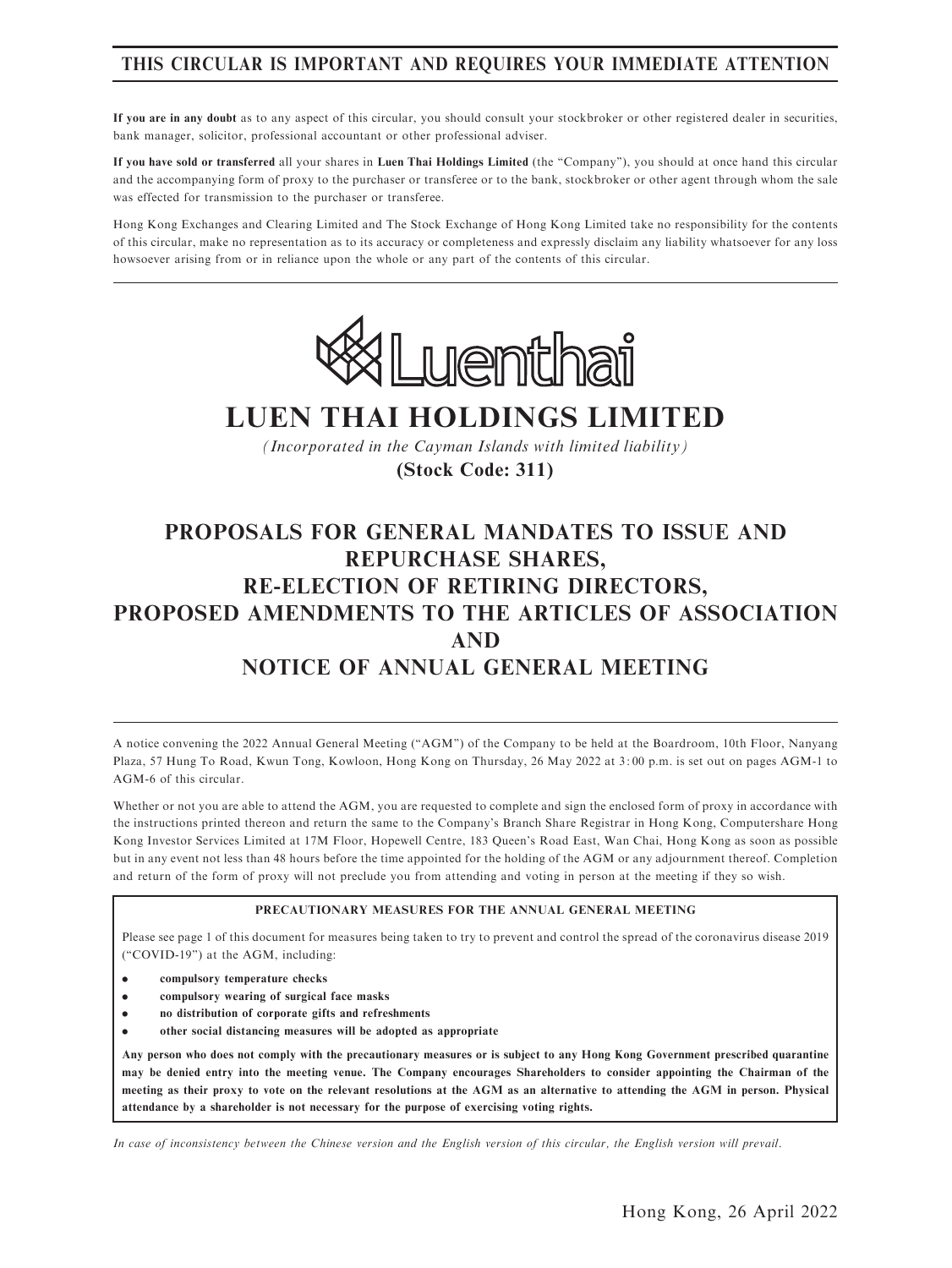# **CONTENTS**

# Page

| PRECAUTIONARY MEASURES FOR THE ANNUAL                                                      | $\mathbf{1}$   |
|--------------------------------------------------------------------------------------------|----------------|
|                                                                                            | $\overline{2}$ |
| <b>LETTER FROM THE BOARD</b>                                                               |                |
|                                                                                            | $\overline{4}$ |
|                                                                                            | 5              |
|                                                                                            | 5              |
| Proposed Amendments to the Articles of Association                                         | 7              |
|                                                                                            | 7              |
|                                                                                            | 8              |
|                                                                                            | 8              |
|                                                                                            | 8              |
|                                                                                            | 8              |
| <b>APPENDIX I – EXPLANATORY STATEMENT TO</b><br>THE REPURCHASE MANDATE                     | $I-1$          |
| <b>APPENDIX II – DETAILS OF RETIRING DIRECTORS</b><br>PROPOSED FOR RE-ELECTION             | $II-1$         |
| <b>APPENDIX III – DETAILS OF THE PROPOSED AMENDMENTS</b><br>TO THE ARTICLES OF ASSOCIATION | $III-1$        |
|                                                                                            |                |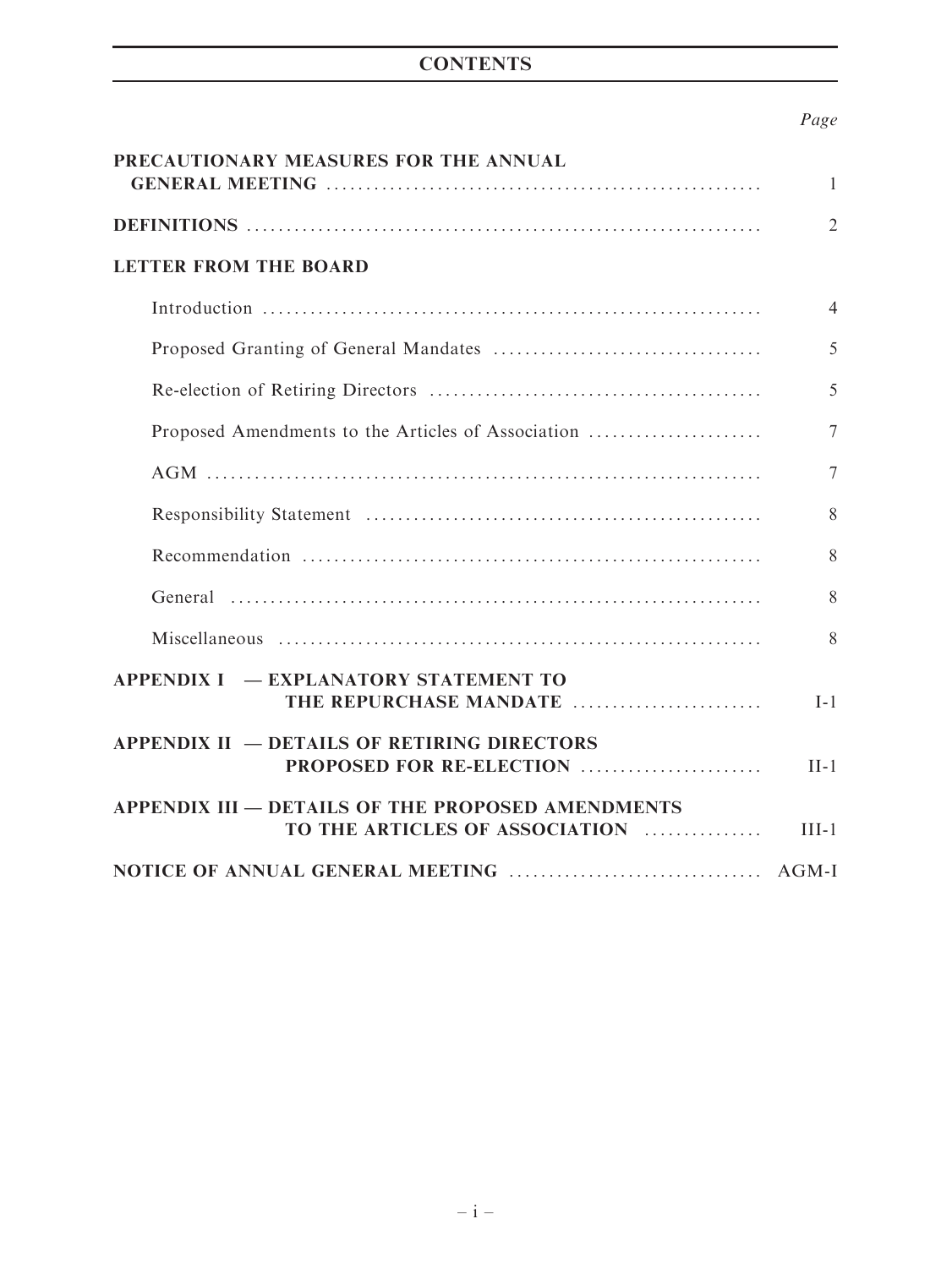# PRECAUTIONARY MEASURES FOR THE ANNUAL GENERAL MEETING

In view of the ongoing COVID-19 epidemic and recent requirements for prevention and control of its spread, the Company will implement the following preventive measures at the AGM to protect attending Shareholders, staff and other stakeholders from the risk of infection:

- (i) Compulsory body temperature checks will be conducted on every Shareholder, proxy and other attendee at the entrance of the AGM venue. Any person with a body temperature of over 37.4 degrees Celsius may be denied entry into the AGM venue or be required to leave the AGM venue.
- (ii) All AGM attendees are requested to wear surgical face masks inside the AGM venue at all times, and to maintain a safe distance with other attendees.
- (iii) No refreshments will be served, and there will be no corporate gifts.
- (iv) Shareholders that (a) have travelled, and have been in close contact with any person who has travelled, outside of Hong Kong (as per guidelines issued by the Hong Kong government at www.chp.gov.hk) at any time in the preceding 14 days; (b) are, and have been, in close contact with any person who is, subject to any Hong Kong Government prescribed compulsory quarantine (including home quarantine); (c) are, and have been, in close contact with anyone who has contracted COVID-19, has been tested preliminarily positive of COVID-19 or is suspected of contracting COVID-19; or (d) have any flu-like symptoms, may be denied entry into the AGM venue and be asked to leave the AGM venue.
- (v) Any other additional precautionary measures in accordance with the prevailing requirements or guidelines of the Hong Kong Government and/or regulatory authorities, or as considered appropriate in light of the development of the COVID-19.

To the extent permitted under law, the Company reserves the right to deny entry into the AGM venue or require any person to leave the AGM venue in order to ensure the safety of the attendees at the AGM.

In the interest of all stakeholders' health and safety and consistent with recent COVID-19 guidelines for prevention and control, the Company reminds all Shareholders that physical attendance in person at the AGM is not necessary for the purpose of exercising voting rights. As an alternative, Shareholders are encouraged to consider appointing the chairman of the meeting as their proxy to vote on the relevant resolution(s) at the meeting instead of attending the meeting in person, by completing and return the proxy form attached to this document.

Subject to the development of COVID-19, the Company may change the AGM arrangements at short notice and may issue further announcement as appropriate. Shareholders should check the website of the Hong Kong Exchanges and Clearing Limited at http://www.hkexnews.hk and the Company's website at http://luenthai.tonghaiir.com for updates on the latest arrangement of the AGM.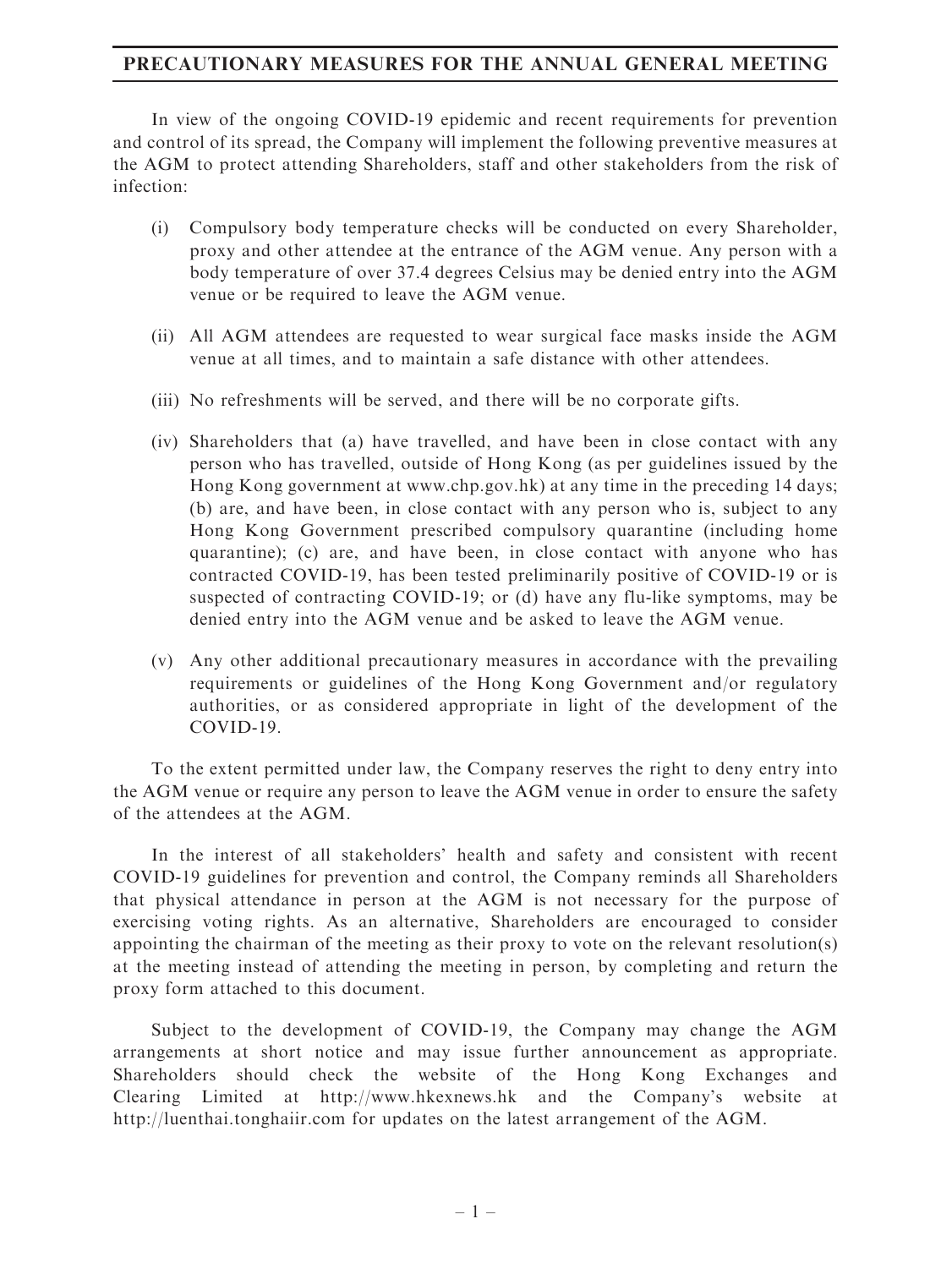In this circular, unless the context otherwise requires, the following expression have the following meanings:

| "AGM"                        | the annual general meeting of the Company to be held at the<br>Boardroom, 10th Floor, Nanyang Plaza, 57 Hung To Road,<br>Kwun Tong, Kowloon, Hong Kong on Thursday, 26 May 2022<br>at 3:00 p.m., a notice of which is set out on pages AGM-1 to<br>AGM-6 of this circular |
|------------------------------|---------------------------------------------------------------------------------------------------------------------------------------------------------------------------------------------------------------------------------------------------------------------------|
| "Articles of<br>Association" | the articles of association of the Company, as amended from<br>time to time                                                                                                                                                                                               |
| "Board"                      | the board of directors of the Company                                                                                                                                                                                                                                     |
| "CG Code"                    | Corporate Governance Code contained in Appendix 14 to the<br>Listing Rules                                                                                                                                                                                                |
| "Close Associates"           | has the meaning ascribed thereto under the Listing Rules                                                                                                                                                                                                                  |
| "Company"                    | Luen Thai Holdings Limited, a company incorporated in the<br>Cayman Islands with limited liability with its shares listed on the<br>Main Board of the Stock Exchange                                                                                                      |
| "Core Connected<br>Person"   | has the meaning ascribed thereto under the Listing Rules                                                                                                                                                                                                                  |
| " $Director(s)$ "            | the director(s) of the Company                                                                                                                                                                                                                                            |
| "Group"                      | the Company and its subsidiaries from time to time                                                                                                                                                                                                                        |
| "HK\$"                       | Hong Kong dollars, the lawful currency of Hong Kong                                                                                                                                                                                                                       |
| "Hong Kong" or<br>"HKSAR"    | the Hong Kong Special Administrative Region of the People's<br>Republic of China                                                                                                                                                                                          |
| " $INED(s)$ "                | the independent non-executive director(s) of the Company                                                                                                                                                                                                                  |
| "Latest Practicable<br>Date" | 21 April 2022, being the latest practicable date prior to the<br>printing of this circular for the purpose of ascertaining certain<br>information in this circular prior to its publication                                                                               |
| "Listing Rules"              | the Rules Governing the Listing of Securities on The Stock<br>Exchange of Hong Kong Limited, as amended, supplemented or<br>otherwise modified from time to time                                                                                                          |
| "Proposed                    | the proposed amendments to the Articles of Association as set                                                                                                                                                                                                             |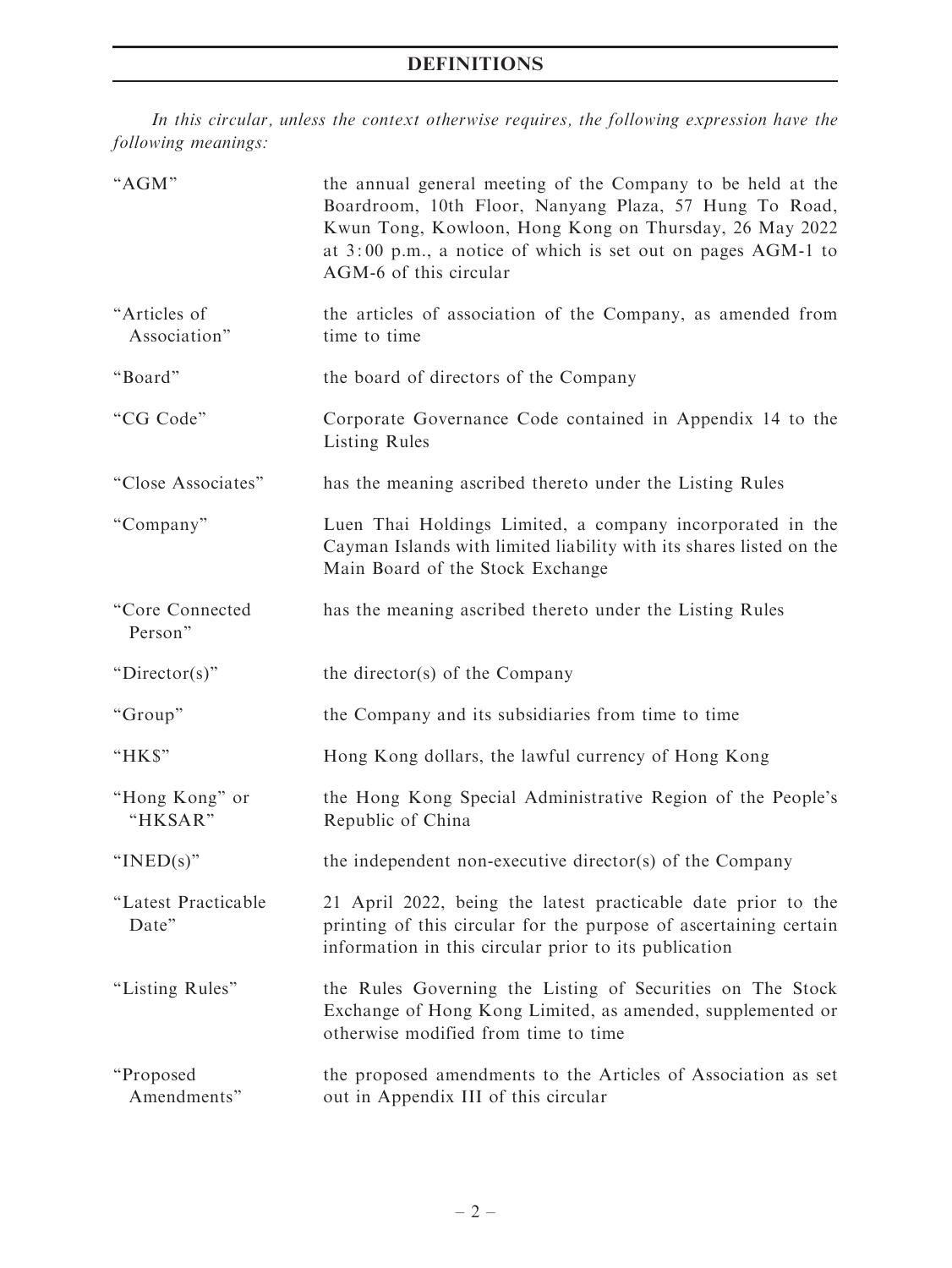# DEFINITIONS

| "SFO"               | the Securities and Futures Ordinance (Chapter 571 of the Laws<br>of Hong Kong) as amended, supplemented or otherwise modified<br>from time to time |
|---------------------|----------------------------------------------------------------------------------------------------------------------------------------------------|
| "Share(s)"          | ordinary share(s) with a nominal value of US\$0.01 each in the<br>capital of the Company                                                           |
| "Shareholder(s)"    | holder(s) of the $Share(s)$                                                                                                                        |
| "Stock Exchange"    | The Stock Exchange of Hong Kong Limited                                                                                                            |
| "Takeover Code"     | the Hong Kong Code on Takeovers and Mergers                                                                                                        |
| "US\$"              | United States dollars, the lawful currency of United States of<br>America                                                                          |
| $\lq\lq 0$ $\lq\lq$ | per cent                                                                                                                                           |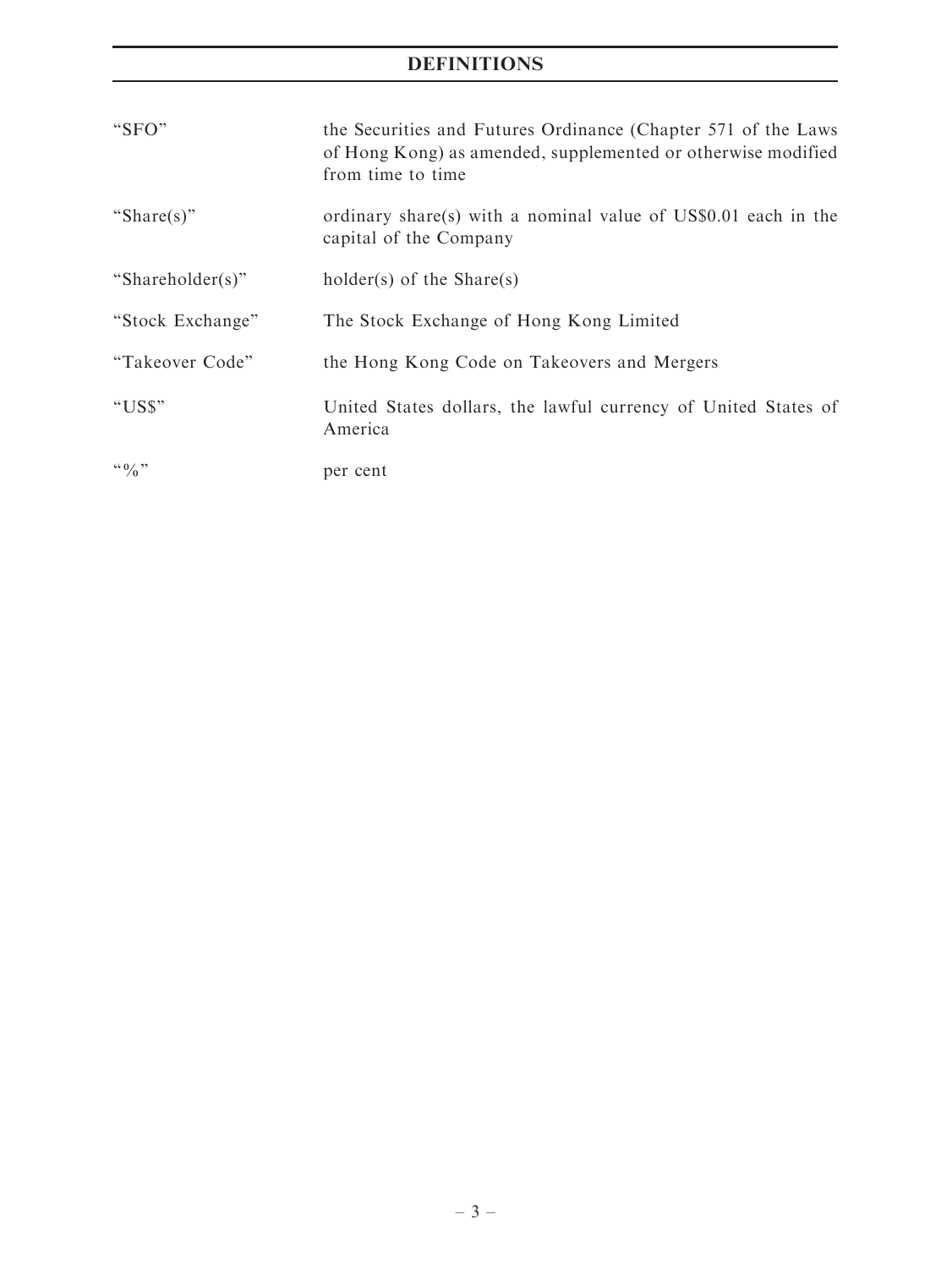

# **LUEN THAI HOLDINGS LIMITED**

*(Incorporated in the Cayman Islands with limited liability)* **(Stock Code: 311)**

Executive Directors: Mr. Qu Zhiming (Chairman) Dr. Tan Siu Lin (Honorary Life Chairman) Mr. Tan Cho Lung, Raymond (Chief Executive Officer) Mr. Huang Jie Mr. Zhang Min

Non-executive Director: Ms. Mok Siu Wan, Anne

Independent Non-executive Directors: Mr. Seing Nea Yie Mr. Chan Henry Dr. Wang Ching

Registered Office: Cricket Square Hutchins Drive, P.O. Box 2681 Grand Cayman KY1-1111, Cayman Islands

Head office and principal place of business in Hong Kong: Rooms 1001–1005, 10/F Nanyang Plaza 57 Hung To Road Kwun Tong, Kowloon Hong Kong

26 April 2022

To the Shareholders

Dear Sir or Madam,

# PROPOSALS FOR GENERAL MANDATES TO ISSUE AND REPURCHASE SHARES, RE-ELECTION OF RETIRING DIRECTORS, PROPOSED AMENDMENTS TO THE ARTICLES OF ASSOCIATION AND NOTICE OF ANNUAL GENERAL MEETING

### INTRODUCTION

The primary purpose of this circular is to provide you with information in respect of the resolutions to be proposed at the AGM for (i) granting the general mandates to the Directors to allot, issue, deal with new Shares and repurchase existing Shares; (ii) the re-election of the retiring Directors; and (iii) proposed amendments to the articles of association.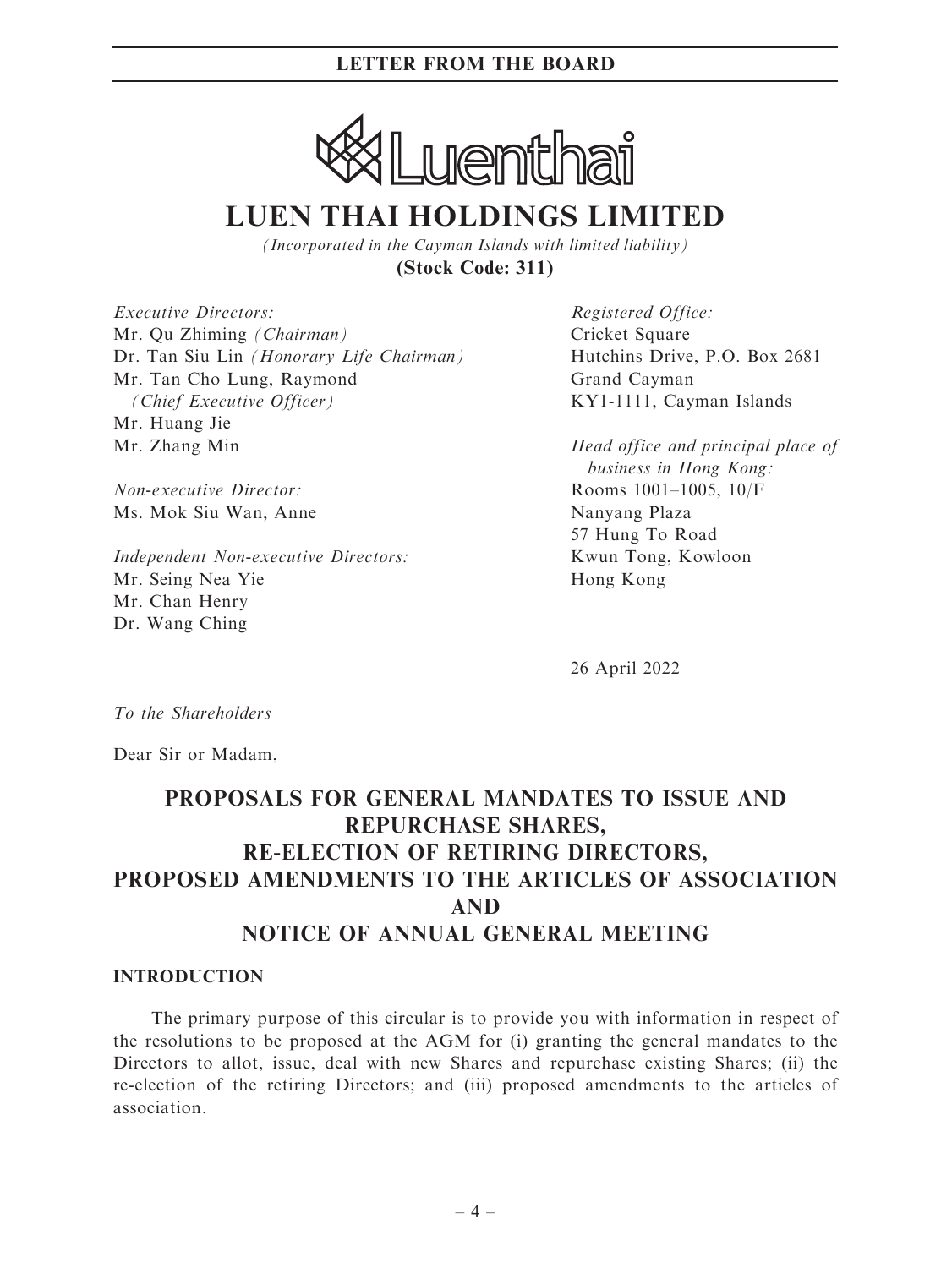### PROPOSED GRANTING OF GENERAL MANDATES

On 27 May 2021, resolutions were passed by the Shareholders at the 2021 annual general meeting giving general mandates to the Directors:

- (i) to allot, issue and otherwise deal with additional Shares not exceeding 20% of the shares of the Company in issue on the day of passing such resolution;
- (ii) to repurchase Shares not exceeding 10% of the shares of the Company in issue on the day of passing such resolution; and
- (iii) to add to the general mandate for issuing Shares set out in (i) above the number of Shares repurchased by the Company pursuant to the repurchase mandate set out in (ii) above.

The above general mandates will expire at the conclusion of the AGM, unless renewed at that meeting.

Three respective ordinary resolutions will be proposed at the AGM for the purposes of granting general mandates to the Directors:

- (a) to allot, issue and otherwise deal with additional Shares not exceeding 20% of the shares of the Company in issue (the ''Issue Mandate'') as at the date of passing the resolution approving the Issue Mandate;
- (b) to repurchase Shares not exceeding 10% of the shares of the Company in issue (the ''Repurchase Mandate'') as at the date of passing the resolution approving the Repurchase Mandate; and
- (c) to add to the general mandate for issuing Shares set out in (a) above the number of Shares repurchased by the Company pursuant to the Repurchase Mandate.

The full text of these resolutions are set out in Resolution No. 8 (''Issue Mandate''), Resolution No. 9 (''Repurchase Mandate'') and Resolution No. 10 as set out in the notice of the AGM contained in pages AGM-1 to AGM-3 of this circular.

In accordance with the requirements set out in the Listing Rules, the Company is required to send an explanatory statement containing requisite information to Shareholders to consider the Repurchase Mandate subject to certain restrictions, which are set out in Appendix I to this circular.

### RE-ELECTION OF RETIRING DIRECTORS

In accordance with Article 88(1) of the Articles of Association, at each annual general meeting one-third of the Directors for the time being (or, if their number is not three (3) or a multiple of three (3), the number nearest to but not less than one-third) or such higher number of Directors to be determined by the Board, or a number determined by such other manner of rotation as may be required by the rules of any Designated Stock Exchange or other codes, rules and regulations as may be prescribed by the applicable regulatory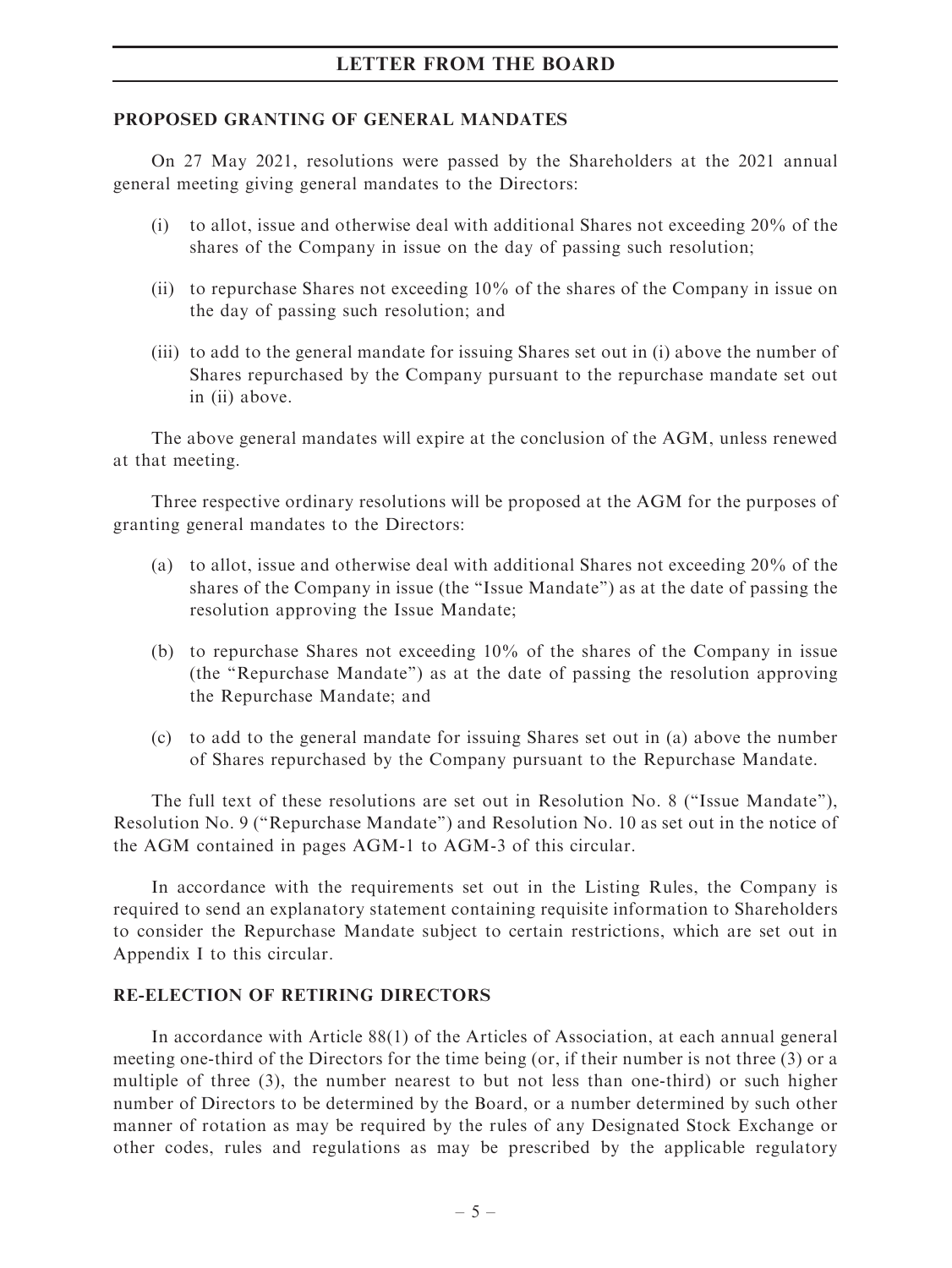authority from time to time shall retire from office. Any Director appointed pursuant to Article 87(2) or Article 87(3) of the Articles of Association shall not be taken into account in determining which particular Directors or the number of Directors who are to retire by rotation. And, according to the CG Code, every Director, including those appointed for a specific term, should be subject to retirement by rotation at least once every three years.

To comply with the above, Ms. Mok Siu Wan, Anne (''Ms. Mok''), Mr. Seing Nea Yie (''Mr. Seing'') and Dr. Wang Ching (''Dr. Wang'') shall retire from office at the AGM and being eligible, offer themselves for re-election at the AGM.

Mr. Seing was appointed as an INED in 2005 and has served the Company for more than nine years. During his tenure of office over the past seventeen years, Mr. Seing has been able to fulfill all the requirements regarding independence of INED and provide annual confirmation of independence to the Company in accordance with Rule 3.13 of the Listing Rules. To the best knowledge of the Directors, as at the Latest Practicable Date, the Company is not aware of any matters or events that may occur or affect the independence of Mr. Seing.

During his tenure of office, Mr. Seing has performed his duties as INED to the satisfaction of the Board. Through exercising the scrutinizing and monitoring function of an INED, he has contributed to an upright and efficient Board for the interest of the Shareholders.

The Board is of the opinion that Mr. Seing remains independent notwithstanding the length of his service and believes that his valuable knowledge and experience in the Group's business and his general business acumen continue to generate significant contribution to the Board, the Company and the Shareholders as a whole. Pursuant to Code Provision B.2.3 of the CG Code, separate ordinary resolution will be proposed at the AGM to approve the re-election of Mr. Seing as an INED. The Company will continue to review the independence of the INEDs annually and take all appropriate measures to ensure compliance of relevant provisions regarding their independence as required under the Listing Rules.

The Board should have a balance of skills, experience and diversity of perspectives appropriate to the requirements of the Company's business. To ensure changes to the composition of the Board can be managed without undue disruption, there have been a transparent, considered and formal procedure set out in the nomination policy of the Company for selection, appointment and re-appointment of Directors, including periodical review of such policy. The Board believes that Mr. Seing can continue to bring valuable contribution to the Board and its diversity.

In considering and approving such re-election, the nomination committee of the Company (''Nomination Committee'') has considered the background, skills, knowledge and experience, time commitment and contribution of the retiring Directors with reference to the nomination principles and criteria set out in the board diversity policy and the director nomination policy of the Company, and the independence of all INEDs. The Nomination Committee has recommended to the Board on re-election of Ms. Mok, Mr. Seing and Dr. Wang who are eligible to offer themselves for re-election at the AGM.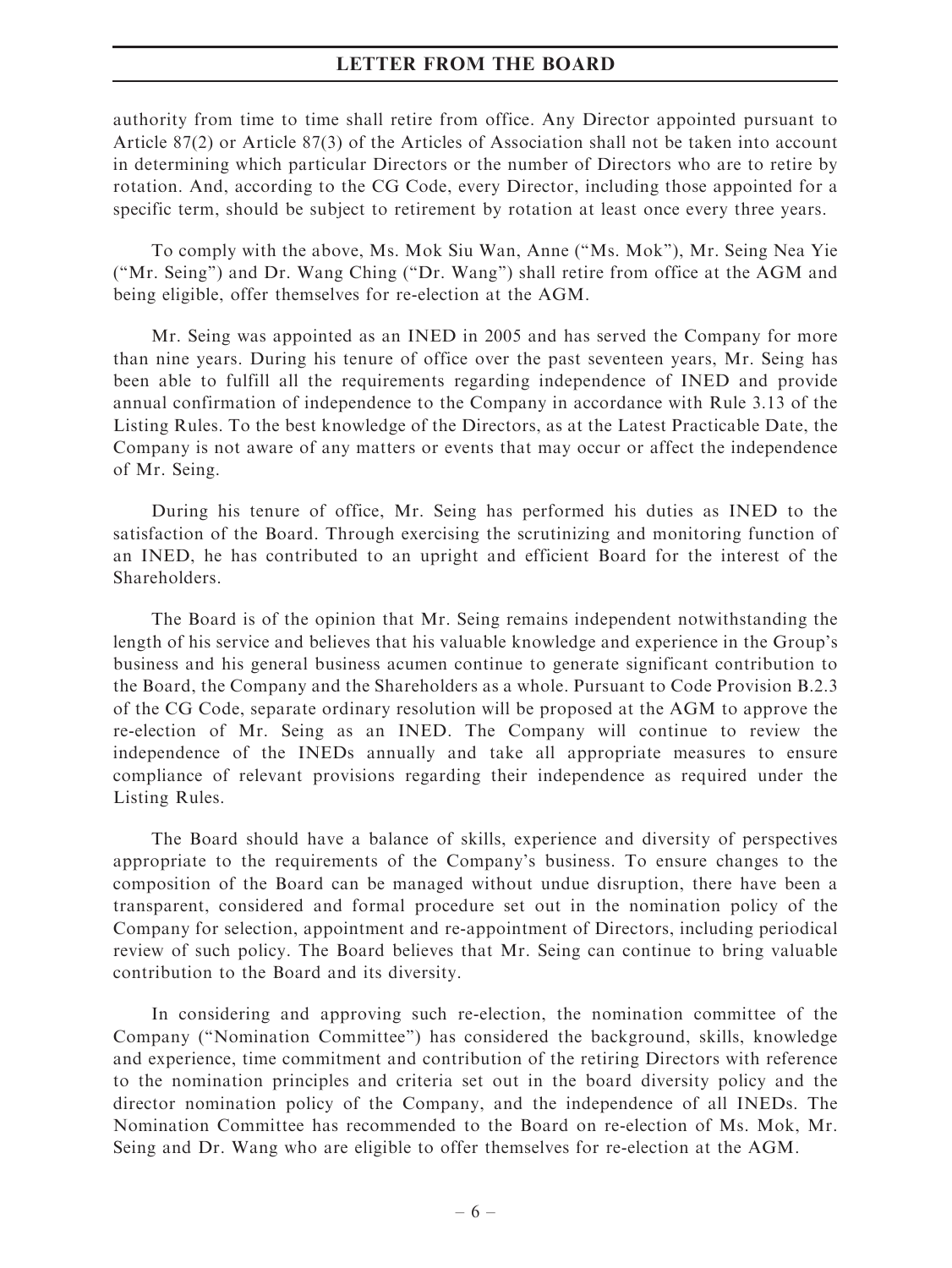In view of the above, the Board accepted the Nomination Committee's recommendation for re-election of Ms. Mok, Mr. Seing and Dr. Wang at the AGM.

Details of the Directors who are proposed to be re-elected at the AGM are set out in Appendix II to this circular.

### PROPOSED AMENDMENTS TO THE ARTICLES OF ASSOCIATION

Reference is made to the announcement of the Company dated 21 April 2022, the Board proposes to amend the exiting Articles of Association and to adopt an amended and restated Articles of Association in order to bring the existing Articles of Association in line with the latest legal and regulatory requirements, including the amendments made to Appendix 3 to the Listing Rules in relation to the enhanced listing regime for overseas issuers which took effect on 1 January 2022 and the relevant requirements of the applicable laws of the Cayman Islands. Other minor amendments to the existing Articles of Association are also made for corresponding as well as housekeeping changes.

The Proposed Amendments are prepared in the English language. The Chinese translation of the Articles of Association is for reference only. In case there are any inconsistencies between the English version and the Chinese version, the English version shall prevail. Details of the Proposed Amendments are set out in Appendix III to this circular.

The legal advisers to the Company have confirmed that the Proposed Amendments comply with the requirements of the Listing Rules and do not violate Cayman Islands law. The Company also confirms that there is nothing unusual about the Proposed Amendments for a company listed on the Stock Exchange.

### AGM

The notice convening the AGM is set out on AGM-1 to AGM-6 of this circular.

A form of proxy for use at the AGM is enclosed with this circular. Whether or not you intend to attend the AGM, you are requested to complete and return the form of proxy to the Company's Branch Share Registrar in Hong Kong, Computershare Hong Kong Investor Services Limited at 17M Floor, Hopewell Centre, 183 Queen's Road East, Wan Chai, Hong Kong as soon as possible but in any event not less than 48 hours before the time appointed for the holding of the AGM or any adjournment thereof. Completion and return of the form of proxy will not preclude you from attending and voting in person at the meeting if you so wish and in such event, the proxy form shall be deemed to be revoked.

Pursuant to Rule 13.39(4) of the Listing Rules, any vote of Shareholders at a general meeting must be taken by poll except where the chairman, in good faith, decides to allow a resolution which relates purely to a procedural or administration matter to be voted on by a show of hand. Therefore, all proposed resolutions put to vote at the AGM shall be taken by way of poll and the Company will commence the results of the poll in the manner prescribed under Rule 13.39(5) of the Listing Rules.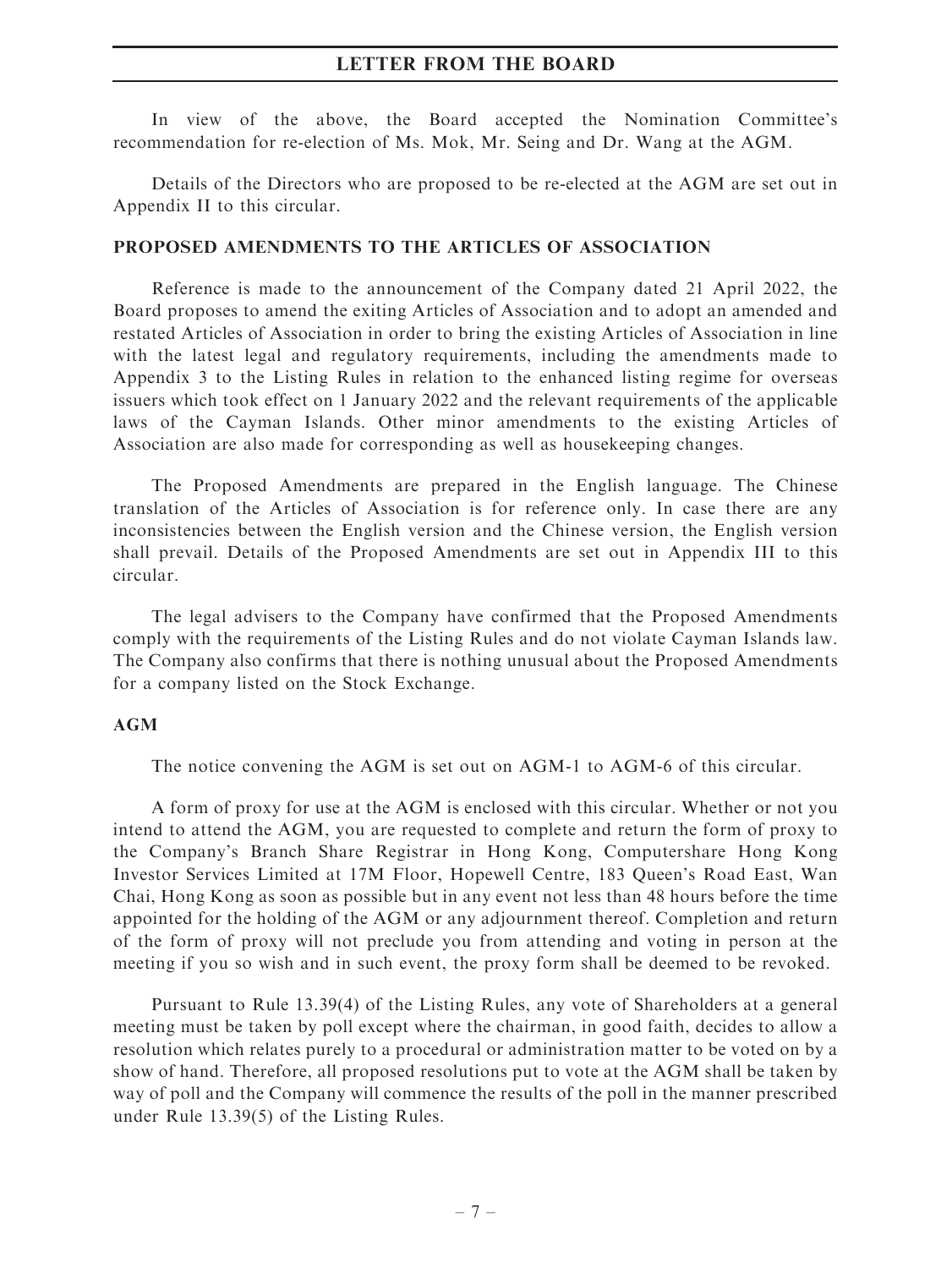### RESPONSIBILITY STATEMENT

This circular, for which the Directors collectively and individually accept full responsibility, includes particulars given in compliance with the Listing Rules for the purpose of giving information with regard to the Company. The Directors, having made all reasonable enquiries, confirm that to the best of their knowledge and belief the information contained in this circular is accurate and complete in all material respects and not misleading or deceptive, and there are no other matters the omission of which would make any statement herein or this circular misleading.

### RECOMMENDATION

The Directors consider that the proposed granting of the Issue Mandate and the Repurchase Mandate, and the re-election of the retiring Directors are in the best interests of the Company and the Shareholders as a whole and accordingly the Directors, together with their Close Associates, intend to vote in favour of the relevant resolutions in respect of their respective shareholdings in the Company and recommend Shareholders to vote in favour of such relevant resolutions to be proposed at the AGM.

## GENERAL

Your attention is drawn to the additional information set out in the appendices to this circular.

### MISCELLANEOUS

The English text of this circular shall prevail over the Chinese text for the purpose of interpretation.

> Yours faithfully For and on behalf of the Board Qu Zhiming Chairman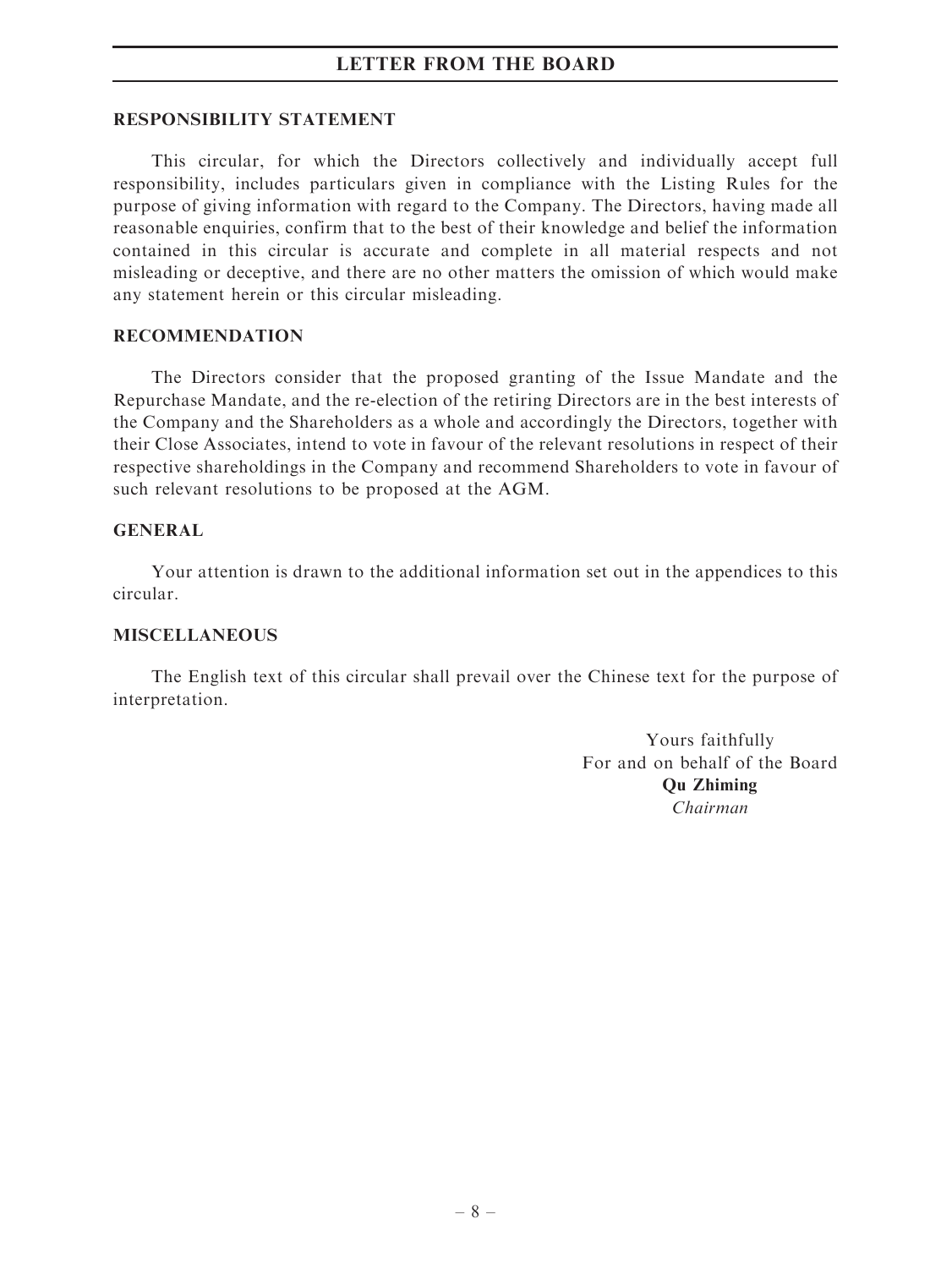# APPENDIX I EXPLANATORY STATEMENT TO THE REPURCHASE MANDATE

This appendix serves as an explanatory statement, as required by the Listing Rules, to provide the Shareholders with all the requisite information reasonably necessary to enable them to make an informed decision on whether to vote for or against the ordinary resolution to approve the grant of the Repurchase Mandate.

## SHAREHOLDERS' APPROVAL

The Listing Rules provide that all repurchase of securities by a company with its primary listing on the Stock Exchange must be approved in advance by an ordinary resolution, either by way of general mandate or by specific approval in relation to specific transactions.

Such authority will expire at the earliest of: (a) the conclusion of the next annual general meeting of the company; (b) the date by which the next annual general meeting of the company is required by the law to be held; or (c) the passing of an ordinary resolution by shareholders in general meeting of the company revoking or varying such mandate.

## SHARE CAPITAL

As at the Latest Practicable Date, 1,034,112,666 Shares were in issue and fully paid.

Subject to the passing of the relevant ordinary resolutions and on the basis that no further Shares will be issued and repurchased prior to the AGM, the Company will be allowed under the Repurchase Mandate to repurchase a maximum of 103,411,266 Shares, representing 10% of the Shares in issue as at the date of passing of the Repurchase Mandate.

### REASONS FOR REPURCHASE

The Directors believe that it is in the best interests of the Company and its Shareholders for the Directors to have a general authority from Shareholders to enable the Company to repurchase Shares in the market. Repurchase of Shares will only be made when the Directors believe that such repurchase will benefit the Company and its Shareholders as a whole. Such repurchase may, depending on the market conditions and funding arrangements at the time, lead to an enhancement of the net asset value of the Company and/or its earnings per Share.

## FUNDING OF REPURCHASE

Any repurchase will only be funded out of funds of the Company legally available for the purpose of making the proposed purchases in accordance with the Articles of Association, the applicable laws and regulations of the Cayman Islands and the Listing Rules.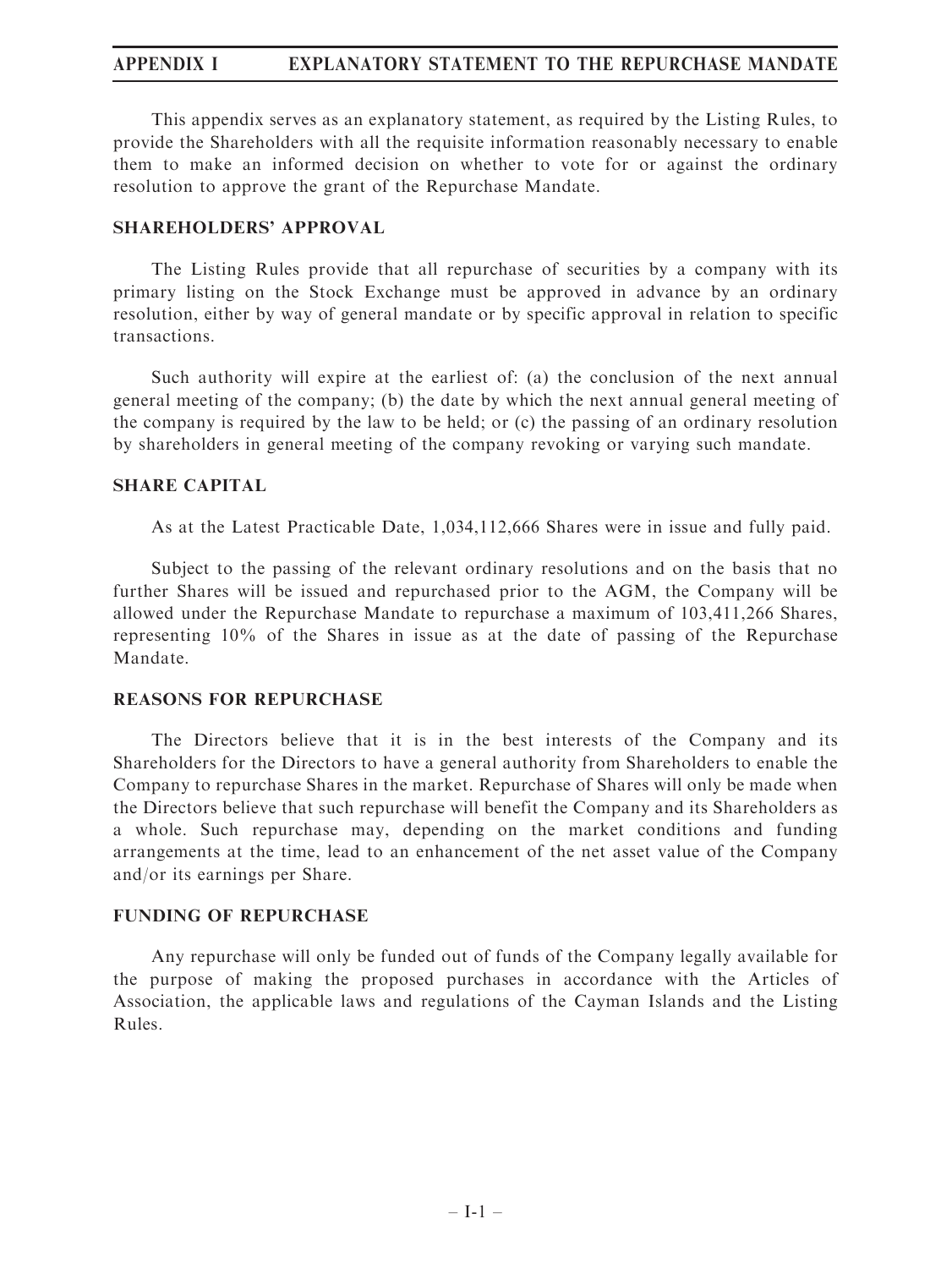# APPENDIX I EXPLANATORY STATEMENT TO THE REPURCHASE MANDATE

### EFFECT OF EXERCISING THE REPURCHASE MANDATE

There might be a material adverse impact on the working capital or gearing position of the Company (as compared with the position disclosed in the Company's audited accounts for the year ended 31 December 2021) in the event that the repurchase of Shares were to be carried out in full at any time during the proposed repurchase period. However, the Directors do not propose to exercise the repurchase of Shares to such extent as would, in the circumstances, have a material adverse effect on the working capital requirements of the Company or the gearing levels which in the opinion of the Directors are from time to time appropriate for the Company.

## DIRECTORS AND CORE CONNECTED PERSONS

None of the Directors nor, to the best of their knowledge having made all reasonable enquiries, any of their respective Close Associates, has any present intention to sell any Share to the Company or its subsidiaries under the Repurchase Mandate if the same is approved by the Shareholders in the AGM.

No Core Connected Persons have notified the Company that they have a present intention to sell Shares to the Company or its subsidiaries, or have undertaken not to do so, in the event that the Repurchase Mandate is approved by the Shareholders.

## DIRECTORS' UNDERTAKING

The Directors have undertaken to the Stock Exchange that they will exercise the powers of the Company to make repurchase pursuant to the Repurchase Mandate in accordance with the Listing Rules and the applicable laws and the regulations of the Cayman Islands and in accordance with the regulations set out in the Articles of Association.

### EFFECT OF THE TAKEOVERS CODE

If on the exercise of the power to repurchase Shares pursuant to the Repurchase Mandate, a Shareholder's proportionate interest in the voting rights of the Company increases, such increase will be treated as an acquisition of voting rights for the purpose of Rule 32 of the Takeovers Code. As a result, a Shareholder or group of Shareholders acting in concert (as defined in the Takeover Codes) could obtain or consolidate control of the Company and become obliged to make a mandatory offer in accordance with Rule 26 and 32 of the Takeovers Code.

Based on the Company's records as at the Latest Practicable Date, Shangtex (Hong Kong) Limited (wholly owned by Shangtex Holding Co., Ltd.\* (上海紡織(集團)有限公司)) owns 730,461,936 Shares, or approximately 70.64% interest in the issued share capital of the Company. In the event that the Directors exercise in full the power to repurchase Shares pursuant to the Repurchase Mandate, then the shareholding of Shangtex (Hong Kong)

<sup>\*</sup> For identification purpose only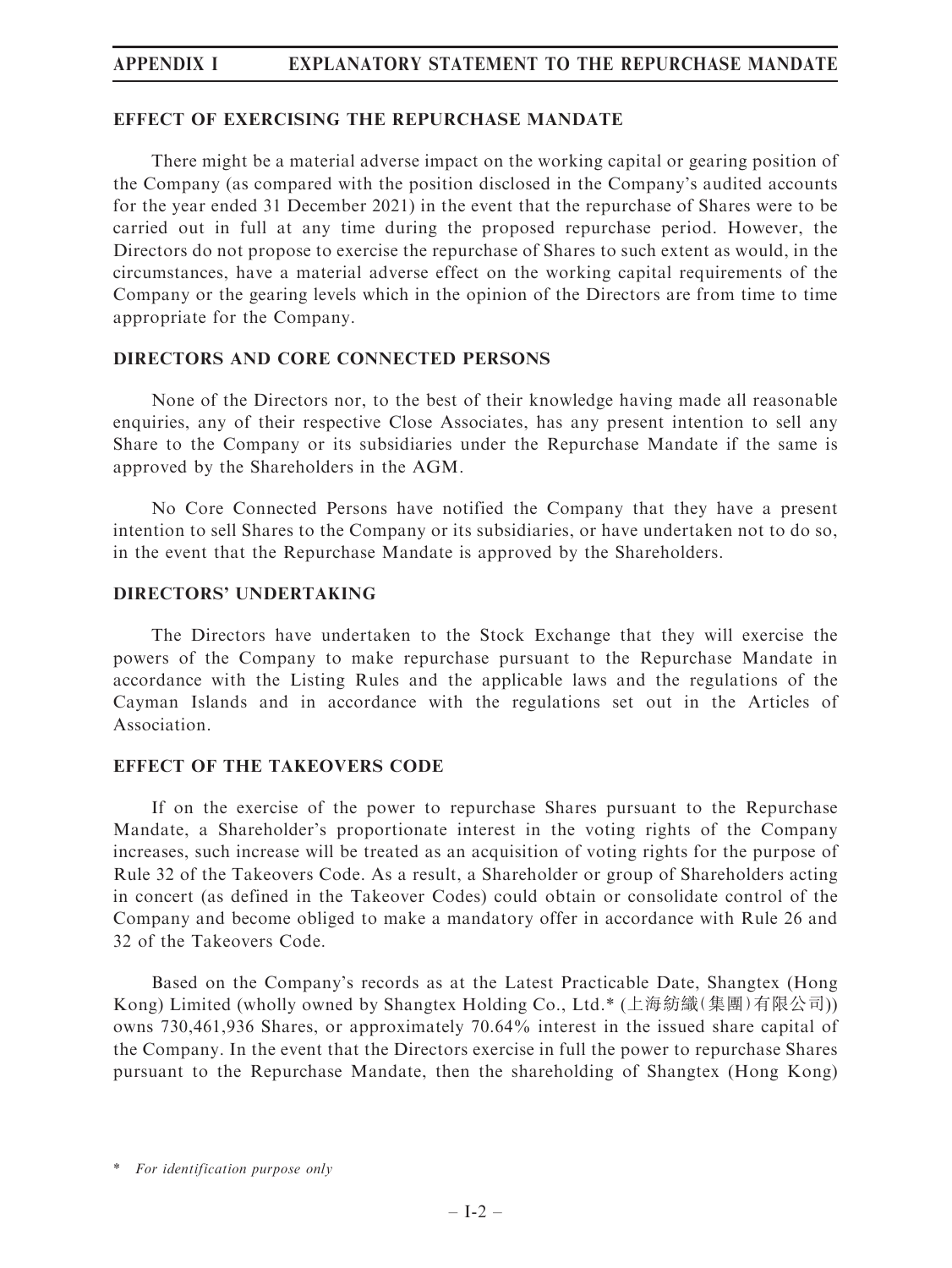# APPENDIX I EXPLANATORY STATEMENT TO THE REPURCHASE MANDATE

Limited would be increased to approximately 78.49%. In the opinion of the Directors, such increase will not give rise to a mandatory offer in accordance with Rule 26 and 32 of the Takeovers Code.

In any event, the Directors will not exercise the Repurchase Mandate to such an extent that will result in the number of Shares in the hands of public falling below the prescribed minimum percentage of 25%.

## SHARE REPURCHASE MADE BY THE COMPANY

No repurchase of Shares has been made by the Company during the six months immediately preceding the Latest Practicable Date, whether on the Stock Exchange or otherwise.

### SHARE PRICES

The highest and lowest prices at which the Shares were traded on the Stock Exchange during each of the previous twelve months before the Latest Practicable Date were as follows:

|                                                     | <b>Share Prices</b> |        |
|-----------------------------------------------------|---------------------|--------|
|                                                     | <b>Highest</b>      | Lowest |
|                                                     | HK\$                | HK\$   |
| 2021                                                |                     |        |
| April                                               | 0.430               | 0.330  |
| May                                                 | 0.450               | 0.365  |
| June                                                | 0.420               | 0.340  |
| July                                                | 0.420               | 0.390  |
| August                                              | 0.410               | 0.385  |
| September                                           | 0.450               | 0.385  |
| October                                             | 0.455               | 0.400  |
| November                                            | 0.430               | 0.380  |
| December                                            | 0.440               | 0.380  |
| 2022                                                |                     |        |
| January                                             | 0.560               | 0.380  |
| February                                            | 0.480               | 0.400  |
| March                                               | 0.430               | 0.345  |
| April (1 April 2022 to the Latest Practicable Date) | 0.420               | 0.390  |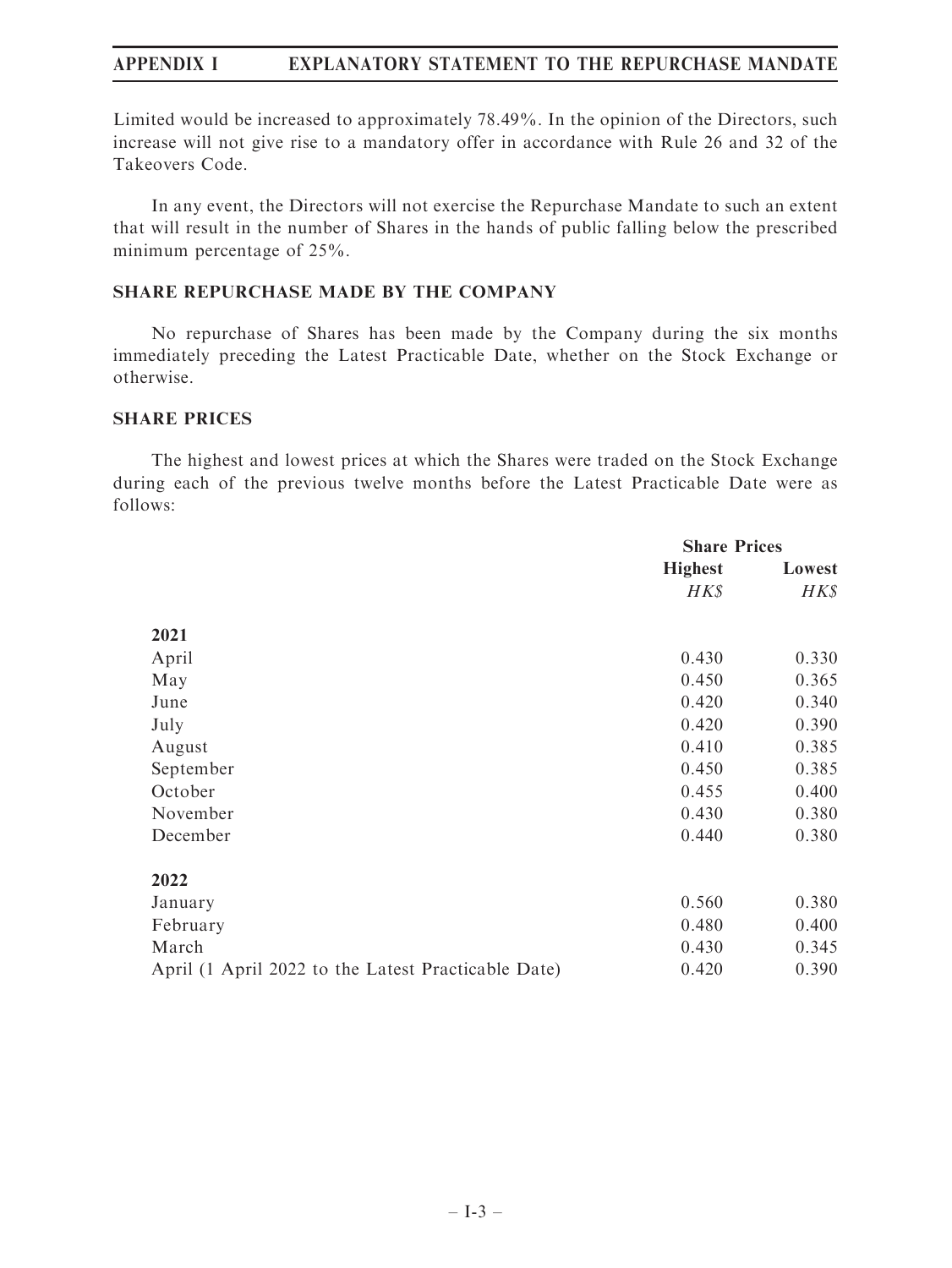As required by the Listing Rules, the following sets out the biographical information of the three retiring Directors eligible for re-election at the AGM:

### 1. MOK SIU WAN ANNE

Ms. Mok, aged 69, is an executive director of the Company from 3 June 2005 to 31 January 2020. Ms. Mok had been working as the President of the Company and Chief Merchandizing Officer of Luen Thai International Group Limited before she was re-designated as a non-executive director of the Company from 1 February 2020 and Ms. Mok is currently a member of the Audit Committee.

Ms. Mok is an accomplished industry professional with years of experience in key executive and board member positions out of which over 20 years were spent holding various management positions within the Swire Pacific Group Companies. Ms. Mok also held senior management positions with other prominent organizations including Li  $\&$  Fung Limited and the Pentland Group plc, a London based international group which develops and owns some leading brands in Sports and Fashion. Ms. Mok was a member of the Board of Governors for the American Chamber of Commerce in Hong Kong from 1998 to 2003 and the Chairman of the Textiles Committee for the American Chamber of Commerce in Hong Kong in 1996 and 1997. In 2013, Ms. Mok was awarded ''Outstanding Business Woman of the Year'' by Capital Entrepreneur magazine. On behalf of GJM, one of Ms. Mok's operating companies, she was also the proud recipient of the Leadership Award 2013 presented by Ann Inc, in recognition of GJM's achievements in CSR initiatives and continuous commitment to improving women's health and welfare in the workplace.

Save the offices held in the Company, Ms. Mok had not held any directorships in other public companies the securities of which are listed on any securities market in Hong Kong or overseas in the past three years prior to the Latest Practicable Date.

Ms. Mok graduated with a Bachelor's degree in Arts from the University of Hong Kong and has attended various management programmes and courses organized by Harvard University, Tsinghua University and INSEAD Euro-Asia Centre.

Ms. Mok is not related to any Directors, senior management or substantial or controlling shareholders of the Company.

As at the Latest Practicable Date, Ms. Mok beneficially held 2,000,000 Shares in her personal capacity within the meaning of Part XV of the SFO.

Ms. Mok has entered into a service agreement with the Company for a term of three years commencing from 1 February 2021, which shall continue subject to termination by either party by giving at least three months' notice in writing. Ms. Mok is also subject to retirement by rotation or re-election at the annual general meeting of the Company in accordance with the Articles of Association. Ms. Mok is currently entitled to receive an annual director fees of HK\$240,000 per annum, which was determined by the Board based on recommendation of the Remuneration Committee and with was determined by reference to the prevailing market condition and her knowledgeable experience for the industry.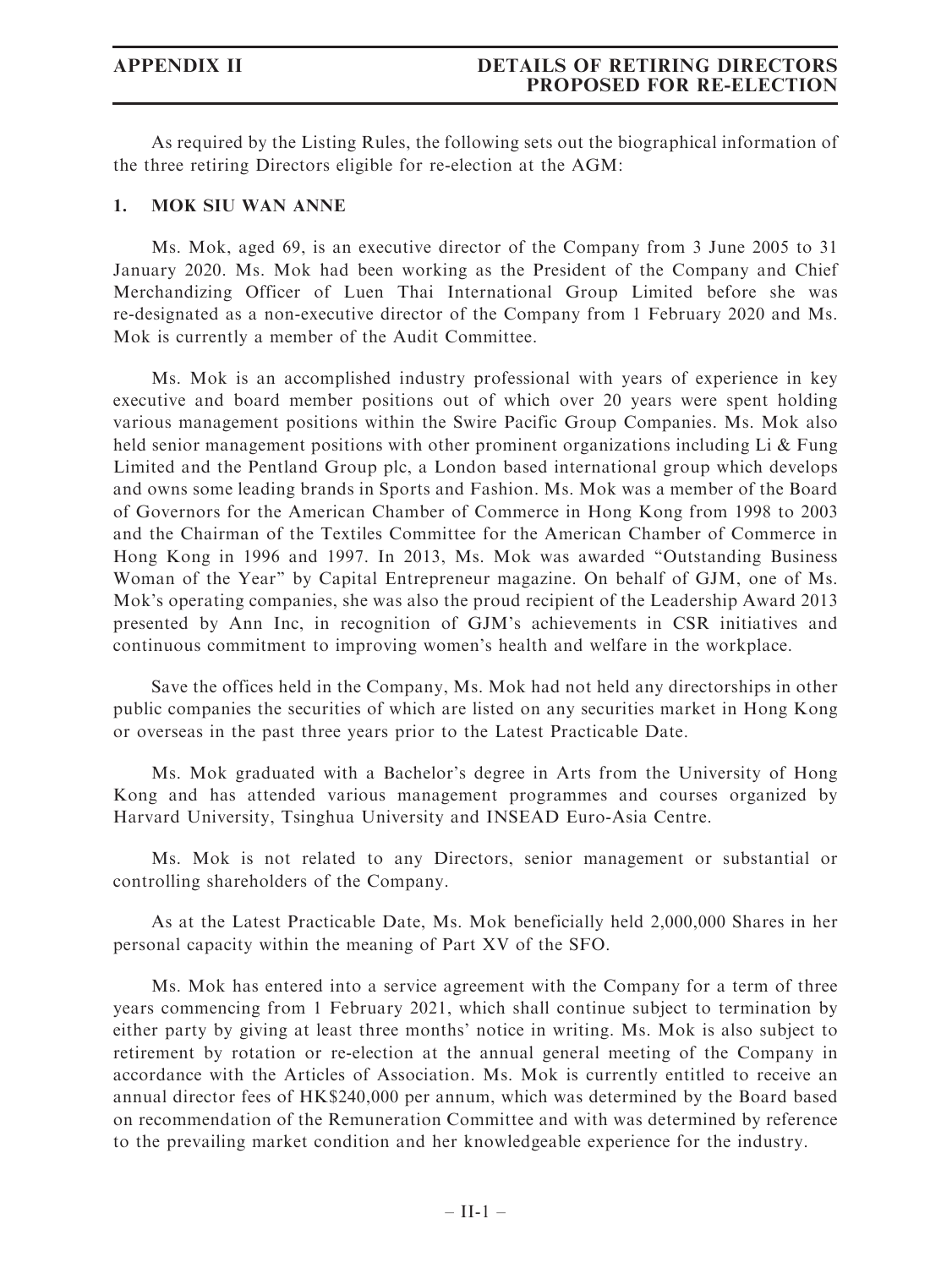# APPENDIX II DETAILS OF RETIRING DIRECTORS PROPOSED FOR RE-ELECTION

Save as disclosed above, there are no other matters concerning Ms. Mok that need to be brought to the attention of the Shareholders and there is no other information to be disclosed pursuant to Rule 13.51(2)(h) to (v) of the Listing Rules.

### 2. SEING NEA YIE

Mr. Seing, aged 74, was appointed an independent non-executive Director in January 2005. He is also the Chairman of the Audit Committee and the Remuneration Committee and a member of the Nomination Committee of the Company.

Save the offices held in the Company, Mr. Seing had not held any directorship in other public listed companies during the past three years prior to the Latest Practicable Date.

Mr. Seing has over 45 years of audit experience and is currently holding CPA (Practising) at Hong Kong Institute of Certified Public Accountants. He is currently the sole proprietor of both accounting firms Messrs Chan, Seing & Co. and Messrs Chen Yih Kuen & Co. Certified Public Accountants (Practising).

Mr. Seing is an active contributor to the charity activities in the community. He was the director of Po Leung Kuk, an authorized charity organization in Hong Kong, from 1987 to 1990 and became the Vice Chairman in 1990 and 1991. Mr. Seing was also a member of audit committee of Po Leung Kuk from 1996 to 2000. Currently, Mr. Seing is the honorary president of The Fukienese Association Limited.

Mr. Seing does not have any relationships with any other Directors, senior management or substantial or controlling shareholders of the Company. As at the Latest Practicable Date, Mr. Seing had no interest in any Share and the shares of the Company's associated corporations within the meaning of Part XV of the SFO.

Pursuant to a letter of re-appointment dated 4 April 2022, Mr. Seing was reappointed as independent director for a term of another three years commencing from 16 April 2022 with an annual director fee of HK\$240,000 per annum, which shall continue subject to termination by either party by giving at least three months' notice in writing. Mr. Seing is also subject to retirement by rotation and re-election at the annual general meeting of the Company in accordance with the Articles of Association. The remuneration of Mr. Seing was determined by the Board based on recommendation of the Remuneration Committee and with reference to his experience, qualifications, responsibilities involved in the Company and the prevailing market conditions.

Save as disclosed above, there are no other matters concerning Mr. Seing that need to be brought to the attention of the Shareholders and there is no other information to be disclosed pursuant to Rule 13.51(2)(h) to (v) of the Listing Rules.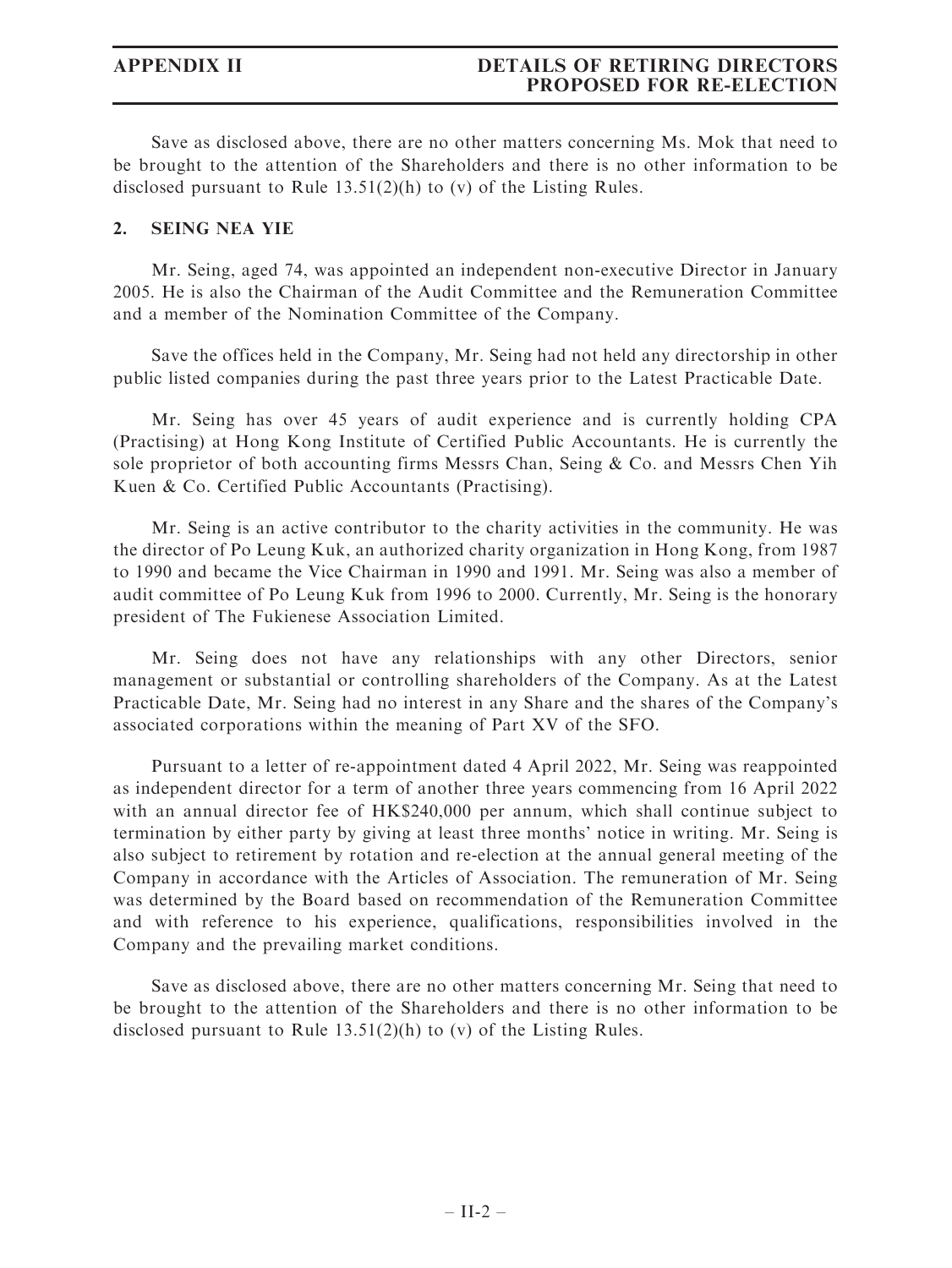# APPENDIX II DETAILS OF RETIRING DIRECTORS PROPOSED FOR RE-ELECTION

### 3. WANG CHING

Dr. Wang, aged 67, was appointed an independent non-executive Director in 8 April 2019. He is also a member of the Audit Committee, Nomination Committee and the Remuneration Committee of the Company.

Dr. Wang has over 29 years' managerial experience in investment banking, securities, treasury and asset management in the United States, Hong Kong, Taiwan and the PRC.

Dr. Wang was the managing director of Shanghai International Asset Management (HK) Co., Ltd., a licensed corporation registered with Hong Kong Securities and Futures Commission, the executive director of Shanghai International Shanghai Growth Investment Limited (''Shanghai Limited''), an investment fund company listed on the Stock Exchange (stock code: 770). Dr. Wang also serves as independent non-executive director of Minth Group Limited (敏實集團有限公司) (stock code: 425) and China Shuifa Singyes Energy Holdings Ltd (中國水發興業能源集團有限公司) (stock code: 750), which are both listed on the Stock Exchange and are third parties independent of the Company and connected persons of the Company.

Dr. Wang received his bachelor degree majoring in economics from the National Taiwan University in 1977. He obtained his Master's degree in business administration from the University of Houston and Ph.D from the Graduate School of Business, Columbia University in the city of New York.

Save as disclosed above, Dr. Wang had not held any directorships in other public companies the securities of which are listed on any securities market in Hong Kong or overseas in the past three years prior to the Latest Practicable Date.

Dr. Wang does not have any relationships with any other Directors, senior management or substantial or controlling shareholders of the Company.

As at the Latest Practicable Date, Dr. Wang was not interested or deemed to be interested in any Share and the shares of the Company's associated corporations within the meaning of Part XV of the SFO.

Pursuant to a letter of appointment dated 4 April 2022, Dr. Wang was appointed as independent non-executive director for a term of three years commencing from 8 April 2022 with an annual director fee of HK\$240,000 per annum, which shall continue subject to termination by either party by giving at least three months' notice in writing. Mr. Seing is also subject to retirement by rotation and re-election at the annual general meeting of the Company in accordance with the Articles of Association. The remuneration of Mr. Seing was determined by the Board based on recommendation of the Remuneration Committee and with reference to his experience, qualifications, responsibilities involved in the Company and the prevailing market conditions.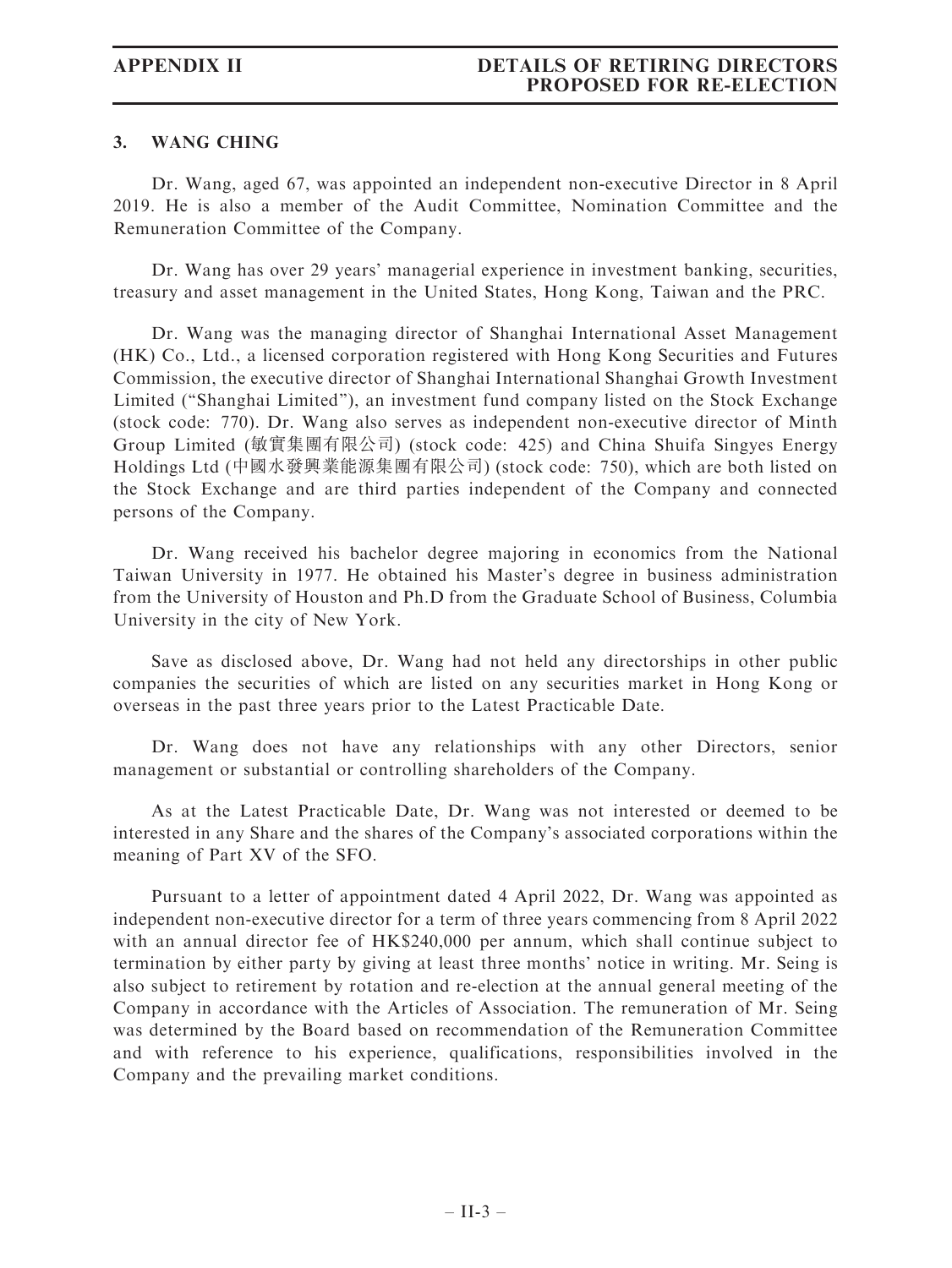# APPENDIX II DETAILS OF RETIRING DIRECTORS PROPOSED FOR RE-ELECTION

Save as disclosed above, there are no other matters concerning Dr. Wang that need to be brought to the attention of the Shareholders and there is no other information to be disclosed pursuant to Rule 13.51(2)(h) to (v) of the Listing Rules.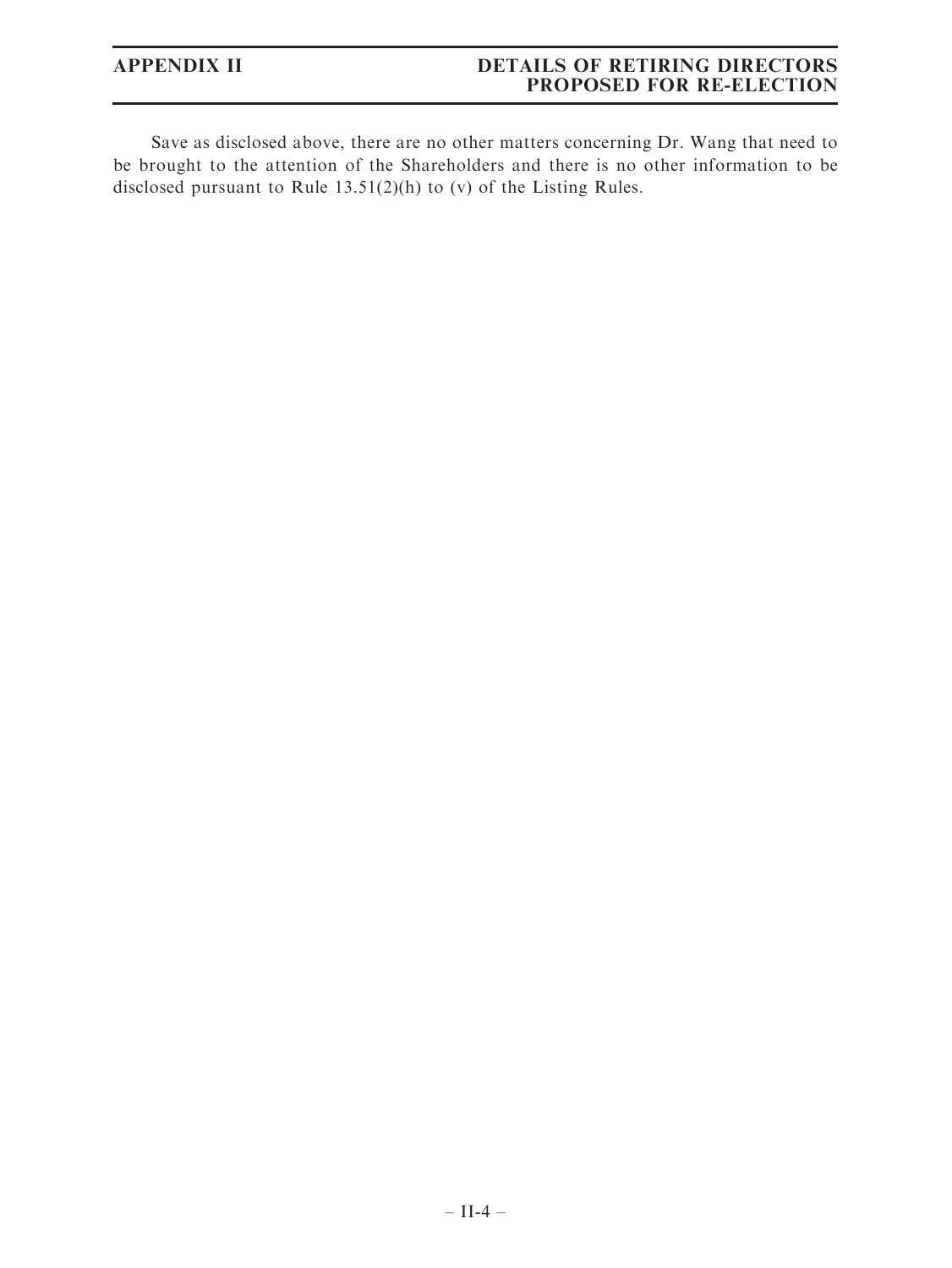| Article NO. | <b>Original Articles</b>                                                                                                                                                                                                                                                                                                                                                                                                                                   | Article NO.              | <b>Amended Articles</b>                                                                                                                                                                                                                                                                                                                                                                                                                                                                     |
|-------------|------------------------------------------------------------------------------------------------------------------------------------------------------------------------------------------------------------------------------------------------------------------------------------------------------------------------------------------------------------------------------------------------------------------------------------------------------------|--------------------------|---------------------------------------------------------------------------------------------------------------------------------------------------------------------------------------------------------------------------------------------------------------------------------------------------------------------------------------------------------------------------------------------------------------------------------------------------------------------------------------------|
| 2(1)        | "associate" the meaning attributed to<br>it in the rules of the Designated Stock<br>Exchange.                                                                                                                                                                                                                                                                                                                                                              | <b>Not</b><br>applicable | "associate" the meaning attributed to<br>it in the rules of the Designated Stock<br>Exchange.                                                                                                                                                                                                                                                                                                                                                                                               |
| 2(1)        |                                                                                                                                                                                                                                                                                                                                                                                                                                                            | 2(1)                     | "close associate" in relation to any<br>Director, shall have the same meaning<br>as defined in the Listing Rules as<br>modified from time to time, except<br>that for purposes of Article 100 where<br>the transaction or arrangement to be<br>approved by the Board is a connected<br>transaction referred to in the Listing<br>Rules, it shall have the same meaning<br>as that ascribed to "associate" in the<br>Listing Rules.                                                          |
| 2(1)        |                                                                                                                                                                                                                                                                                                                                                                                                                                                            | 2(1)                     | "Listing Rules" rules and regulations<br>of any Designated Stock Exchange, as<br>amended from time to time.                                                                                                                                                                                                                                                                                                                                                                                 |
| 2(1)        | "ordinary resolution" a resolution<br>shall be an ordinary resolution when<br>it has been passed by a simple majority<br>of votes cast by such Members as,<br>being entitled so to do, vote in person<br>or, in the case of any Member being a<br>corporation, by its duly authorised<br>representative or, where proxies are<br>allowed, by proxy at a general meeting<br>of which not less than fourteen (14)<br>clear days' Notice has been duly given. | 2(1)                     | "ordinary resolution" a resolution<br>shall be an ordinary resolution when<br>it has been passed by a simple majority<br>of votes cast by such Members as,<br>being entitled so to do, vote in person<br>or, in the case of any Member being a<br>corporation, by its duly authorised<br>representative or, where proxies are<br>allowed, by proxy at a general meeting<br>of which not less than fourteen (14)<br>elear days'-Notice has been duly given<br>in accordance with Article 59. |

Details of the Proposed Amendments are set out as follows: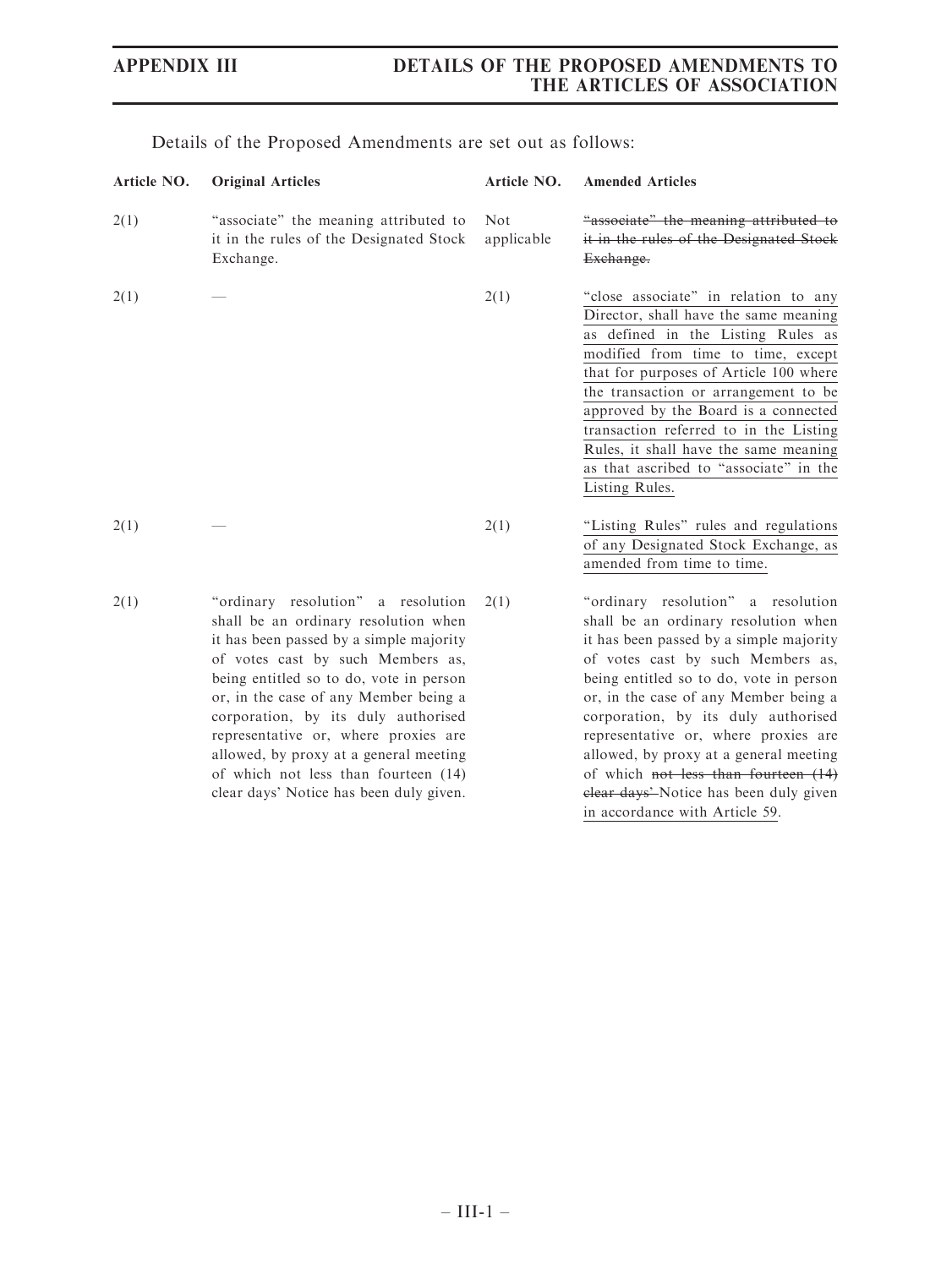2(1) "special resolution" a resolution shall be a special resolution when it has been passed by a majority of not less than three-fourths of votes cast by such Members as, being entitled so to do, vote in person or, in the case of such Members as are corporations, by their respective duly authorised representative or, where proxies are allowed, by proxy at a general meeting of which not less than twenty-one (21) clear days' Notice, specifying (without prejudice to the power contained in these Articles to amend the same) the intention to propose the resolution as a special resolution, has been duly given. Provided that, except in the case of an annual general meeting, if it is so agreed by a majority in number of the Members having the right to attend and vote at any such meeting, being a majority together holding not less than ninety-five (95) per cent. in nominal value of the shares giving that right and in the case of an annual general meeting, if it is so agreed by all Members entitled to attend and vote thereat, a resolution may be proposed and passed as a special resolution at a meeting of which less than twenty-one (21) clear day's Notice has been given;

> a special resolution shall be effective for any purpose for which an ordinary resolution is expressed to be required under any provision of these Articles or the Statutes.

2(1) ''Subsidiary and Holding Company'' the meanings attributed to them in the rules of the Designated Stock Exchange.

2(1) ''special resolution'' a resolution shall be a special resolution when it has been passed by a majority of not less than three-fourths of votes cast by such Members as, being entitled so to do, vote in person or, in the case of such Members as are corporations, by their respective duly authorised representative or, where proxies are allowed, by proxy at a general meeting of which not less than twenty-one (21) clear days' Notice, specifying (without prejudice to the power contained in these Articles to amend the same) the intention to propose the resolution as a special resolution, has been duly given. Provided that, except in the case of an annual general meeting, if it is so agreed by a majority in number of the Members having the right to attend and vote at any such meeting, being a majority together holding not less than ninety-five (95) per cent. in nominal value of the shares giving that right and in the case of an annual general meeting, if it is so agreed by all Members entitled to attend and vote thereat, a resolution may be proposed and passed as a special resolution at a meeting of which less than twenty-one (21) clear day's Notice has been given in accordance with Article 59;

> a special resolution shall be effective for any purpose for which an ordinary resolution is expressed to be required under any provision of these Articles or the Statutes.

2(1) ''Subsidiary and Holding Company'' the meanings attributed to them in the rules of the Designated Stock Exchange Listing Rules.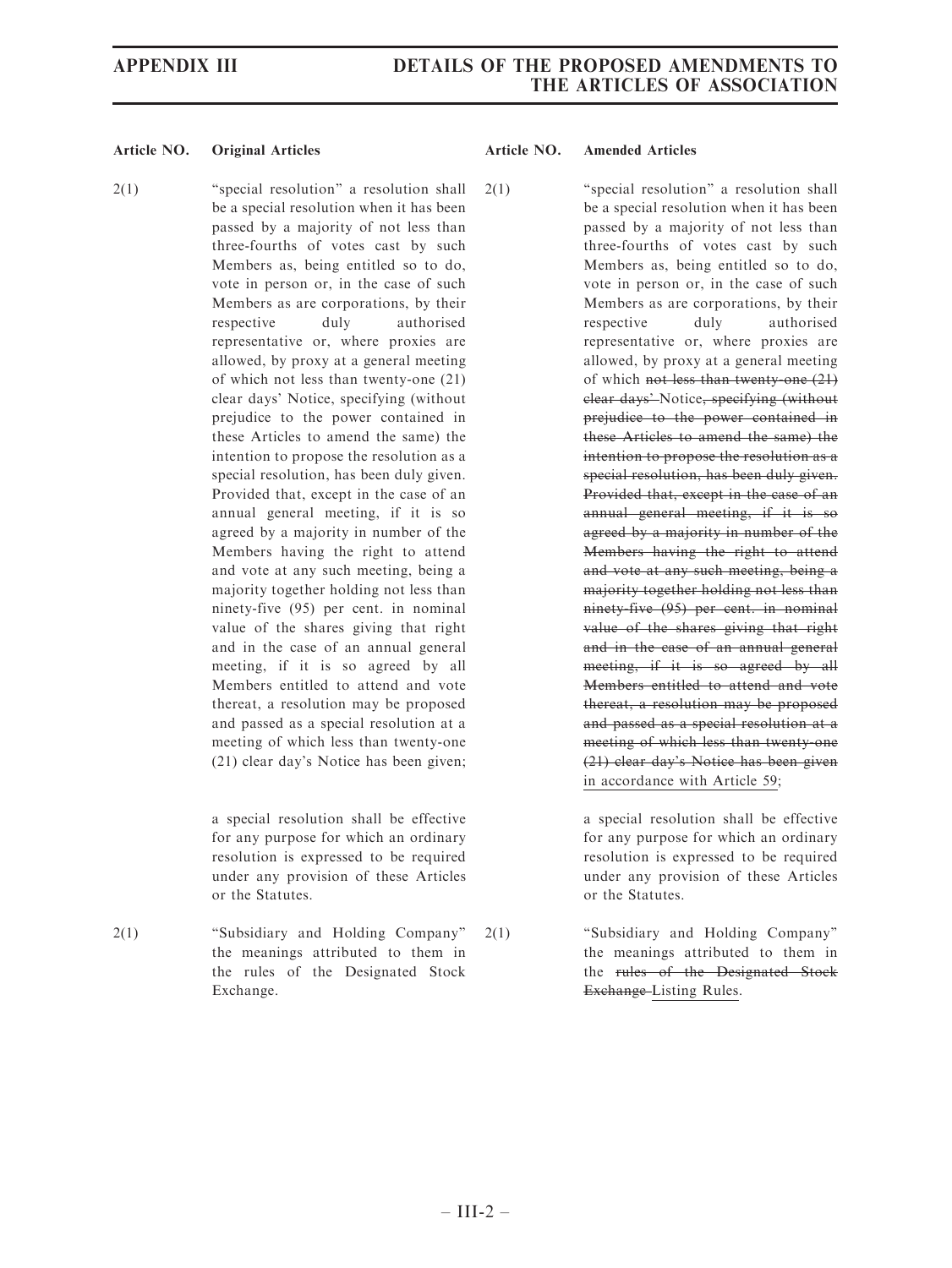- $2(2)(k)$  a reference to a meeting shall mean a meeting convened and held in any manner permitted by these Articles, and persons attending and participating (including any Member or Director) by means of electronic facilities or electronic platforms shall be deemed to be present at that meeting for all purposes of the Statutes, the Rules of any Designated Stock Exchange or these Articles, and attend, participate, attending, participating, attendance and participation shall be construed accordingly;
- 2(2)(l) references to a person's participation in the business of a general meeting include without limitation and as relevant the right (including, in the case of a corporation, through a duly appointed representative) to speak or communicate, vote (by hand and/or on a poll, as the case may be), be represented by a proxy and have access in hard copy or electronic form to all documents which are required by the Statutes, the Rules of any Designated Stock Exchange or these Articles to be made available at the meeting, and participate and participating in the business of a general meeting shall be construed accordingly;
- 3(2) Subject to the Law, the Company's Memorandum and Articles of Association and, where applicable, the rules of any Designated Stock Exchange and/or any competent regulatory authority, any power of the Company to purchase or otherwise acquire its own shares shall be exercisable by the Board in such manner, upon such terms and subject to such conditions as it in its absolute discretion thinks fit.

- $2(2)(k)$  a reference to a meeting shall mean a meeting convened and held in any manner permitted by these Articles, and persons attending and participating (including any Member or Director) by means of electronic facilities or electronic platforms shall be deemed to be present at that meeting for all purposes of the Statutes, the Rules of any Designated Stock Exchange-Listing Rules or these Articles, and attend, participate, attending, participating, attendance and participation shall be construed accordingly;
- 2(2)(l) references to a person's participation in the business of a general meeting include without limitation and as relevant the right (including, in the case of a corporation, through a duly appointed representative) to speak or communicate, vote (by hand and/or on a poll, as the case may be), be represented by a proxy and have access in hard copy or electronic form to all documents which are required by the Statutes, the Rules of any Designated Stock Exchange Listing Rules or these Articles to be made available at the meeting, and participate and participating in the business of a general meeting shall be construed accordingly;
- 3(2) Subject to the Law, the Company's Memorandum and Articles of Association and, where applicable, the rules of any Designated Stock Exchange Listing Rules and/or the rules of any competent regulatory authority, any power of the Company to purchase or otherwise acquire its own shares shall be exercisable by the Board in such manner, upon such terms and subject to such conditions as it in its absolute discretion thinks fit.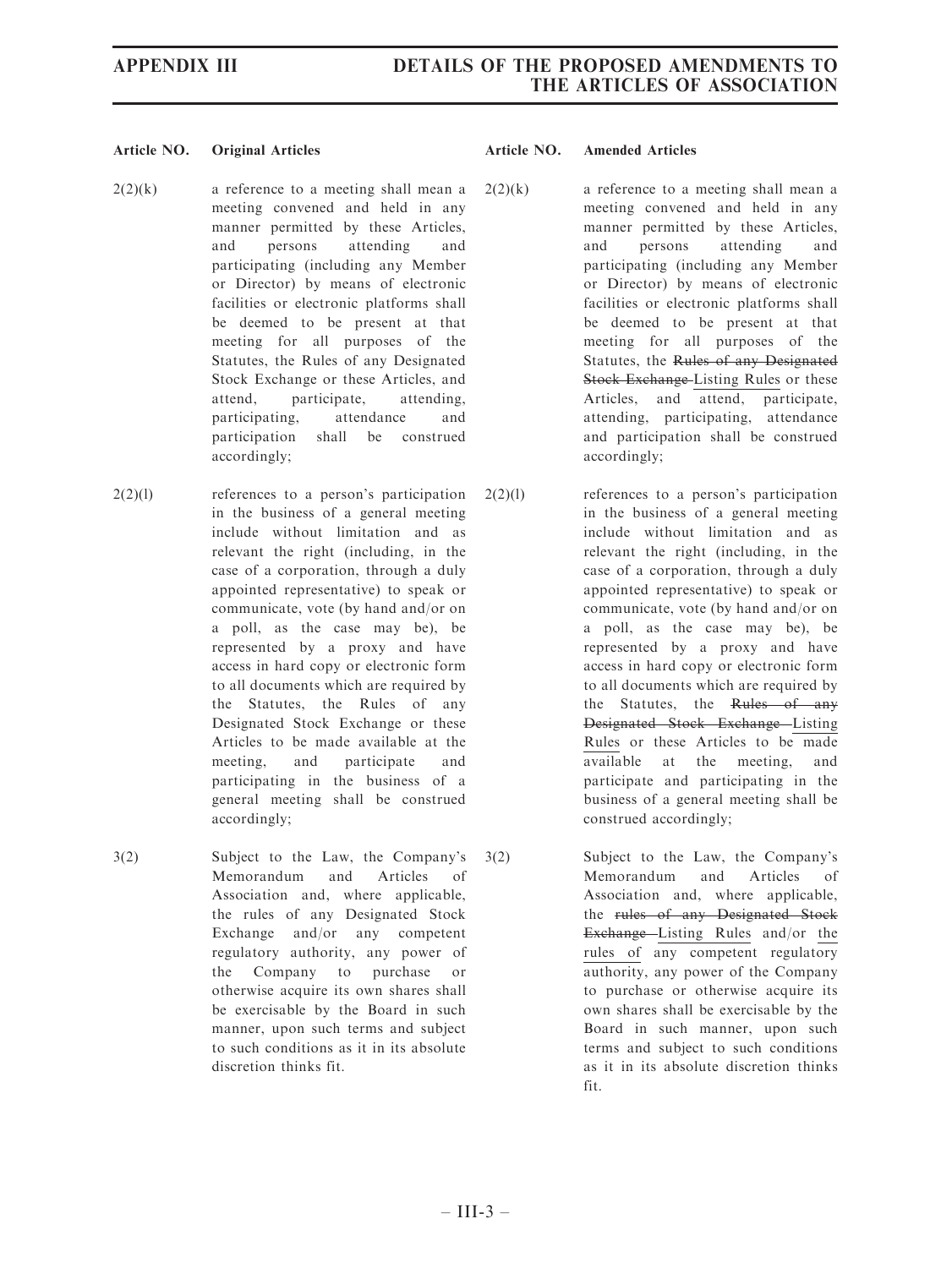- 3(3) Except as allowed by the Law and subject further to compliance with the rules and regulations of the Designated Stock Exchange and any other relevant regulatory authority the Company shall not give financial assistance for the purpose of or in connection with a purchase made or to be made by any person of any shares in the Company.
- 
- $3(5)$  3(5) No share shall be issued to bearer.
- 8(2) Subject to the provisions of the Law, the rules of any Designated Stock Exchange and the Memorandum and Articles of Association of the Company, and to any special rights conferred on the holders of any shares or attaching to any class of shares, shares may be issued on the terms that they may be, or at the option of the Company or the holder are, liable to be redeemed on such terms and in such manner, including out of capital, as the Board may deem fit.

- 3(3) Except as allowed by the Law and sSubject further to the law and compliance with the rules and regulations of the Designated Stock Exchange–Listing Rules and the rules and regulations of and any other competent relevant regulatory authority, the Company shall not-may give financial assistance for the purpose of or in connection with a purchase made or to be made by any person of any shares in the Company.
- 3(4) No share shall be issued to bearer. 3(4) No share shall be issued to bearer. The Board may accept the surrender for no consideration of any fully paid share.
	-
	- 8(2) Subject to the provisions of the Law, the rules of any Designated Stock Exchange Listing Rules and the Memorandum and Articles of Association of the Company, and to any special rights conferred on the holders of any shares or attaching to any class of shares, shares may be issued on the terms that they may be, or at the option of the Company or the holder are, liable to be redeemed on such terms and in such manner, including out of capital, as the Board may deem fit.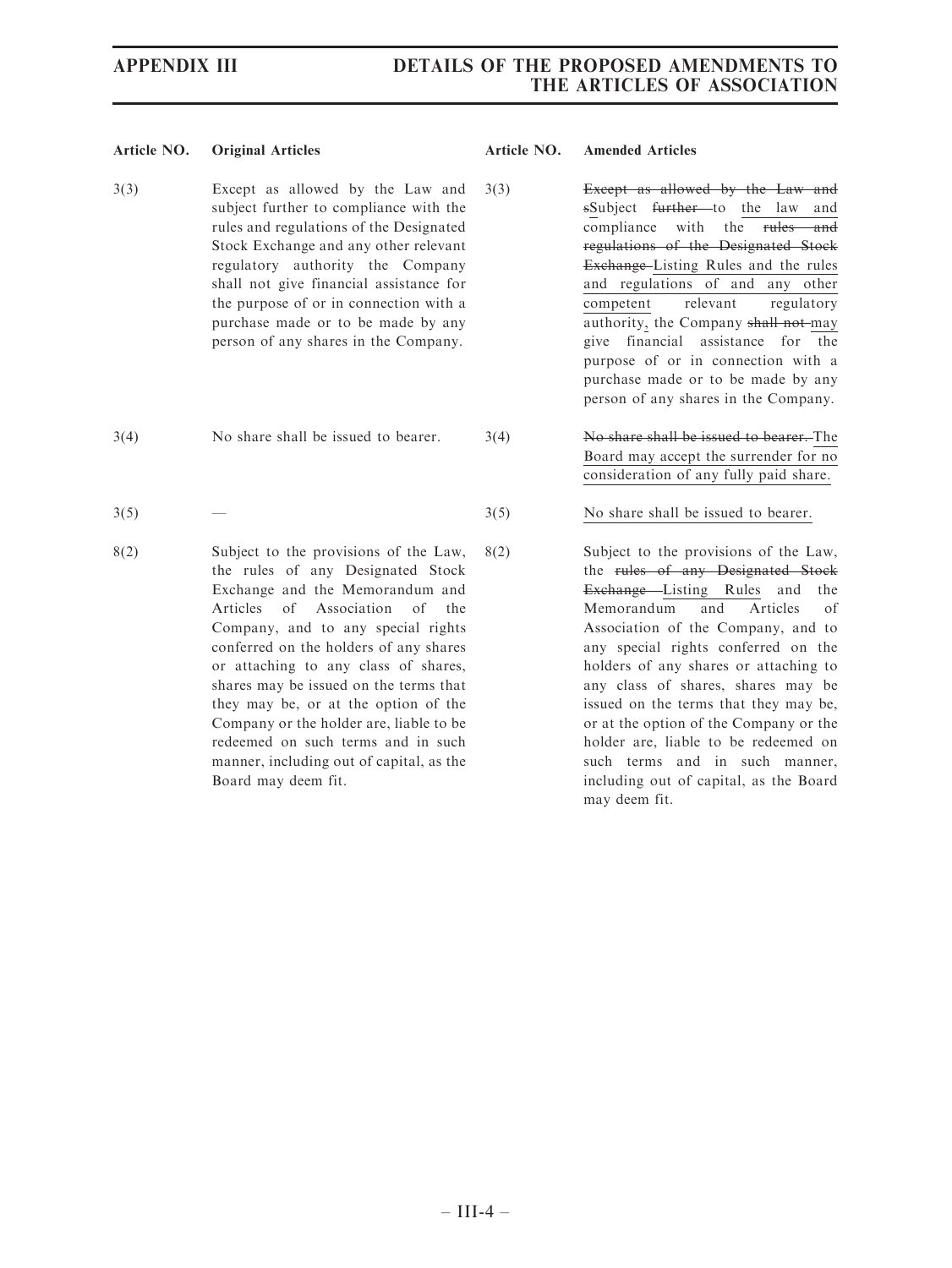9 Subject to the Law, any preference shares may be issued or converted into shares that, at a determinable date or at the option of the Company or the holder if so authorised by its Memorandum of Association, are liable to be redeemed on such terms and in such manner as the Company before the issue or conversion may by ordinary resolution of the Members determine. Where the Company purchases for redemption a redeemable share, purchases not made through the market or by tender shall be limited to a maximum price as may from time to time be determined by the Company in general meeting, either generally or with regard to specific purchases. If purchases are by tender, tenders shall be available to all Members alike.

10 Subject to the Law and without prejudice to Article 8, all or any of the special rights for the time being attached to the shares or any class of shares may, unless otherwise provided by the terms of issue of the shares of that class, from time to time (whether or not the Company is being wound up) be varied, modified or abrogated either with the consent in writing of the holders of not less than three-fourths in nominal value of the issued shares of that class or with the sanction of a special resolution passed at a separate general meeting of the holders of the shares of that class. To every such separate general meeting all the provisions of these Articles relating to general meetings of the Company shall, mutatis mutandis, apply, but so that:

### Article NO. Original Articles Article NO. Amended Articles

9 Subject to the Law, any preference shares may be issued or converted into shares that, at a determinable date or at the option of the Company or the holder if so authorised by its Memorandum of Association, are liable to be redeemed on such terms and in such manner as the Company before the issue or conversion may by ordinary resolution of the Members determine. Where the Company purchases for redemption a redeemable share, purchases not made through the market or by tender shall be limited to a maximum price as may from time to time be determined by the Company in general meeting, either generally or with regard to specific purchases. If purchases are by tender, tenders shall be available to all Members alike.

10 Subject to the Law and without prejudice to Article 8, all or any of the special rights for the time being attached to the shares or any class of shares may, unless otherwise provided by the terms of issue of the shares of that class, from time to time (whether or not the Company is being wound up) be varied, modified or abrogated either with the consent in writing of the holders of not less than three-fourths in nominal value of the issued shares of that class or with the sanction of a special resolution passed at a separate general meeting of the holders of the shares of that class. To every such separate general meeting all the provisions of these Articles relating to general meetings of the Company shall, mutatis mutandis, apply, but so that: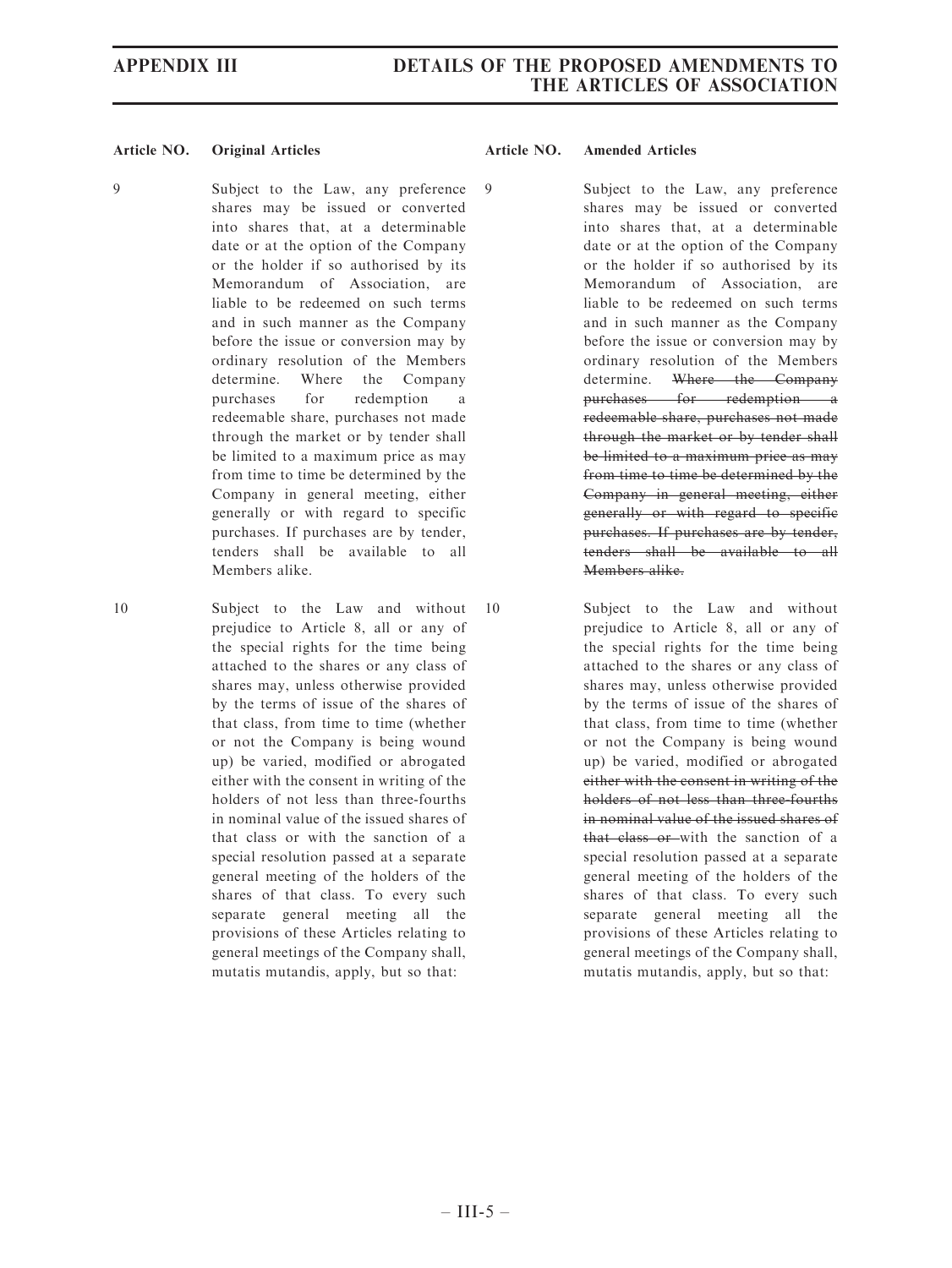10(a) the necessary quorum (other than at an adjourned meeting) shall be two persons (or in the case of a Member being a corporation, its duly authorised representative) holding or representing by proxy not less than one-third in nominal value of the issued shares of that class and at any adjourned meeting of such holders, two holders present in person (or in the case of a Member being a corporation, its duly authorised representative) or by proxy (whatever the number of shares held by them) shall be a quorum;

 $10(a)$  the necessary quorum (other than at an adjourned meeting) shall be two persons (or in the case of a Member being a corporation, its duly authorised representative) holding or representing by proxy not less than one-third in nominal value of the issued shares of that class-and at any adjourned meeting of such holders, two holders present in person (or in the case of a Member being a corporation, its duly authorised representative) or by proxy (whatever the number of shares held by them) shall be a quorum;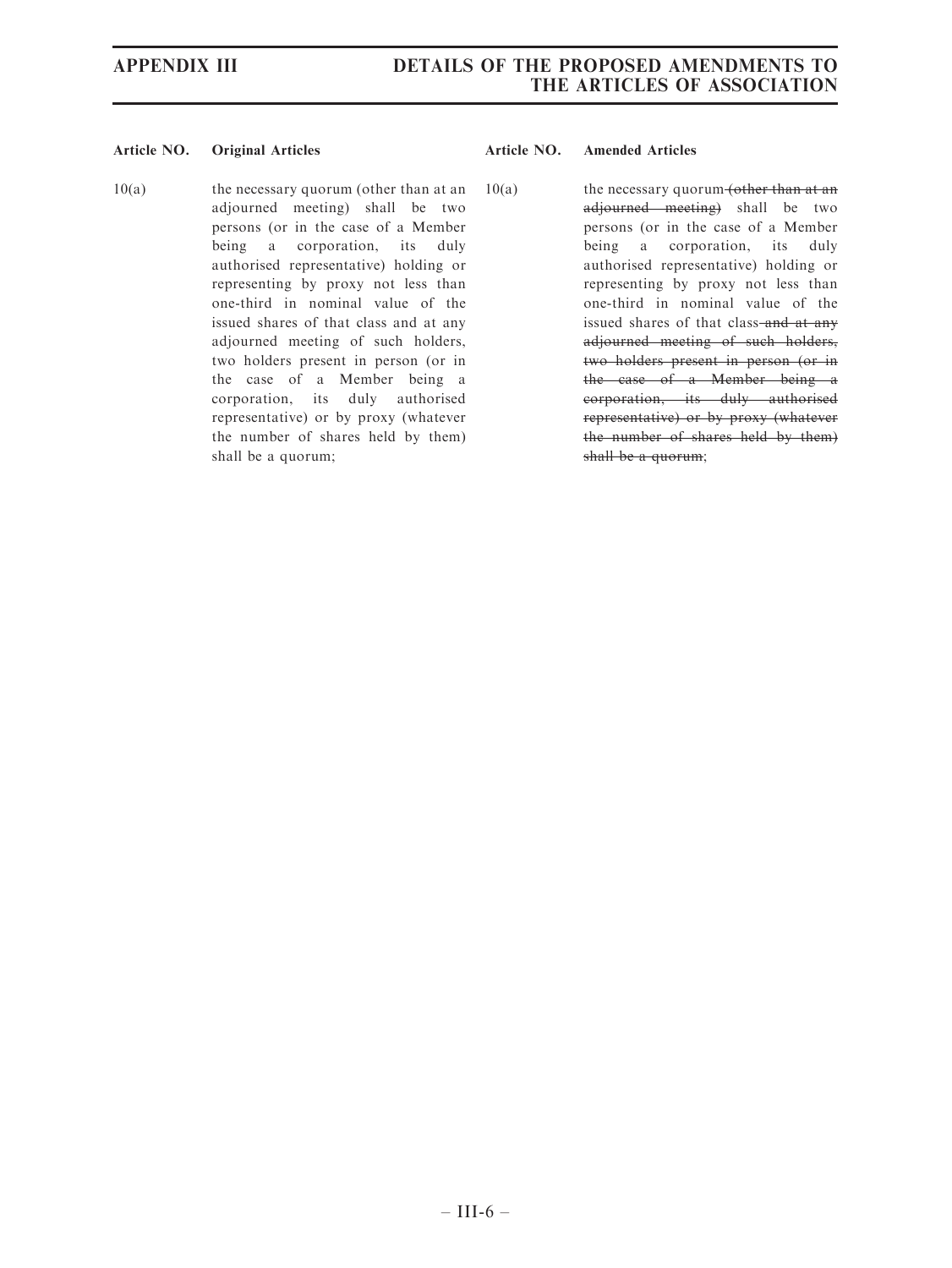- 12(1) Subject to the Law, these Articles, any direction that may be given by the Company in general meeting and, where applicable, the rules of any Designated Stock Exchange and without prejudice to any special rights or restrictions for the time being attached to any shares or any class of shares, the unissued shares of the Company (whether forming part of the original or any increased capital) shall be at the disposal of the Board, which may offer, allot, grant options over or otherwise dispose of them to such persons, at such times and for such consideration and upon such terms and conditions as the Board may in its absolute discretion determine but so that no shares shall be issued at a discount to their nominal value. Neither the Company nor the Board shall be obliged, when making or granting any allotment of, offer of, option over or disposal of shares, to make, or make available, any such allotment, offer, option or shares to Members or others with registered addresses in any particular territory or territories being a territory or territories where, in the absence of a registration statement or other special formalities, this would or might, in the opinion of the Board, be unlawful or impracticable. Members affected as a result of the foregoing sentence shall not be, or be deemed to be, a separate class of members for any purpose whatsoever.
- 45 Notwithstanding any other provision of these Articles the Company or the Directors may fix any date as the record date for:

- 12(1) Subject to the Law, these Articles, any direction that may be given by the Company in general meeting and, where applicable, the rules of any Designated Stock Exchange Listing Rules and without prejudice to any special rights or restrictions for the time being attached to any shares or any class of shares, the unissued shares of the Company (whether forming part of the original or any increased capital) shall be at the disposal of the Board, which may offer, allot, grant options over or otherwise dispose of them to such persons, at such times and for such consideration and upon such terms and conditions as the Board may in its absolute discretion determine but so that no shares shall be issued at a discount to their nominal value. Neither the Company nor the Board shall be obliged, when making or granting any allotment of, offer of, option over or disposal of shares, to make, or make available, any such allotment, offer, option or shares to Members or others with registered addresses in any particular territory or territories being a territory or territories where, in the absence of a registration statement or other special formalities, this would or might, in the opinion of the Board, be unlawful or impracticable. Members affected as a result of the foregoing sentence shall not be, or be deemed to be, a separate class of mMembers for any purpose whatsoever.
- 45 Subject to the Listing Rules, Nnotwithstanding any other provision of these Articles the Company or the Directors may fix any date as the record date for: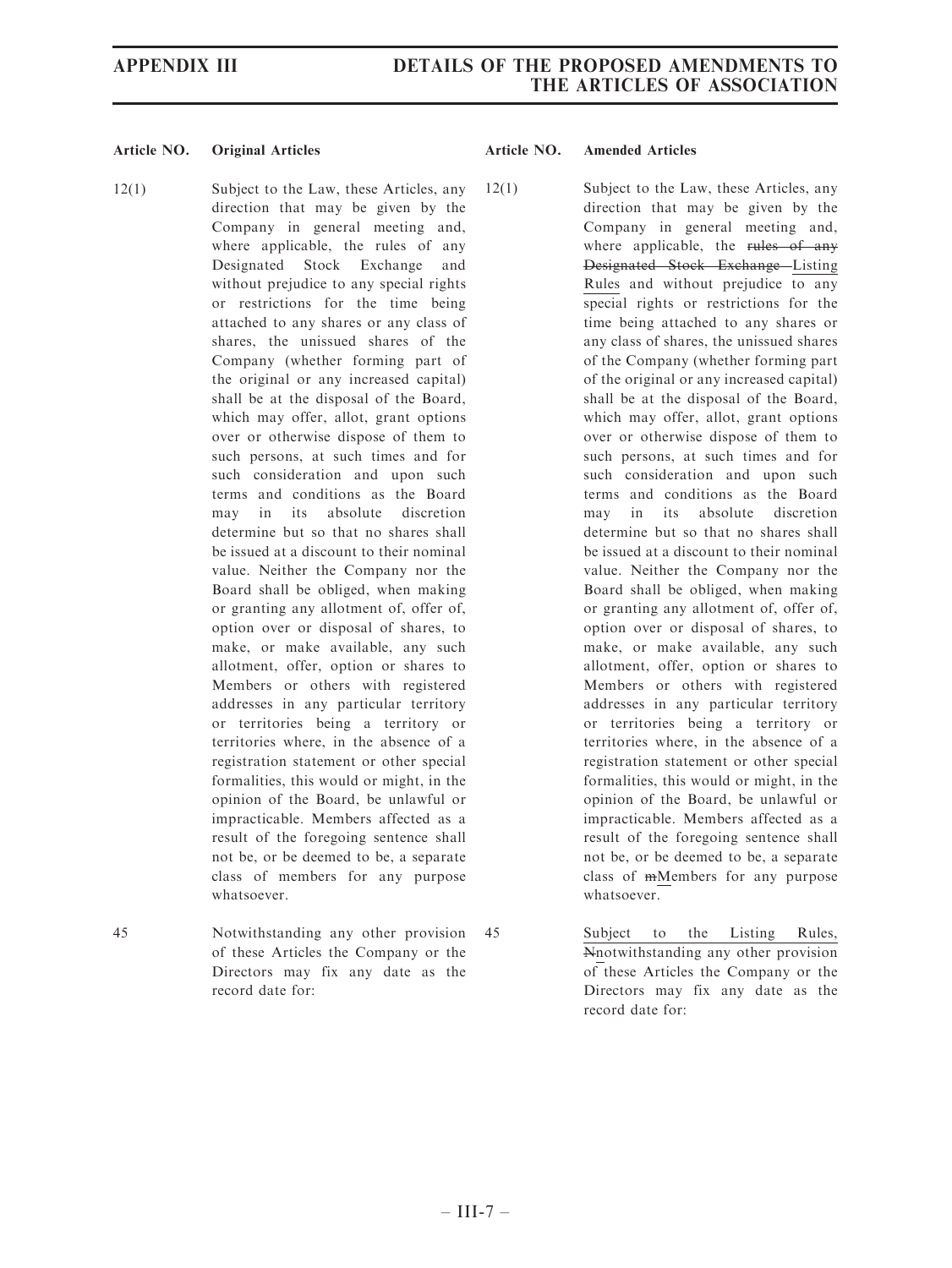45(a) determining the Members entitled to receive any dividend, distribution, allotment or issue and such record date may be on, or at any time not more than thirty (30) days before or after, any date on which such dividend, distribution, allotment issue is declared, paid or made;

Not applicable

- 45(a) determining the Members entitled to receive any dividend, distribution, allotment or issue and such record date may be on, or at any time not more than thirty (30) days before or after, any date on which such dividend, distribution, allotment issue is declared, paid or made;
- 46(2) Notwithstanding the provisions of subparagraph (1) above, for so long as any shares are listed on the Designated Stock Exchange, titles to such listed shares may be evidenced and transferred in accordance with the laws applicable to and the Listing Rules that are or shall be applicable to such listed shares. The register of members of the Company in respect of its listed shares (whether the Register or a branch register) may be kept by recording the particulars required by Section 40 of the Law in a form otherwise than legible if such recording otherwise complies with the laws applicable to and the Listing Rules that are or shall be applicable to such listed shares.
- 51 The registration of transfers of shares or of any class of shares may, after notice has been given by advertisement in an appointed newspaper or any other newspapers or by any other means in accordance with the requirements of any Designated Stock Exchange to that effect be suspended at such times and for such periods (not exceeding in the whole thirty (30) days in any year) as the Board may 51 The registration of transfers of shares or of any class of shares may, after notice has been given by announcement or by electronic communication or by advertisement in an appointed newspaper or any other newspapers or by any other means in accordance with the requirements of any Designated Stock Exchange to that effect be suspended at such times and for such periods (not exceeding in the whole thirty (30) days
	- in any year) as the Board may determine. The period of thirty (30) days may be extended in respect of any year if approved by the Members by ordinary resolution.

determine.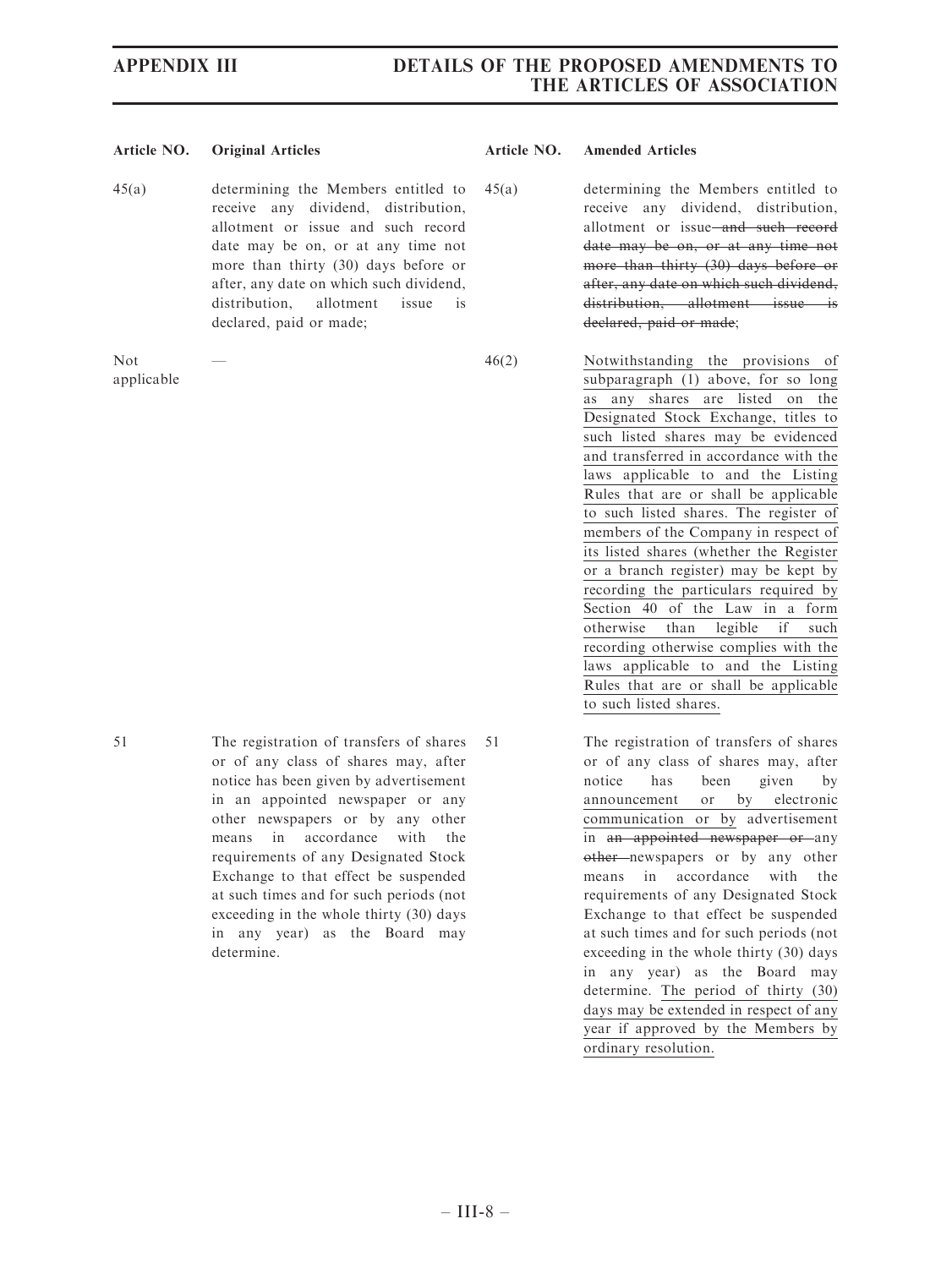55(2)(c) the Company, if so required by the rules governing the listing of shares on the Designated Stock Exchange, has given notice to, and caused advertisement in newspapers in accordance with the requirements of, the Designated Stock Exchange to be made of its intention to sell such shares in the manner required by the Designated Stock Exchange, and period of three (3) months or such shorter period as may be allowed by the Designated Stock Exchange has elapsed since the date of such advertisement.

56 An annual general meeting of the Company shall be held in each year other than the year of the Company's adoption of these Articles (within a period of not more than fifteen (15) months after the holding of the last preceding annual general meeting or not more than eighteen (18) months after the date of adoption of these Articles, unless a longer period would not infringe the rules of the Designated Stock Exchange, if any).

- 55(2)(c) the Company, if so required by the rules governing the listing of shares on the Designated Stock Exchange Listing Rules, has given notice to, and caused advertisement in newspapers in accordance with the requirements of, the Designated Stock Exchange to be made of its intention to sell such shares in the manner required by the Designated Stock Exchange, and period of three (3) months or such shorter period as may be allowed by the Designated Stock Exchange has elapsed since the date of such advertisement.
- 56 An annual general meeting of the Company shall be held in each financial year other than the financial year of the Company's adoption of these Articles and such (within a period of not more than fifteen (15) months after the holding of the last preceding annual general meeting must be held within six or not more than eighteen  $(18)$  (6) months after the end of the Company's financial year date of adoption of these Articles, (unless a longer period would not infringe the rules of the Designated Stock Exchange Listing Rules, if any).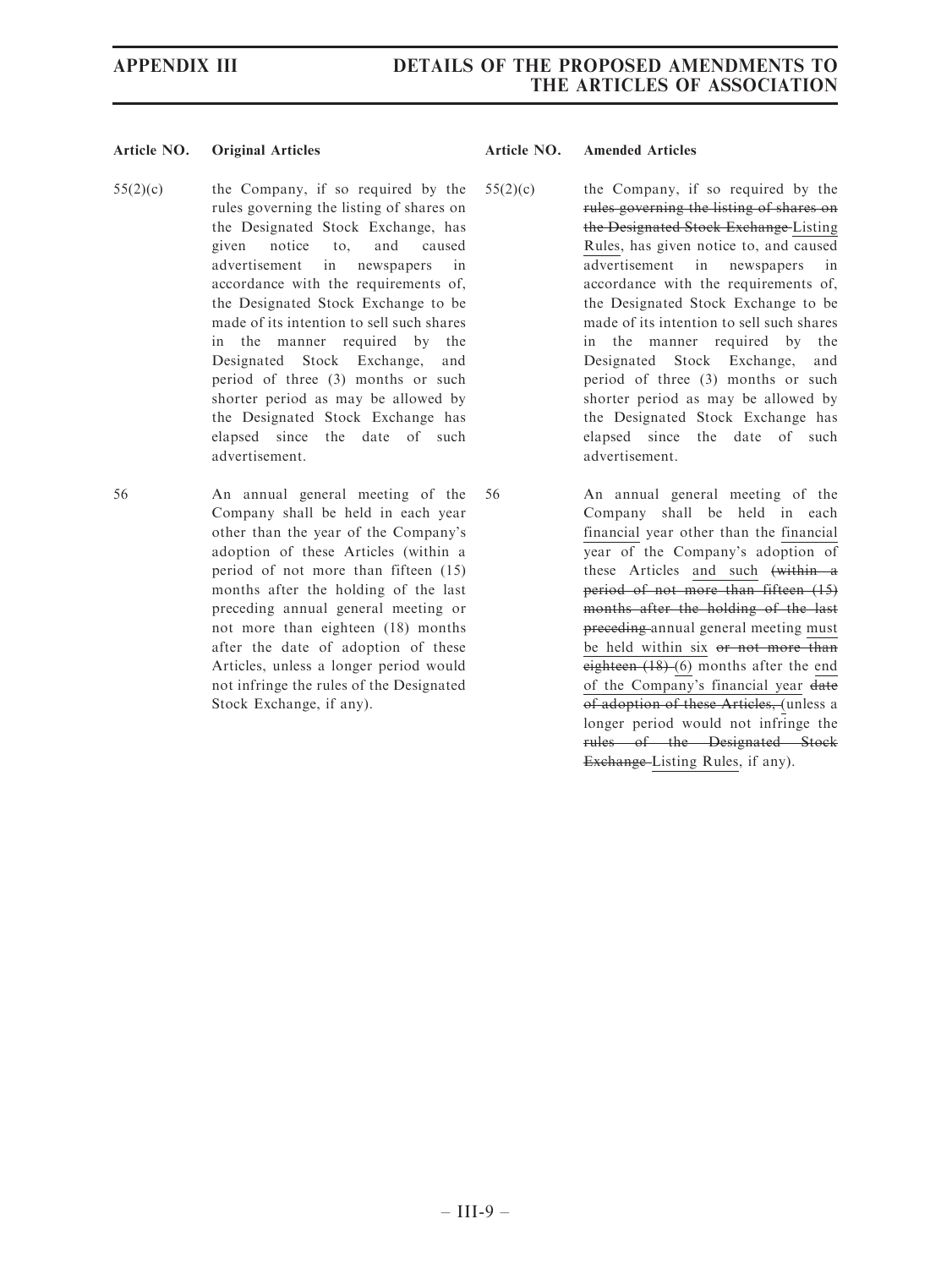58 The Board may whenever it thinks fit call extraordinary general meetings. Any one or more Members holding at the date of deposit of the requisition not less than one-tenth of the paid up capital of the Company carrying the right of voting at general meetings of the Company shall at all times have the right, by written requisition to the Board or the Secretary of the Company, to require an extraordinary general meeting to be called by the Board for the transaction of any business specified in such requisition; and such meeting shall be held within two (2) months after the deposit of such requisition. If within twenty-one (21) days of such deposit the Board fails to proceed to convene such meeting the requisitionist(s) himself (themselves) may do so in the same manner, and all reasonable expenses incurred by the requisitionist(s) as a result of the failure of the Board shall be reimbursed to the requisitionist(s) by the Company.

### Article NO. Original Articles Article NO. Amended Articles

58 The Board may whenever it thinks fit call extraordinary general meetings. Any one or more Members holding at the date of deposit of the requisition not less than one-tenth of the paid up capital of the Company carrying the right of voting at general meetings of the Company shall at all times have the right, by written requisition to the Board or the Secretary of the Company, to require an extraordinary general meeting to be called by the Board for the transaction of any business or resolution specified in such requisition; and such meeting shall be held within two (2) months after the deposit of such requisition. If within twenty-one (21) days of such deposit the Board fails to proceed to convene such meeting the requisitionist(s) himself (themselves) may do so in the same manner, and all reasonable expenses incurred by the requisitionist(s) as a result of the failure of the Board shall be reimbursed to the requisitionist(s) by the Company.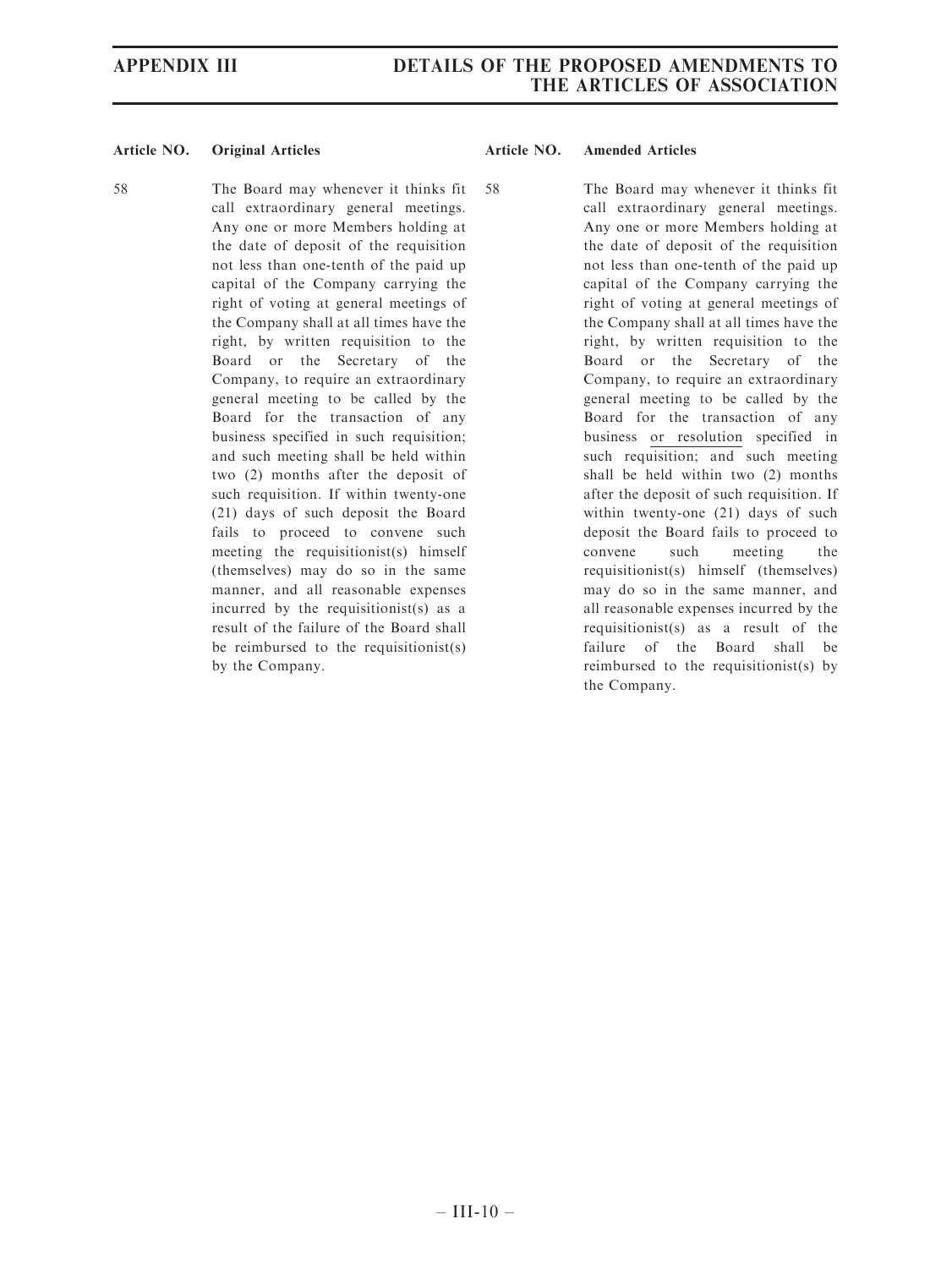- 64H Without prejudice to Articles 64A to 64G, and subject to the Law and the rules of the Designated Stock Exchange, the Board may resolve to enable persons entitled to attend an electronic meeting to do so by simultaneous attendance by electronic means with no member necessarily in physical attendance at the electronic meeting. Each member or (in the case of a Member being a corporation) its duly authorised representative or its proxy shall be counted in the quorum for, and entitled to vote at, the electronic meeting in question, and that general meeting shall be duly constituted and its proceedings valid if the chairman of the electronic meeting is satisfied that adequate facilities are available throughout the electronic meeting to ensure that members attending the electronic meeting who are not present together at the same place may, by electronic means, attend and speak or communicate and vote at it.
- 77(2) Where the Company has knowledge that any Member is, under the rules of the Designated Stock Exchange, required to abstain from voting on any particular resolution of the Company or restricted to voting only for or only against any particular resolution of the Company, any votes cast by or on behalf of such Member in contravention of such requirement or restriction shall not be counted.

64H Without prejudice to Articles 64A to 64G, and subject to the Law and the rules of the Designated Stock Exchange Listing Rules, the Board may resolve to enable persons entitled to attend an electronic meeting to do so by simultaneous attendance by electronic means with no mMember necessarily in physical attendance at the electronic meeting. Each mMember or (in the case of a Member being a corporation) its duly authorised representative or its proxy shall be counted in the quorum for, and entitled to vote at, the electronic meeting in question, and that general meeting shall be duly constituted and its proceedings valid if the chairman of the electronic meeting is satisfied that adequate facilities are available throughout the electronic meeting to ensure that mMembers attending the electronic meeting who are not present together at the same place may, by electronic means, attend and speak or communicate and vote at it.

77(2) Where the Company has knowledge that any Member is, under the rules of the Designated Stock Exchange, required to abstain from voting on any particular resolution of the Company or restricted to voting only for or only against any particular resolution of the Company, any votes cast by or on behalf of such Member in contravention of such requirement or restriction shall not be counted. All Members have the right to (a) speak at a general meeting; and (b) vote at a general meeting except where a Member is required, by the Listing Rules, to abstain from voting to approve the matter under consideration.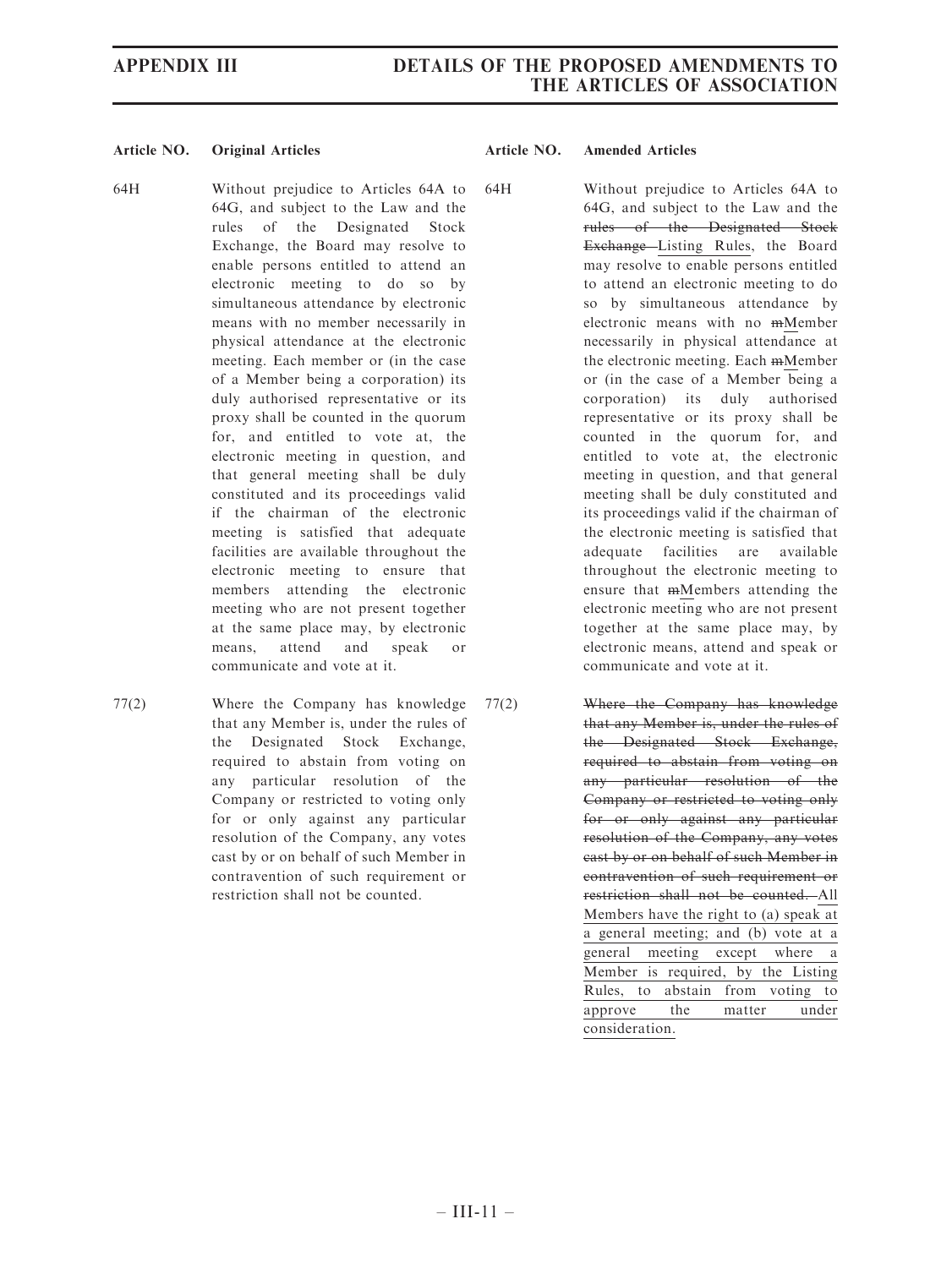## APPENDIX III DETAILS OF THE PROPOSED AMENDMENTS TO THE ARTICLES OF ASSOCIATION

### Article NO. Original Articles Article NO. Amended Articles

Not applicable

— 77(3) Where the Company has knowledge that any Member is, under the Listing Rules, required to abstain from voting on any particular resolution of the Company or restricted to voting only for or only against any particular resolution of the Company, any votes cast by or on behalf of such Member in contravention of such requirement or restriction shall not be counted.

86 A resolution in writing signed (in such manner as to indicate, expressly or impliedly, unconditional approval) by or on behalf of all persons for the time being entitled to receive notice of and to attend and vote at general meetings of the Company shall, for the purposes of these Articles, be treated as a resolution duly passed at a general meeting of the Company and, where relevant, as a special resolution so passed. Any such resolution shall be deemed to have been passed at a meeting held on the date on which it was signed by the last Member to sign, and where the resolution states a date as being the date of his signature thereof by any Member the statement shall be prima facie evidence that it was signed by him on that date. Such a resolution may consist of several documents in the like form, each signed by one or more relevant Members. 86(1) Subject to the Listing Rules, Aa resolution in writing signed (in such manner as to indicate, expressly or impliedly, unconditional approval) by or on behalf of all persons for the time being entitled to receive notice of and to attend and vote at general meetings of the Company shall, for the purposes of these Articles, be treated as a resolution duly passed at a general meeting of the Company and, where relevant, as a special resolution so passed. Any such resolution shall be deemed to have been passed at a meeting held on the date on which it was signed by the last Member to sign, and where the resolution states a date as being the date of his signature thereof by any Member the statement shall be prima facie evidence that it was signed by him on that date. Such a resolution may consist of several documents in the like form, each signed by one or more relevant Members.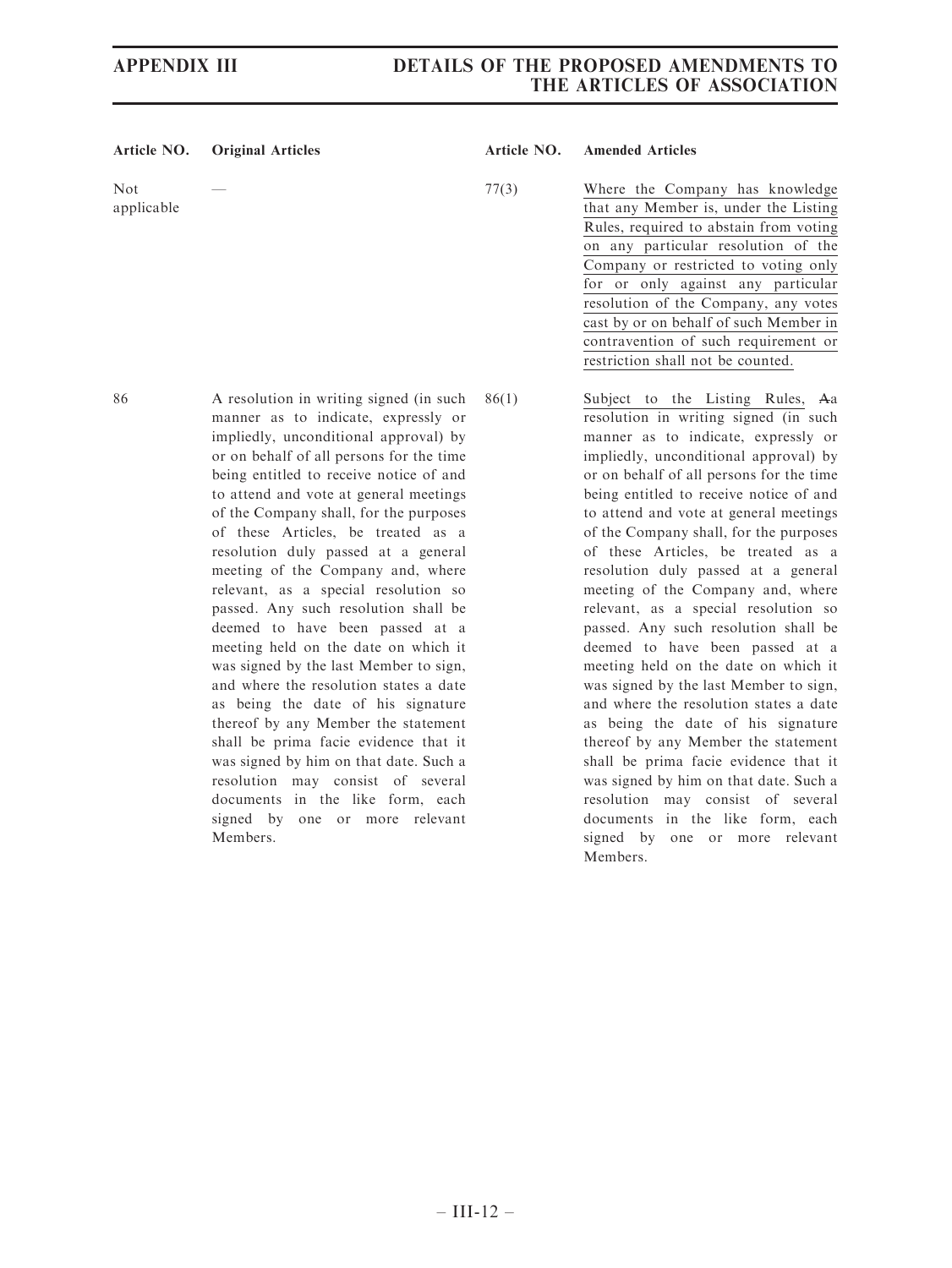## APPENDIX III DETAILS OF THE PROPOSED AMENDMENTS TO THE ARTICLES OF ASSOCIATION

| Article NO.       | <b>Original Articles</b>                                                                                                                                                                                                                                                                                                                                                                                                                    | Article NO. | <b>Amended Articles</b>                                                                                                                                                                                                                                                                                                                                                                                                                                                                                                                                                                                                                                                                                                       |
|-------------------|---------------------------------------------------------------------------------------------------------------------------------------------------------------------------------------------------------------------------------------------------------------------------------------------------------------------------------------------------------------------------------------------------------------------------------------------|-------------|-------------------------------------------------------------------------------------------------------------------------------------------------------------------------------------------------------------------------------------------------------------------------------------------------------------------------------------------------------------------------------------------------------------------------------------------------------------------------------------------------------------------------------------------------------------------------------------------------------------------------------------------------------------------------------------------------------------------------------|
| Not<br>applicable |                                                                                                                                                                                                                                                                                                                                                                                                                                             | 86(2)       | Notwithstanding<br>provisions<br>any<br>contained<br>these<br>in<br>Articles,<br>a<br>resolution in writing shall not be<br>passed for the purposes set out in<br>Article 10 relating to the variation of<br>rights attached to shares, for the<br>of removing a<br>Director<br>purpose<br>before the expiration of his term of<br>office under Article $87(5)$ , for<br>the<br>purposes set out in Article 156 and<br>Article 158 relating to the removal,<br>appointment and remuneration of the<br>Auditor.<br>for<br>the<br>purpose<br>of<br>the<br>voluntary winding up of the Company<br>under Article $166(2)$ ,<br>or for the<br>purposes of rescinding, altering or<br>amending these Articles under Article<br>169. |
| 87(5)             | The Members may, at any general<br>convened<br>held<br>meeting<br>and<br>in<br>accordance with these Articles, by<br>special resolution remove a Director<br>at any time before the expiration of his<br>office notwithstanding<br>period of<br>anything to the contrary in these<br>Articles or in any agreement between<br>the Company and such Director (but<br>without prejudice to any claim for<br>damages under any such agreement). | 87(5)       | The Members may, at any general<br>meeting convened<br>held<br>and<br>in<br>accordance with these Articles, by<br>special ordinary resolution remove a<br>Director at any time before the<br>expiration of his period of office<br>notwithstanding anything to<br>the<br>contrary in these Articles or in any<br>agreement between the Company and<br>such Director (but without prejudice to<br>any claim for damages under any such<br>agreement).                                                                                                                                                                                                                                                                          |

88(1) At each annual general meeting one-third of the Directors for the time being (or, if their number is not three (3) or a multiple of three (3), the number nearest to but not less than one-third) or such higher number of Directors to be determined by the Board, or a number determined by such other manner of rotation as may be required by the rules of any Designated Stock Exchange or other codes, rules and regulations as may be prescribed by the applicable regulatory authority from time to time shall retire from office.

88(1) At each annual general meeting one-third of the Directors for the time being (or, if their number is not three (3) or a multiple of three (3), the number nearest to but not less than one-third) or such higher number of Directors to be determined by the Board, or a number determined by such other manner of rotation as may be required by the rules of any Designated Stock Exchange Listing Rules or other codes, rules and regulations as may be prescribed by the applicable regulatory authority from time to time shall retire from office.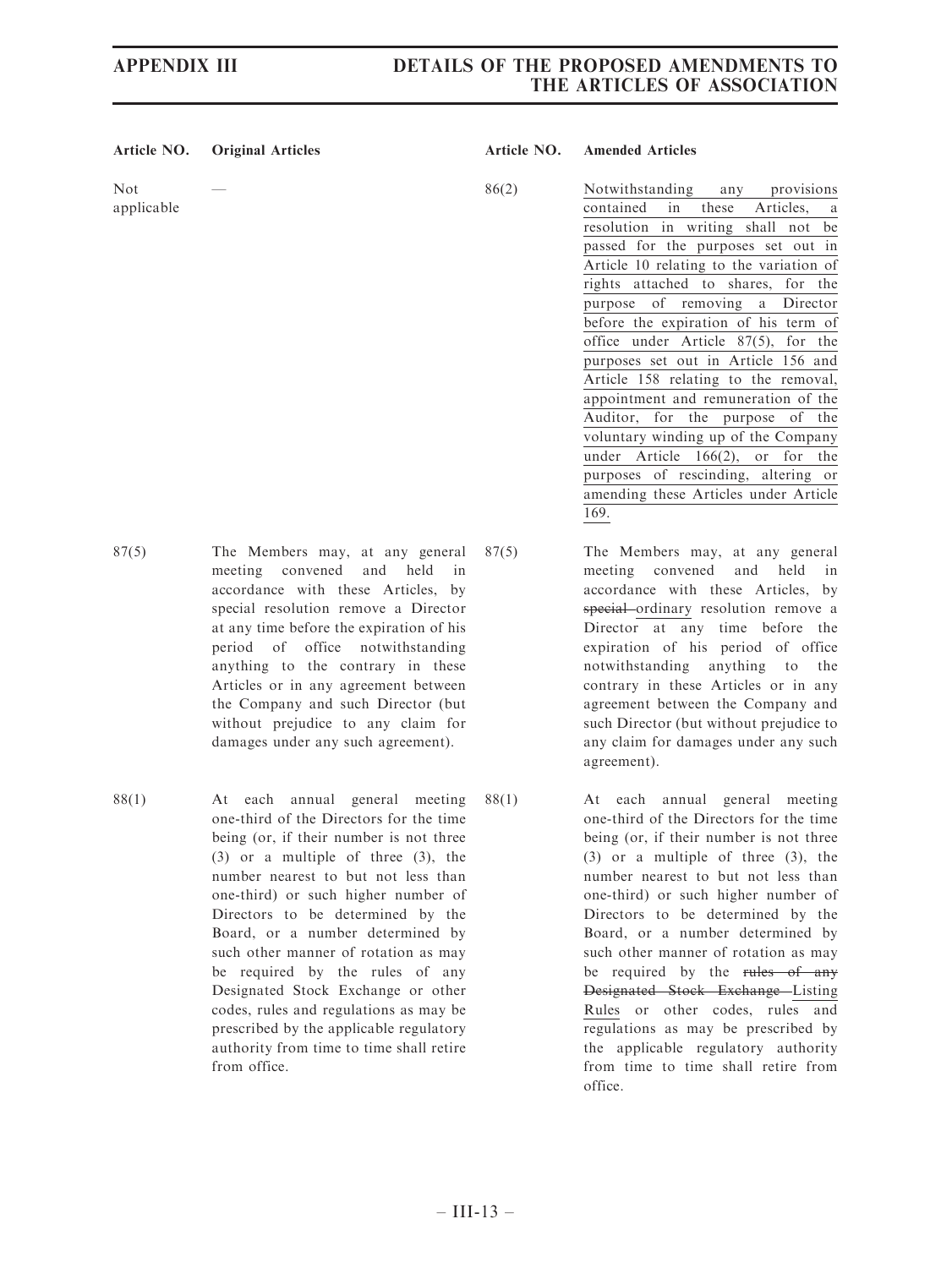### Article NO. Original Articles **Article NO. Amended Articles** Article NO. Amended Articles

104(1) A Director shall not vote (nor be counted in the quorum) on any resolution of the Board approving any contract or arrangement or any other proposal in which he or any of his associates is materially interested, but this prohibition shall not apply to any of the following matters namely: (i) any contract or arrangement for the giving to such Director or his associate(s) any security or indemnity in respect of money lent by him or any of his associates or obligations incurred or undertaken by him or any of his associates at the request of or for the benefit of the Company or any of its subsidiaries;

(ii) any contract or arrangement for the giving of any security or indemnity to a third party in respect of a debt or obligation of the Company or any of its subsidiaries for which the Director or his associate(s) has himself/ themselves assumed responsibility in whole or in part whether alone or jointly under a guarantee or indemnity or by the giving of security; (iii) any contract or arrangement concerning an offer of shares or debentures or other securities of or by the Company or any other company which the Company may promote or be interested in for subscription or purchase, where the Director or his associate(s) is/are or is/are to be interested as a participant in the underwriting or sub-underwriting of the offer;

- 104(1) A Director shall not vote (nor be counted in the quorum) on any resolution of the Board approving any contract or arrangement or any other proposal in which he or any of his close associates is materially interested, but this prohibition shall not apply to any of the following matters namely:
	- (i) the giving of any security or indemnity either:
		- (a) to the Director or his close associate(s) in respect of money lent or obligations incurred or undertaken by him or any of them at the request of or for the benefit of the Company or any of its subsidiaries; or
		- (b) to a third party in respect of a debt or obligation of the Company or any of its subsidiaries for which the Director or his close associate(s) has himself/ themselves assumed responsibility in whole or in part and whether alone or jointly under a guarantee or indemnity or by the giving of security;
	- (ii) any proposal concerning an offer of shares or debentures or other securities of or by the Company or any other company which the Company may promote or be interested in for subscription or purchase where the Director or his close associate(s) is/are or is/ are to be interested as a participant in the underwriting or sub-underwriting of the offer;
	- (iii) any proposal or arrangement concerning the benefit of employees of the Company or its subsidiaries including:
		- $\frac{a}{\alpha}$  the adoption, modification<br>or operation of any or operation employees' share scheme or any share incentive or share option scheme under which the Director or his close associate(s) may benefit; or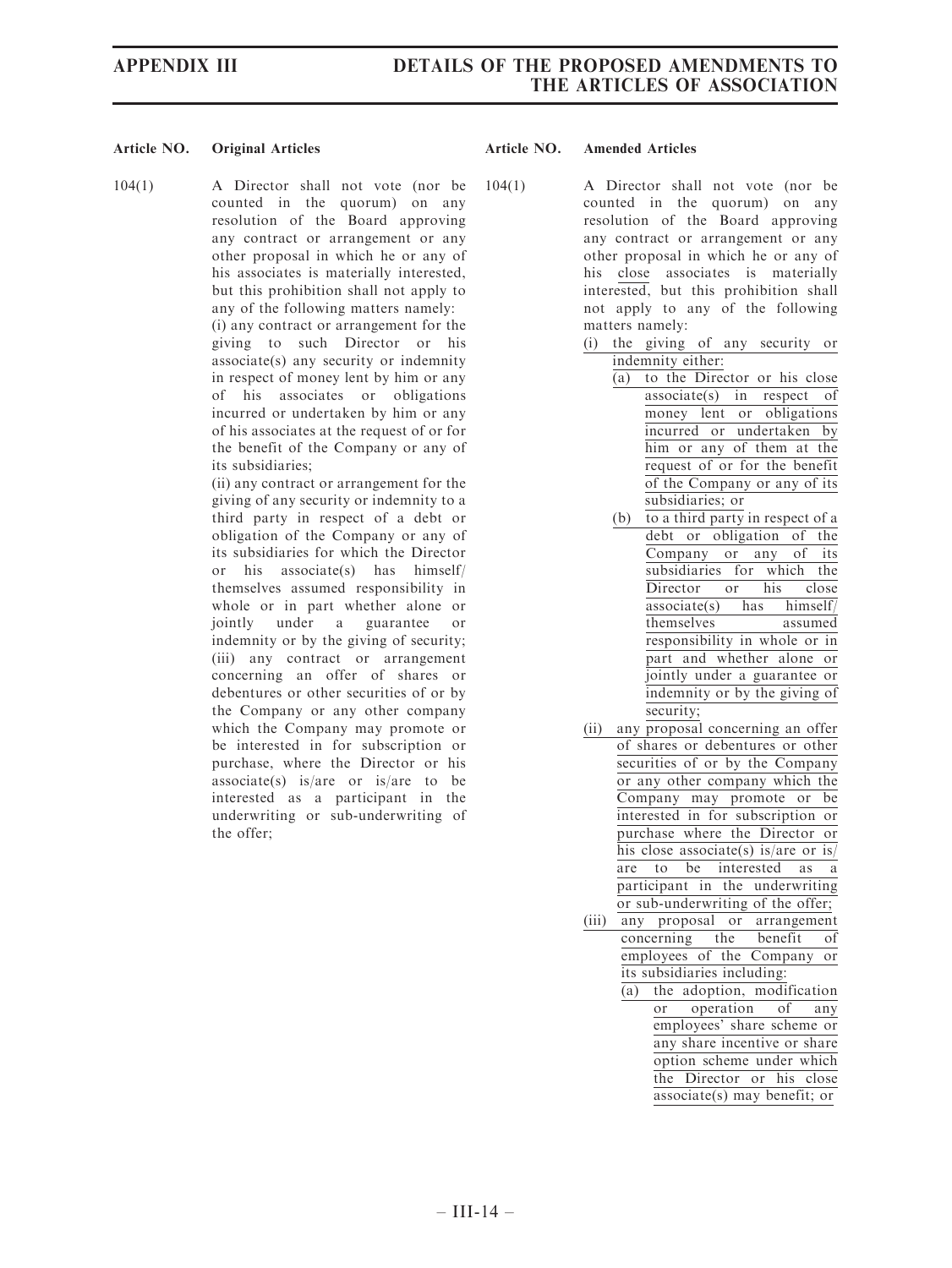### APPENDIX III DETAILS OF THE PROPOSED AMENDMENTS TO THE ARTICLES OF ASSOCIATION

### Article NO. Original Articles **Article NO. Amended Articles** Article NO. Amended Articles

104(1)

(Continued)

(iv) any contract or arrangement in which the Director or his associate(s) is/are interested in the same manner as other holders of shares or debentures or other securities of the Company by virtue only of his/their interest in shares or debentures or other securities of the Company;

(v) any contract or arrangement concerning any other company in which the Director or his associate(s) is/are interested only, whether directly or indirectly, as an officer or executive or a shareholder or in which the Director and any of his associates are not in aggregate beneficially interested in five (5) per cent or more of the issued shares or of the voting rights of any class of shares of such company (or of any third company through which his interest or that of any of his associate is derived); or

(vi) any proposal or arrangement concerning the adoption, modification or operation of a share option scheme, a pension fund or retirement, death or disability benefits scheme or other arrangement which relates both to directors, his associates and employees of the Company or of any of its subsidiaries and does not provide in respect of any Director, or his associates(s), as such any privilege or advantage not accorded generally to the class of persons to which such scheme or fund relates.

104(1) (Continued) (b) the adoption, modification or operation of a pension fund or retirement, death or disability benefits scheme which relates to the Director, his close associate(s) and employee(s) of the Company or any of its subsidiaries and does not provide in respect of any Director, or his close  $\overline{associate(s)}$ , as such any privilege or advantage not generally accorded to the class of persons to which such scheme or fund relates;

(iv) any contract or arrangement in which the Director or his close associate(s) is/are interested in the same manner as other holders of shares or debentures or other securities of the Company by virtue only of his/ their interest in shares or debentures or other securities of the Company.

> (i) any contract or arrangement for the giving to such Director or his associate(s) any security or indemnity in respect of money lent by him or any of his associates or obligations incurred or undertaken by him or any of his associates at the request of or for the benefit of the Company or any of its subsidiaries;

> (ii) any contract or arrangement for the giving of any security or indemnity to a third party in respect of a debt or obligation of the Company or any of its subsidiaries for which the Director or his associate(s) has himself/themselves assumed responsibility in whole or in part whether alone or jointly under a guarantee or indemnity or by the giving of security;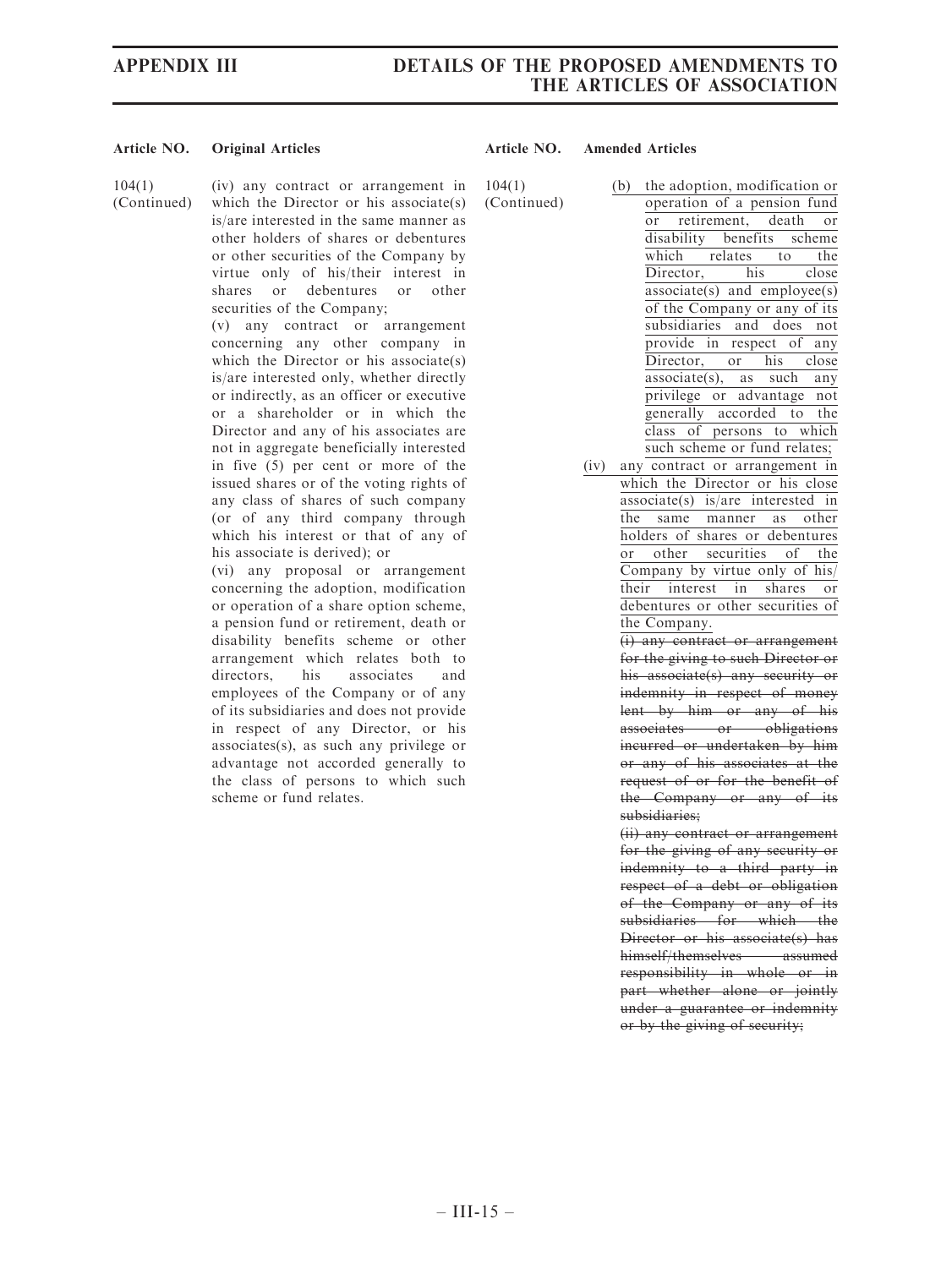## APPENDIX III DETAILS OF THE PROPOSED AMENDMENTS TO THE ARTICLES OF ASSOCIATION

### Article NO. Original Articles **Article NO. Amended Articles** Article NO. Amended Articles

104(1)

(Continued) (iii) any contract or arrangement concerning an offer of shares or debentures or other securities of or by the Company or any other company which the Company may promote or be interested in for subscription or purchase, where the Director or his associate(s) is/are or is/are to be interested as a participant in the underwriting or sub-underwriting of the offer;

> (iv) any contract or arrangement in which the Director or his associate(s) is/are interested in the same manner as other holders of shares or debentures or other securities of the Company by virtue only of his/their interest in shares or debentures or other securities of the Company;

> (v) any contract or arrangement concerning any other company in which the Director or his associate(s) is/are interested only, whether directly or indirectly, as an officer or executive or a shareholder or in which the Director and any of his associates are not in aggregate beneficially interested in five (5) per cent or more of the issued shares or of the voting rights of any class of shares of such company (or of any third company through which his interest or that of any of his associate is derived); or

> (vi) any proposal or arrangement concerning the adoption, modification or operation of a share option scheme, a pension fund or retirement, death or disability benefits scheme or other arrangement which relates both to directors, his associates and employees of the Company or of any of its subsidiaries and does not provide in respect of any Director, or his associates(s), as such any privilege or advantage not accorded generally to the class of persons to which such scheme or fund relates.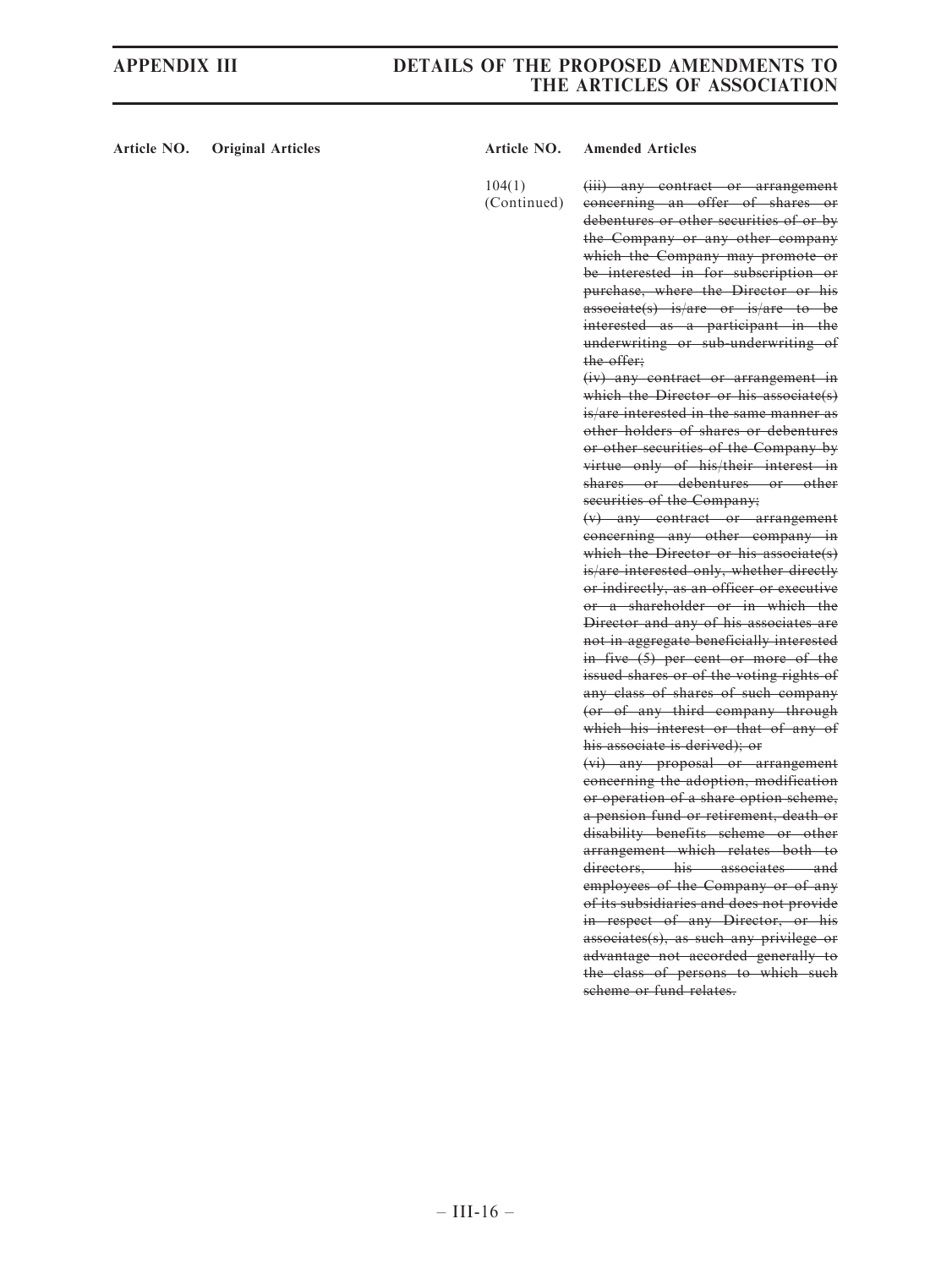- 104(2) A company shall be deemed to be a company in which a Director and/or his associate(s) owns five (5) per cent. or more if and so long as (but only if and so long as) he and/or his associates, (either directly or indirectly) are the holders of or beneficially interested in five (5) per cent. or more of any class of the equity share capital of such company or of the voting rights available to members of such company (or of any third company through which his interest or that of any of his associates is derived). For the purpose of this paragraph there shall be disregarded any shares held by a Director or his associate(s) as bare or custodian trustee and in which he or any of them has no beneficial interest, any shares comprised in a trust in which the interest of the Director or his associate(s) is/are in reversion or remainder if and so long as some other person is entitled to receive the income thereof, and any shares comprised in an authorised unit trust scheme in which the Director or his associate(s) is/are interested only as a unit holder. Not applicable
- 104(3) Where a company in which a Director and/or his associate(s) holds five (5) per cent. or more is materially interested in a transaction, then that Director and/or his associate(s) shall also be deemed materially interested in such transaction. Not

A company shall be deemed to be a company in which a Director and/or his associate(s) owns five (5) per cent. or more if and so long as (but only if and so long as) he and/or his associates, (either directly or indirectly) are the holders of or beneficially interested in five (5) per cent. or more of any class of the equity share capital of such company or of the voting rights available to members of such company (or of any third company through which his interest or that of any of his associates is derived). For the purpose of this paragraph there shall be disregarded any shares held by a Director or his associate(s) as bare or custodian trustee and in which he or any of them has no beneficial interest, any shares comprised in a trust in which the interest of the Director or his associate(s) is/are in reversion or remainder if and so long as some other person is entitled to receive the income thereof, and any shares comprised in an authorised unit trust scheme in which the Director or his associate(s) is/are interested only as a unit holder.

applicable Where a company in which a Director and/or his associate(s) holds five (5) per cent. or more is materially interested in a transaction, then that Director and/or his associate(s) shall also be deemed materially interested in

such transaction.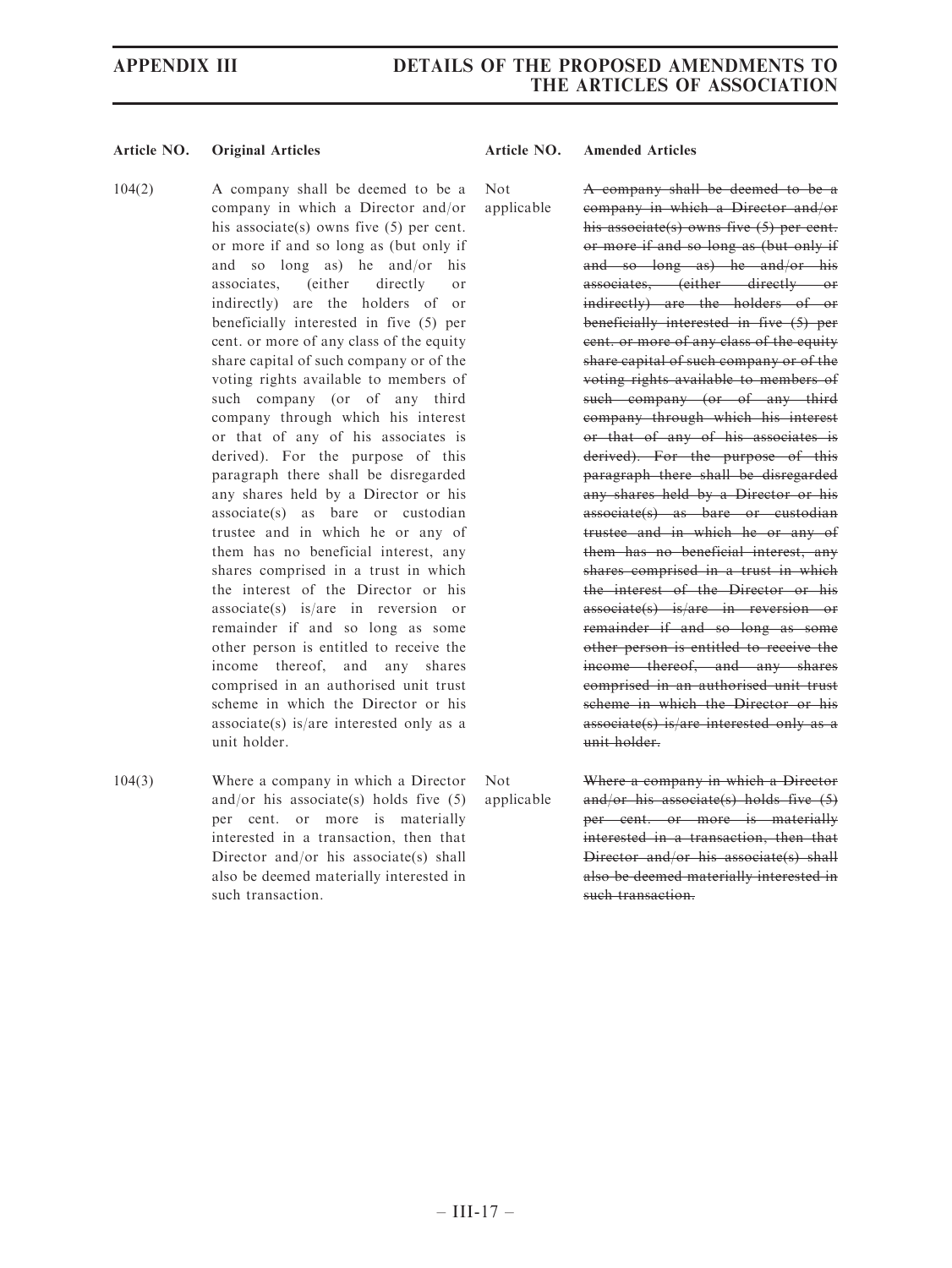123 A resolution in writing signed by all the Directors except such as are temporarily unable to act through ill-health or disability, and all the alternate Directors, if appropriate, whose appointors are temporarily unable to act as aforesaid shall (provided that such number is sufficient to constitute a quorum and further provided that a copy of such resolution has been given or the contents thereof communicated to all the Directors for the time being entitled to receive notices of Board meetings in the same manner as notices of meetings are required to be given by these Articles) be as valid and effectual as if a resolution had been passed at a meeting of the Board duly convened and held. A notification of consent to such resolution given by a Director in writing to the Board by any means (including by means of electronic communication) shall be deemed to be his/her signature to such resolution in writing for the purpose of this Article. Such resolution may be contained in one document or in several documents in like form each signed by one or more of the Directors or alternate Directors and for this purpose a facsimile signature of a Director or an alternate Director shall be treated as valid.

123 A resolution in writing signed by all the Directors except such as are temporarily unable to act through ill-health or disability, and all the alternate Directors, if appropriate, whose appointors are temporarily unable to act as aforesaid shall (provided that such number is sufficient to constitute a quorum and further provided that a copy of such resolution has been given or the contents thereof communicated to all the Directors for the time being entitled to receive notices of Board meetings in the same manner as notices of meetings are required to be given by these Articles) be as valid and effectual as if a resolution had been passed at a meeting of the Board duly convened and held. A notification of consent to such resolution given by a Director in writing to the Board by any means (including by means of electronic communication) shall be deemed to be his/her signature to such resolution in writing for the purpose of this Article. Such resolution may be contained in one document or in several documents in like form each signed by one or more of the Directors or alternate Directors and for this purpose a facsimile signature of a Director or an alternate Director shall be treated as valid. Notwithstanding the foregoing, a resolution in writing shall not be passed in lieu of a meeting of the Board for the purposes of considering any matter or business in which a substantial shareholder of the Company or a Director has a conflict of interest and the Board has determined that such conflict of interest to be material.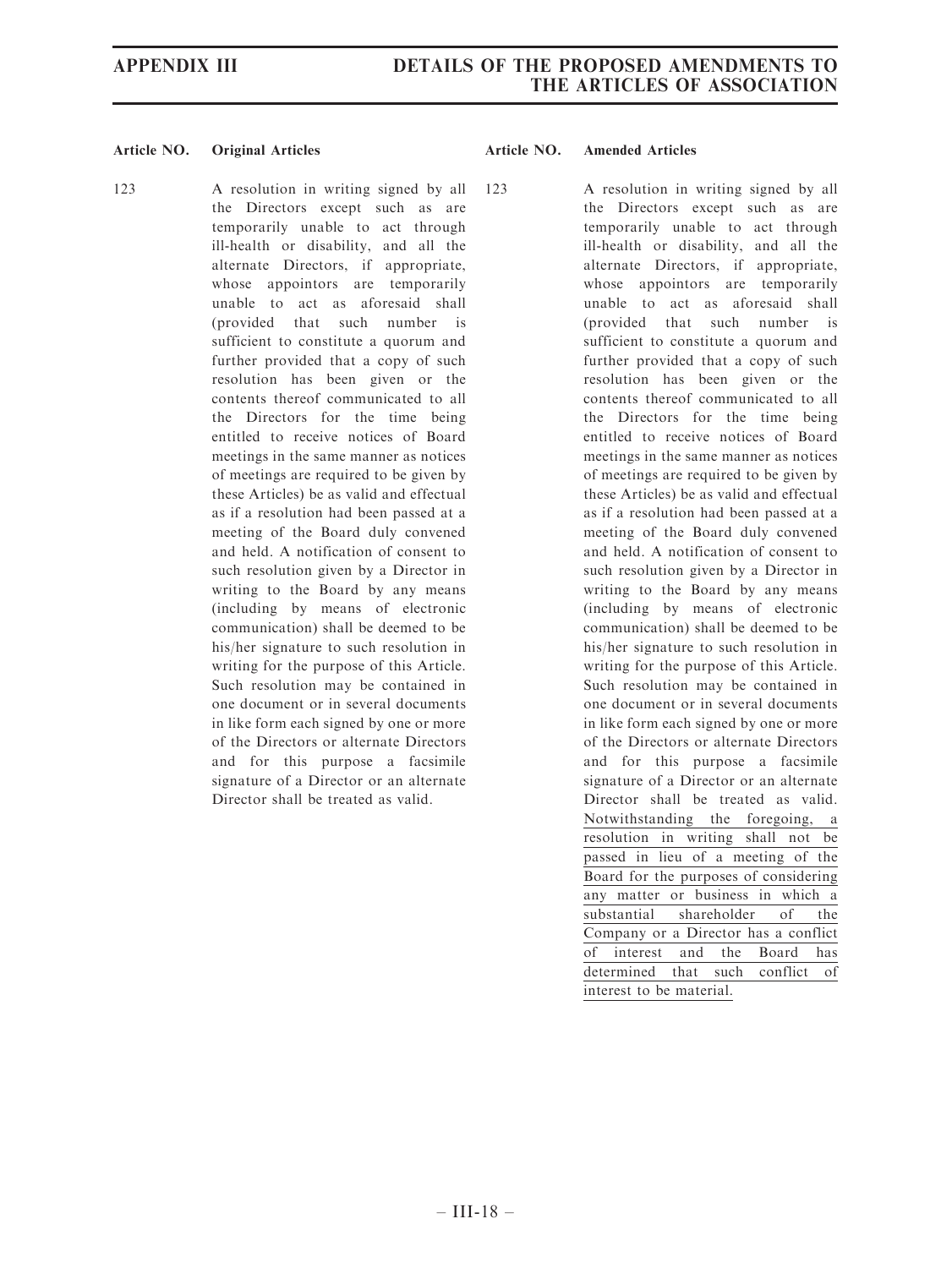154 Subject to due compliance with all applicable Statutes, rules and regulations, including, without limitation, the rules of the Designated Stock Exchange, and to obtaining all necessary consents, if any, required thereunder, the requirements of Article 153 shall be deemed satisfied in relation to any person by sending to the person in any manner not prohibited by the Statutes, a summary financial statement derived from the Company's annual accounts and the directors' report which shall be in the form and containing the information required by applicable laws and regulations, provided that any person who is otherwise entitled to the annual financial statements of the Company and the directors' report thereon may, if he so requires by notice in writing served on the Company, demand that the Company sends to him, in addition to a summary financial statement, a complete printed copy of the Company's annual financial statement and the directors' report thereon.

154 Subject to due compliance with all applicable Statutes, rules and regulations, including, without limitation, the rules of the Designated Stock Exchange-Listing Rules, and to obtaining all necessary consents, if any, required thereunder, the requirements of Article 153 shall be deemed satisfied in relation to any person by sending to the person in any manner not prohibited by the Statutes, a summary financial statement derived from the Company's annual accounts and the directors' report which shall be in the form and containing the information required by applicable laws and regulations, provided that any person who is otherwise entitled to the annual financial statements of the Company and the directors' report thereon may, if he so requires by notice in writing served on the Company, demand that the Company sends to him, in addition to a summary financial statement, a complete printed copy of the Company's annual financial statement and the directors' report thereon.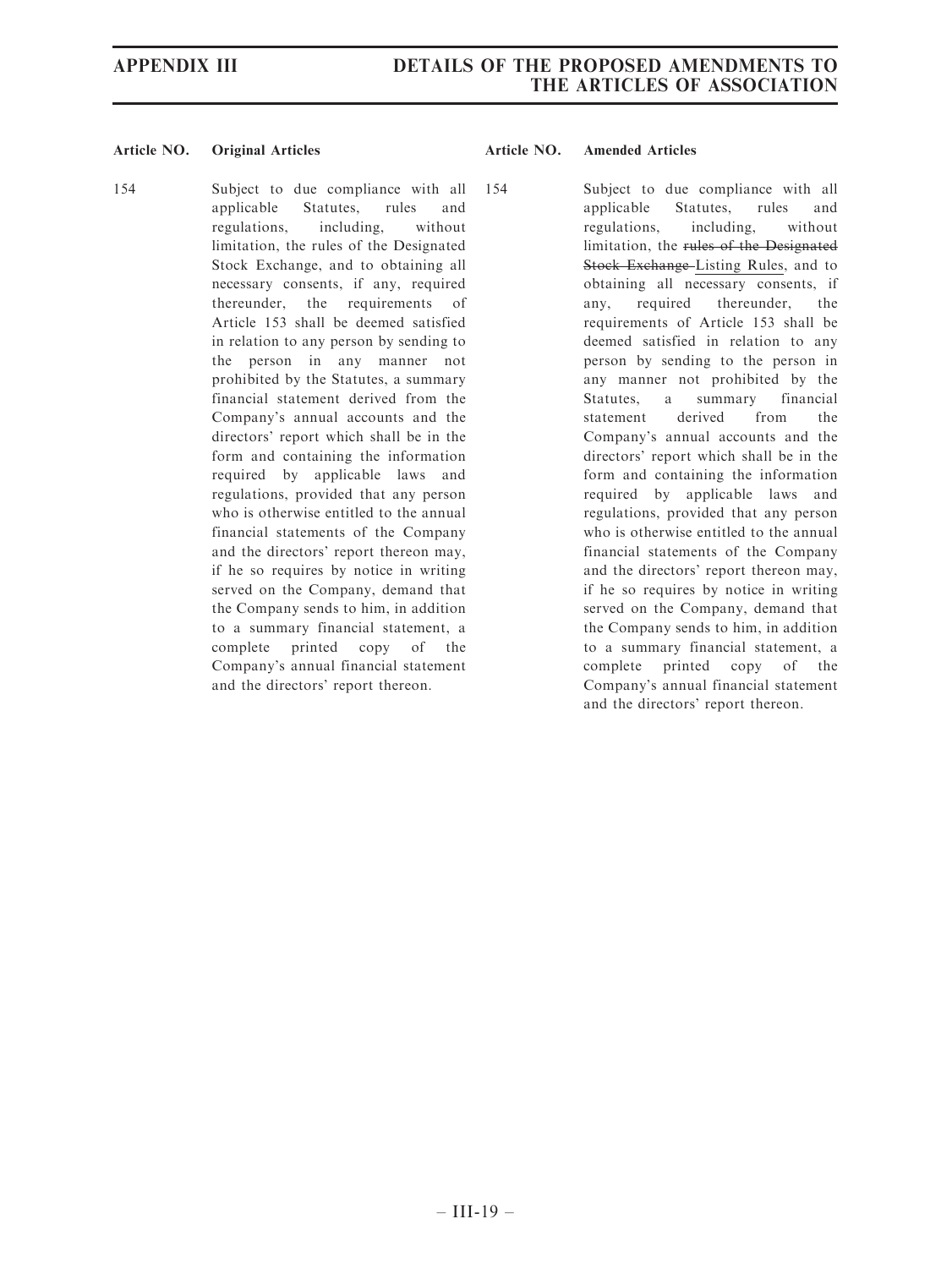- 155 The requirement to send to a person referred to in Article 153 the documents referred to in that article or a summary financial report in accordance with Article 154 shall be deemed satisfied where, in accordance with all applicable Statutes, rules and regulations, including, without limitation, the rules of the Designated Stock Exchange, the Company publishes copies of the documents referred to in Article 153 and, if applicable, a summary financial report complying with Article 154, on the Company's computer network or in any other permitted manner (including by sending any form of electronic communication), and that person has agreed or is deemed to have agreed to treat the publication or receipt of such documents in such manner as discharging the Company's obligation to send to him a copy of such documents.
- 156(1) At the annual general meeting or at a subsequent extraordinary general meeting in each year, the Members shall appoint an auditor to audit the accounts of the Company and such auditor shall hold office until the Members appoint another auditor. Such auditor may be a Member but no Director or officer or employee of the Company shall, during his continuance in office, be eligible to act as an auditor of the Company.
- 156(3) The Members may, at any general meeting convened and held in accordance with these Articles, by special resolution remove the Auditor at any time before the expiration of his term of office and shall by ordinary resolution at that meeting appoint another Auditor in his stead for the remainder of his term.

- 155 The requirement to send to a person referred to in Article 153 the documents referred to in that article or a summary financial report in accordance with Article 154 shall be deemed satisfied where, in accordance with all applicable Statutes, rules and regulations, including, without limitation, the rules of the Designated Stock Exchange Listing Rules, the Company publishes copies of the documents referred to in Article 153 and, if applicable, a summary financial report complying with Article 154, on the Company's computer network or in any other permitted manner (including by sending any form of electronic communication), and that person has agreed or is deemed to have agreed to treat the publication or receipt of such documents in such manner as discharging the Company's obligation to send to him a copy of such documents.
- 156(1) At the annual general meeting or at a subsequent extraordinary general meeting in each year, the Members shall by ordinary resolution appoint an auditor to audit the accounts of the Company and such auditor shall hold office until the Members appoint another auditor. Such auditor may be a Member but no Director or officer or employee of the Company shall, during his continuance in office, be eligible to act as an auditor of the Company.
- 156(3) The Members may, at any general meeting convened and held in accordance with these Articles, by special ordinary resolution remove the Auditor at any time before the expiration of his term of office and shall by ordinary resolution at that meeting appoint another Auditor in his stead for the remainder of his term.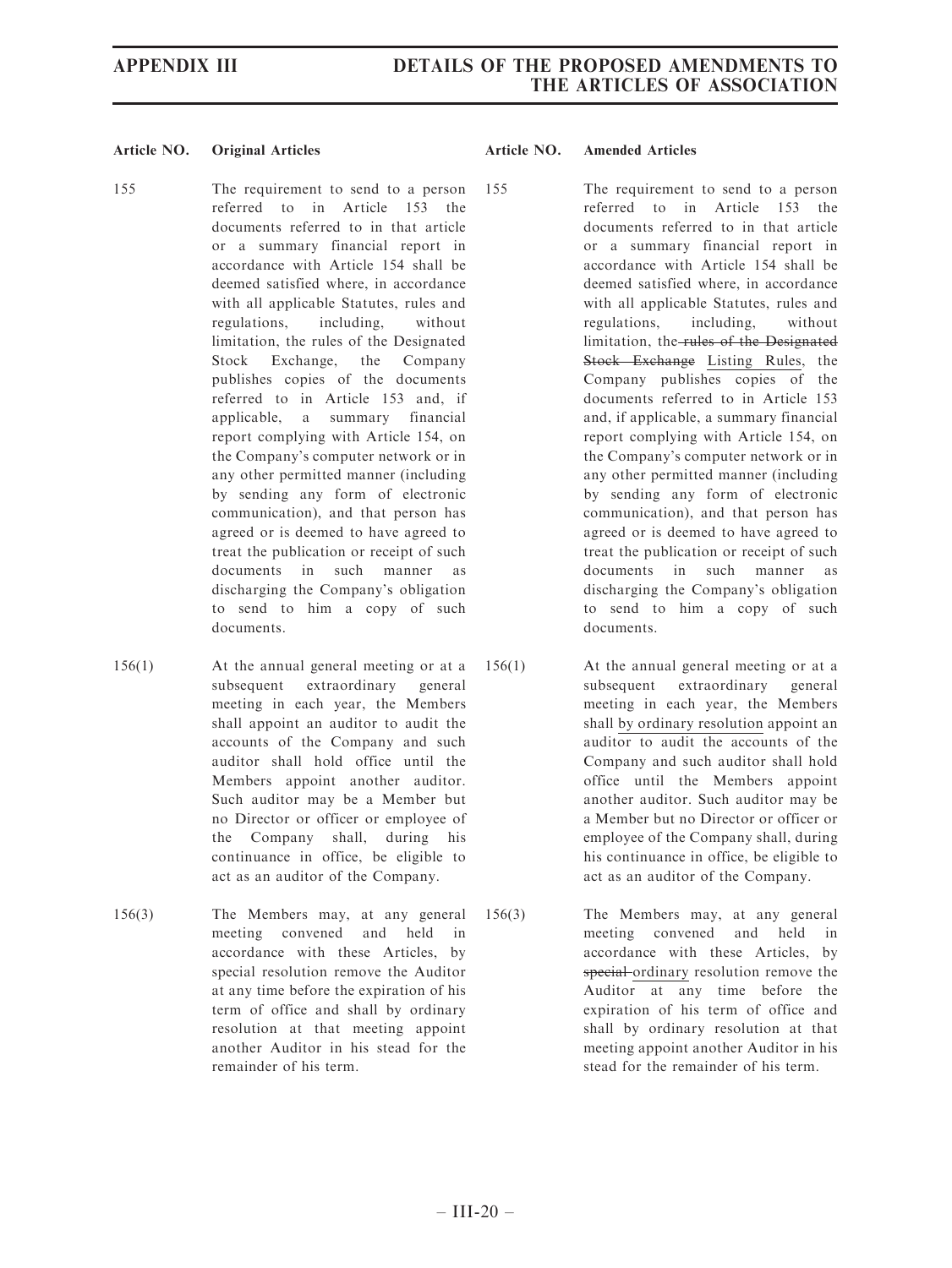- 158 The remuneration of the Auditor shall be fixed by the Company in general meeting or in such manner as the Members may determine.
- 159 If the office of auditor becomes vacant by the resignation or death of the Auditor, or by his becoming incapable of acting by reason of illness or other disability at a time when his services are required, the Directors shall as soon as practicable convene an extraordinary general meeting to fill the vacancy.

- 158 The remuneration of the Auditor shall be fixed by the Company in general meeting or in such manner as the Members may determine by ordinary resolution.
- 159 If the office of auditor becomes vacant by the resignation or death of the Auditor, or by his becoming incapable of acting by reason of illness or other disability at a time when his services are required, the Directors shall as soon as practicable convene an extraordinary general meeting to fill the vacancy. The Directors may fill any casual vacancy in the office of Auditor and the remuneration of any Auditor appointed by the Directors under this Article may be fixed by the Board. Subject to Article 156(2), an Auditor appointed under this Article shall hold office until the next following annual general meeting of the Company and shall then be subject to appointment by the Members under Article 156(1) at such remuneration to be determined by the Members under Article 158.
- 162(1) Any Notice or document (including any ''corporate communication'' within the meaning ascribed thereto under the rules of the Designated Stock Exchange), whether or not, to be given or issued under these Articles from the Company shall be in writing or by cable, telex or facsimile transmission message or other form of electronic transmission or electronic communication and any such Notice and document may be given or issued by the following means:
- 166(1) The Board shall have power in the name and on behalf of the Company to present a petition to the court for the Company to be wound up.
- 162(1) Any Notice or document (including any ''corporate communication'' within the meaning ascribed thereto under the rules of the Designated Stock Exchange Listing Rules), whether or not, to be given or issued under these Articles from the Company shall be in writing or by cable, telex or facsimile transmission message or other form of electronic transmission or electronic communication and any such Notice and document may be given or issued by the following means:
	- 166(1) Subject to Article 166(2), Tthe Board shall have power in the name and on behalf of the Company to present a petition to the court for the Company to be wound up.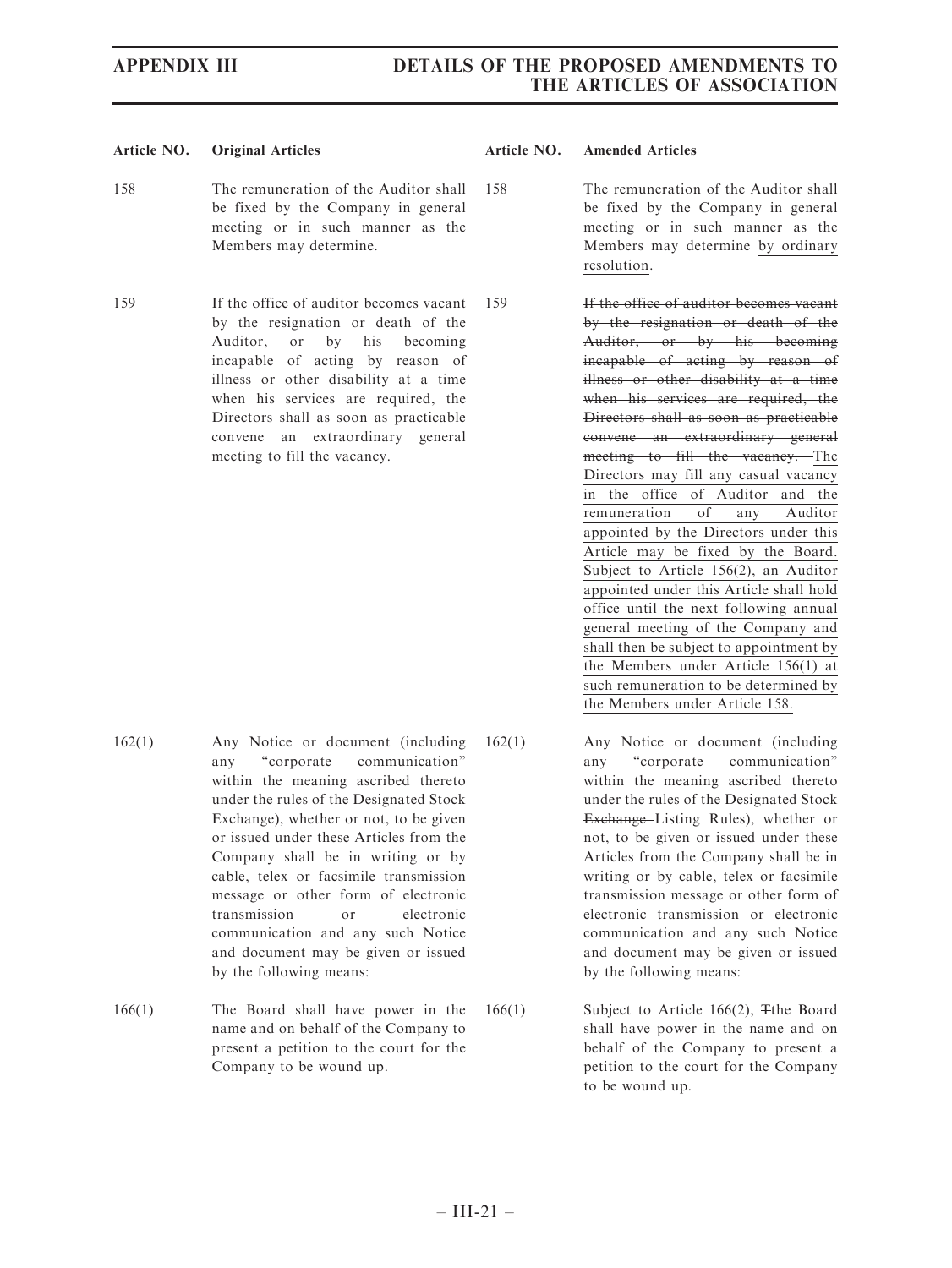167(3) In the event of winding-up of the Company in Hong Kong, every Member of the Company who is not for the time being in Hong Kong shall be bound, within 14 days after the passing of an effective resolution to wind up the Company voluntarily, or the making of an order for the winding-up of the Company, to serve notice in writing on the Company appointing some person resident in Hong Kong and stating that person's full name, address and occupation upon whom all summonses, notices, process, orders and judgements in relation to or under the winding-up of the Company may be served, and in default of such nomination the liquidator of the Company shall be at liberty on behalf of such Member to appoint some such person, and service upon any such appointee, whether appointed by the Member or the liquidator, shall be deemed to be good personal service on such Member for all purposes, and, where the liquidator makes any such appointment, he shall with all convenient speed give notice thereof to such Member by advertisement as he shall deem appropriate or by a registered letter sent through the post and addressed to such Member at his address as appearing in the register, and such notice shall be deemed to be service on the day following that on which the advertisement first appears or the letter is posted. Not applicable

In the event of winding-up of the Company in Hong Kong, every Member of the Company who is not for the time being in Hong Kong shall be bound, within 14 days after the passing of an effective resolution to wind up the Company voluntarily, or the making of an order for the winding-up of the Company, to serve notice in writing on the Company appointing some person resident in Hong Kong and stating that person's full name, address and occupation upon whom all summonses, notices, process, orders and judgements in relation to or under the winding-up of the Company may be served, and in default of such nomination the liquidator of the Company shall be at liberty on behalf of such Member to appoint some such person, and service upon any such appointee, whether appointed by the Member or the liquidator, shall be deemed to be good personal service on such Member for all purposes, and, where the liquidator makes any such appointment, he shall with all convenient speed give notice thereof to such Member by advertisement as he shall deem appropriate or by a registered letter sent through the post and addressed to such Member at his address as appearing in the register, and such notice shall be deemed to be service on the day following that on which the advertisement first appears or the letter is posted.

Not applicable

168A Unless otherwise determined by the Directors, the financial year end of the Company shall be 31 of December in each year.

Note: The adjustments to the numbering and references to the numberings of articles above due to provisions added into or removed from the amended Articles are not separately reflected in the tables above.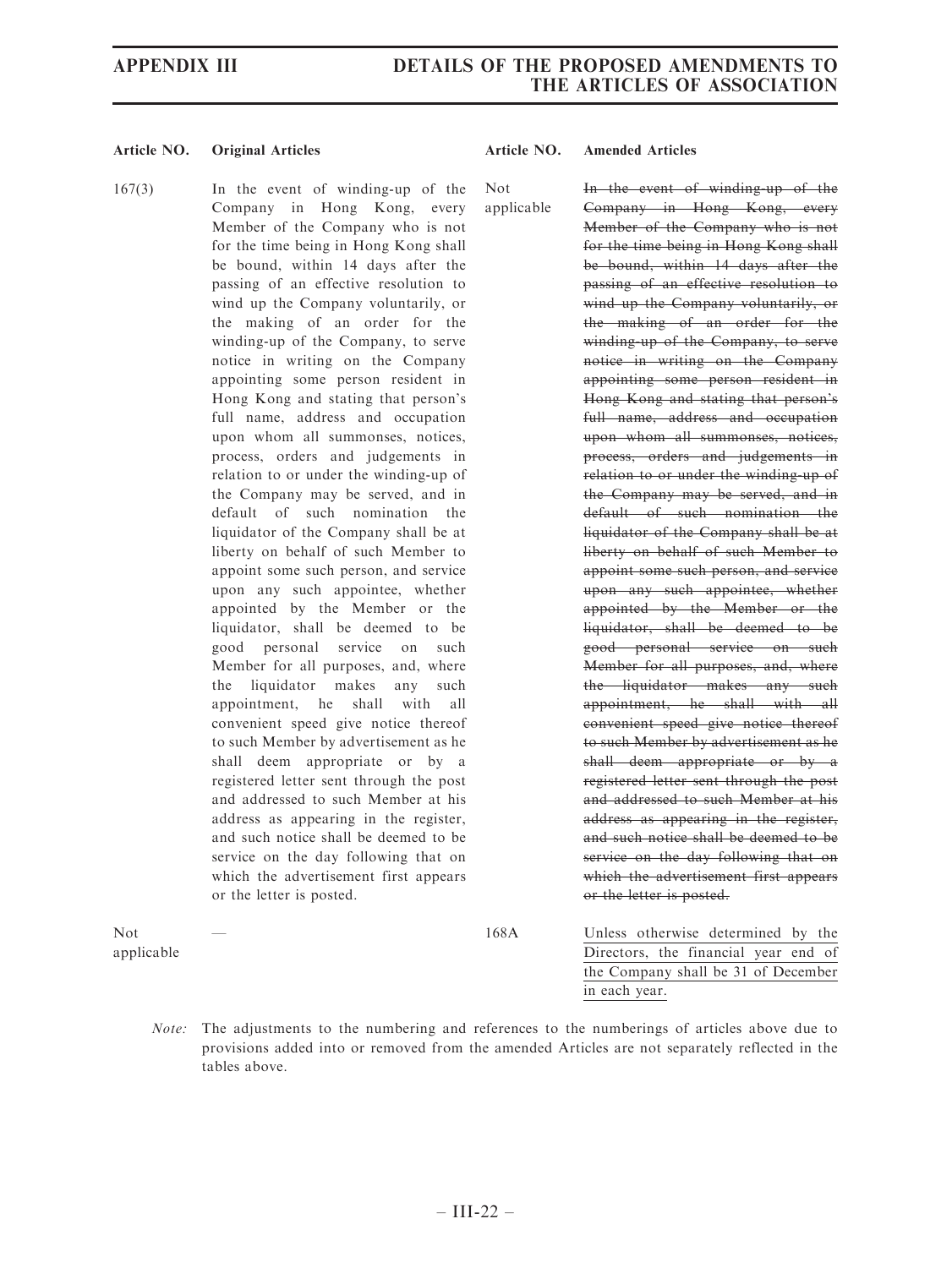

# **LUEN THAI HOLDINGS LIMITED**

*(Incorporated in the Cayman Islands with limited liability)* **(Stock Code: 311)**

# NOTICE OF ANNUAL GENERAL MEETING

NOTICE IS HEREBY GIVEN that the Annual General Meeting of Luen Thai Holdings Limited (the ''Company'') will be held at the Boardroom, 10th Floor, Nanyang Plaza, 57 Hung To Road, Kwun Tong, Kowloon, Hong Kong on Thursday, 26 May 2022 at 3: 00 p.m. for the following purposes:

- 1. To receive, consider and adopt the audited consolidated accounts and the reports of the directors and of the auditors for the year ended 31 December 2021;
- 2. To declare a final dividend for the year ended 31 December 2021;
- 3. To re-elect Ms. Mok Siu Wan, Anne as a non-executive director of the Company;
- 4. To re-elect Mr. Seing Nea Yie as an independent non-executive director of the Company;
- 5. To re-elect Dr. Wang Ching as an independent non-executive director of the Company;
- 6. To authorize the board of directors of the Company to fix the directors' remuneration;
- 7. To re-appoint Messrs. PricewaterhouseCoopers as auditors of the Company and to authorize the board of directors of the Company to fix their remuneration;
- 8. To consider as special business, and if thought fit, to pass the following resolution as Ordinary Resolution:

## ''THAT:

(A) subject to paragraph (C) below, the exercise by the directors of the Company during the Relevant Period (as defined in the paragraph (D) below) of all the powers of the Company to allot, issue or otherwise deal with additional shares in the Company and to make or grant offers, agreements and options which might require the exercise of such powers be and is hereby approved generally and unconditionally;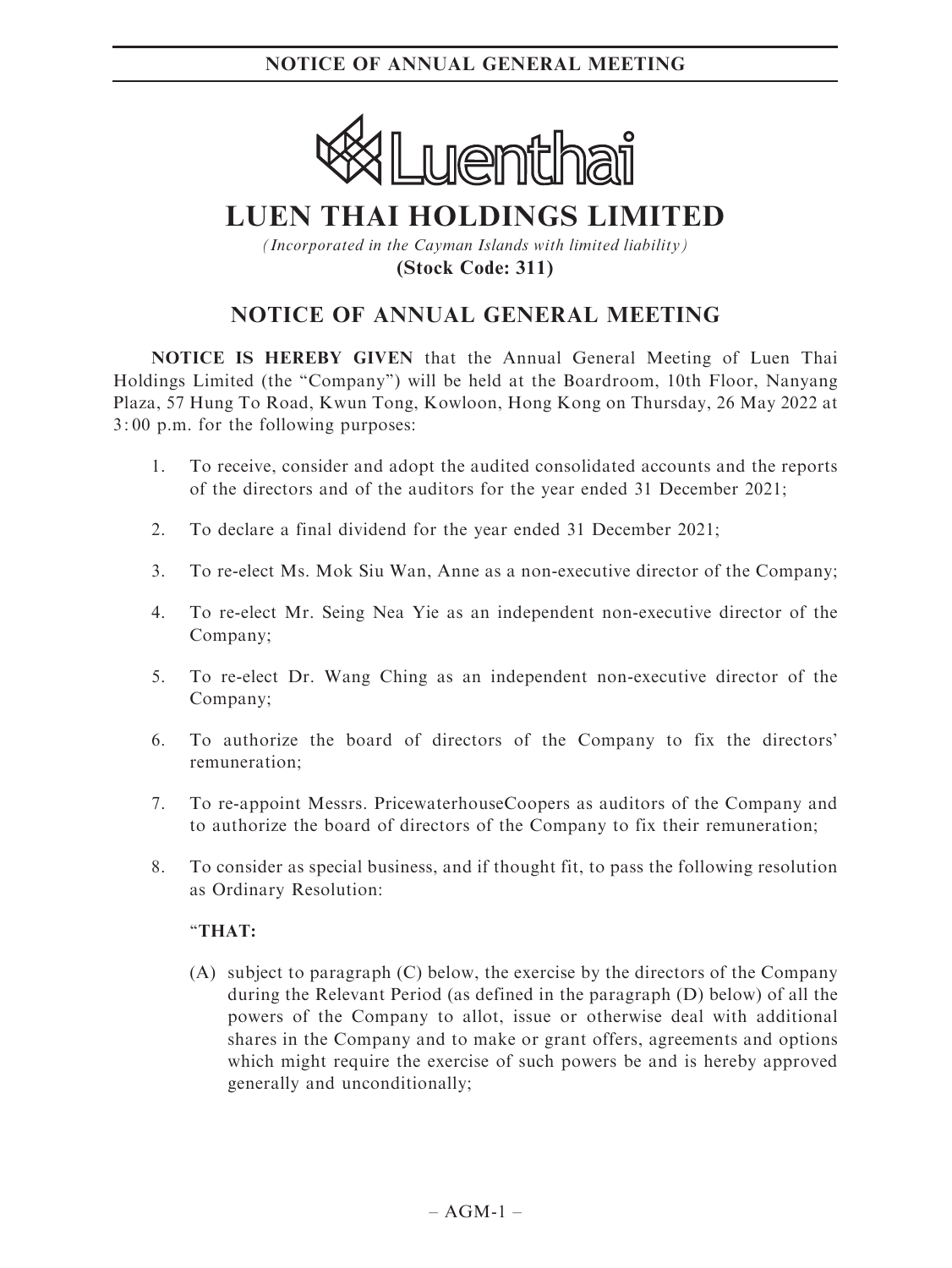- (B) the approval in paragraph (A) above shall be in addition to any other authorisation given to the directors of the Company and shall authorize the directors of the Company during the Relevant Period to make or grant offers, agreements and options which might require the exercise of such power after the end of the Relevant Period;
- (C) the aggregate number of shares allotted, issued and dealt with, or agreed conditionally or unconditionally to be allotted, issued and dealt with (whether pursuant to an option or otherwise) by the directors of the Company pursuant to the approval in paragraph (A) of this resolution, otherwise than pursuant to:
	- (i) a Rights Issue (as defined below); or
	- (ii) the exercise of any option under the Company's share option scheme(s); or
	- (iii) any scrip dividend or similar arrangement providing for the allotment of shares in lieu of the whole or part of a dividend on shares pursuant to the Articles of Association of the Company from time to time,

shall not exceed 20% of the number of shares of the Company in issue as at the date of the passing of this resolution and the said approval shall be limited accordingly; and

(D) for the purpose of this resolution:

''Relevant Period'' means the period from the passing of this resolution until whichever is the earliest of:

- (i) the conclusion of the next annual general meeting of the Company;
- (ii) the expiration of the period within which the next annual general meeting of the Company is required either by any applicable laws or by the Articles of Association of the Company to be held; and
- (iii) the date upon which the authority set out in this resolution is revoked or varied by way of an ordinary resolution of the shareholders in general meeting.

''Rights Issue'' means an offer of shares open for a period fixed by the directors of the Company to the holders of shares on the register of members on a fixed record date in proportion to their then holdings of such shares, subject to such exclusions or other arrangements as the directors of the Company may deem necessary or expedient in relation to fractional entitlements or having regard to any restrictions or obligations under the laws of any relevant jurisdiction, or the requirements of any recognized regulatory body or any stock exchange, in any territory outside Hong Kong.''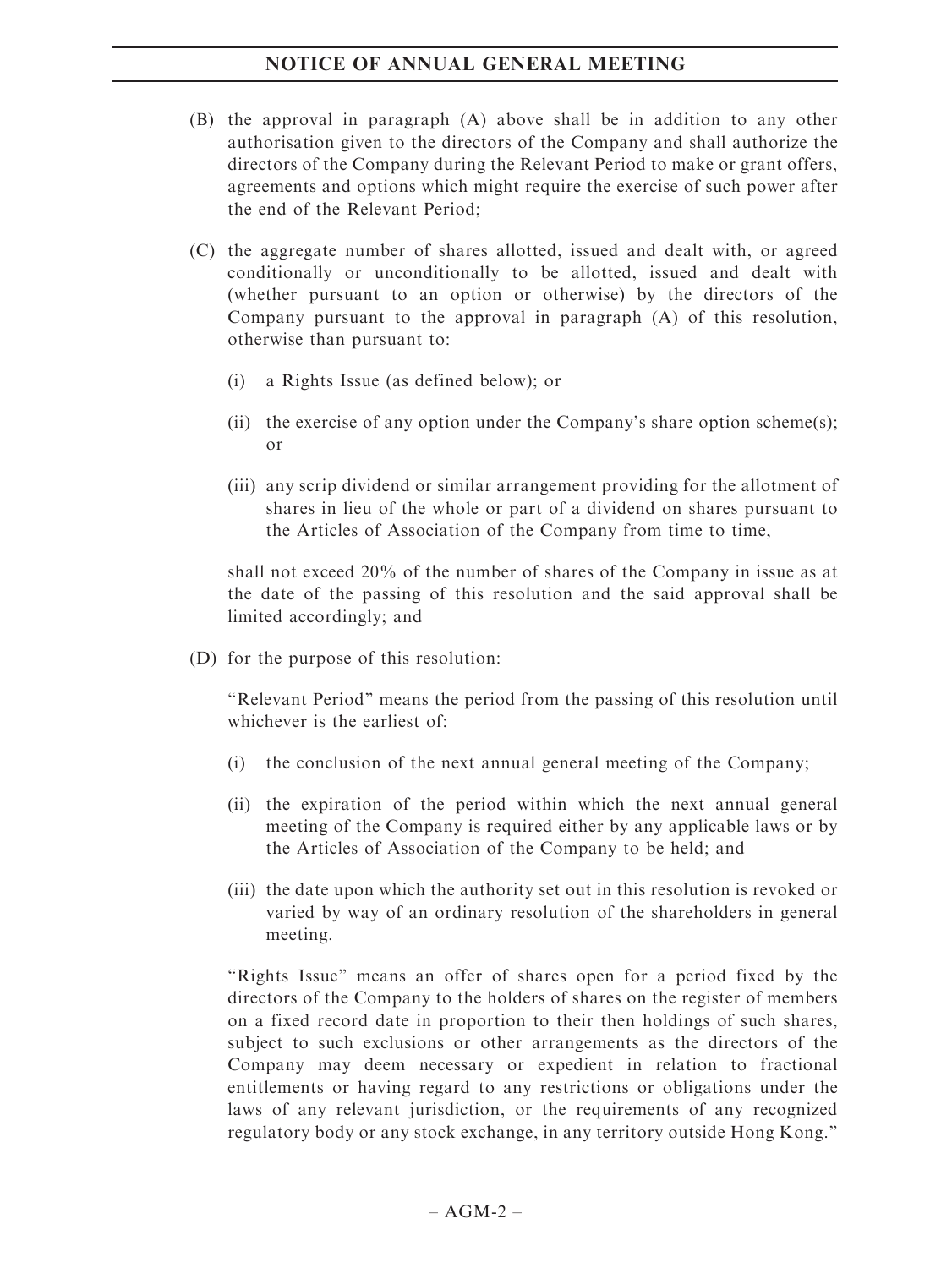9. To consider as special business, and if thought fit, to pass the following resolution as an Ordinary Resolution:

# ''THAT:

- (A) subject to paragraph (B) below, the exercise by the directors of the Company during the Relevant Period of all powers of the Company to repurchase issued shares in the capital of the Company, in accordance with all applicable laws and the requirements set out in the Rules Governing the Listing of Securities on The Stock Exchange of Hong Kong Limited, be and is hereby approved generally and unconditionally;
- (B) the aggregate number of shares authorized to be repurchased or agreed conditionally or unconditionally to be repurchased by the directors of the Company pursuant to the approval in paragraph (A) above shall not exceed 10% of the number of shares of the Company in issue as at the date of this resolution, and the said approval shall be limited accordingly; and
- (C) for the purpose of this resolution:

''Relevant Period'' means the period from the passing of this resolution until whichever is the earliest of:

- (i) the conclusion of the next annual general meeting of the Company;
- (ii) the expiration of the period within which the next annual general meeting of the Company is required either by any applicable laws or by the Articles of Association of the Company to be held; and
- (iii) the date upon which the authority set out in this resolution is revoked or varied by way of an ordinary resolution of the shareholders in general meeting.''
- 10. To consider as special business, and if thought fit, to pass the following resolution as an Ordinary Resolution:

''THAT conditional upon the passing of resolutions numbered 8 and 9 as set out in the notice convening this meeting, the aggregate number of shares of the Company that shall have been repurchased by the Company after the date thereof pursuant to and in accordance with the said resolution 9 shall be added to the aggregate number of shares of the Company that may be allotted, issued and disposed of or agreed conditionally or unconditionally to be allotted and issued by the directors of the Company pursuant to the general mandate to allot and issue shares granted to the directors of the Company by the said resolution 8.''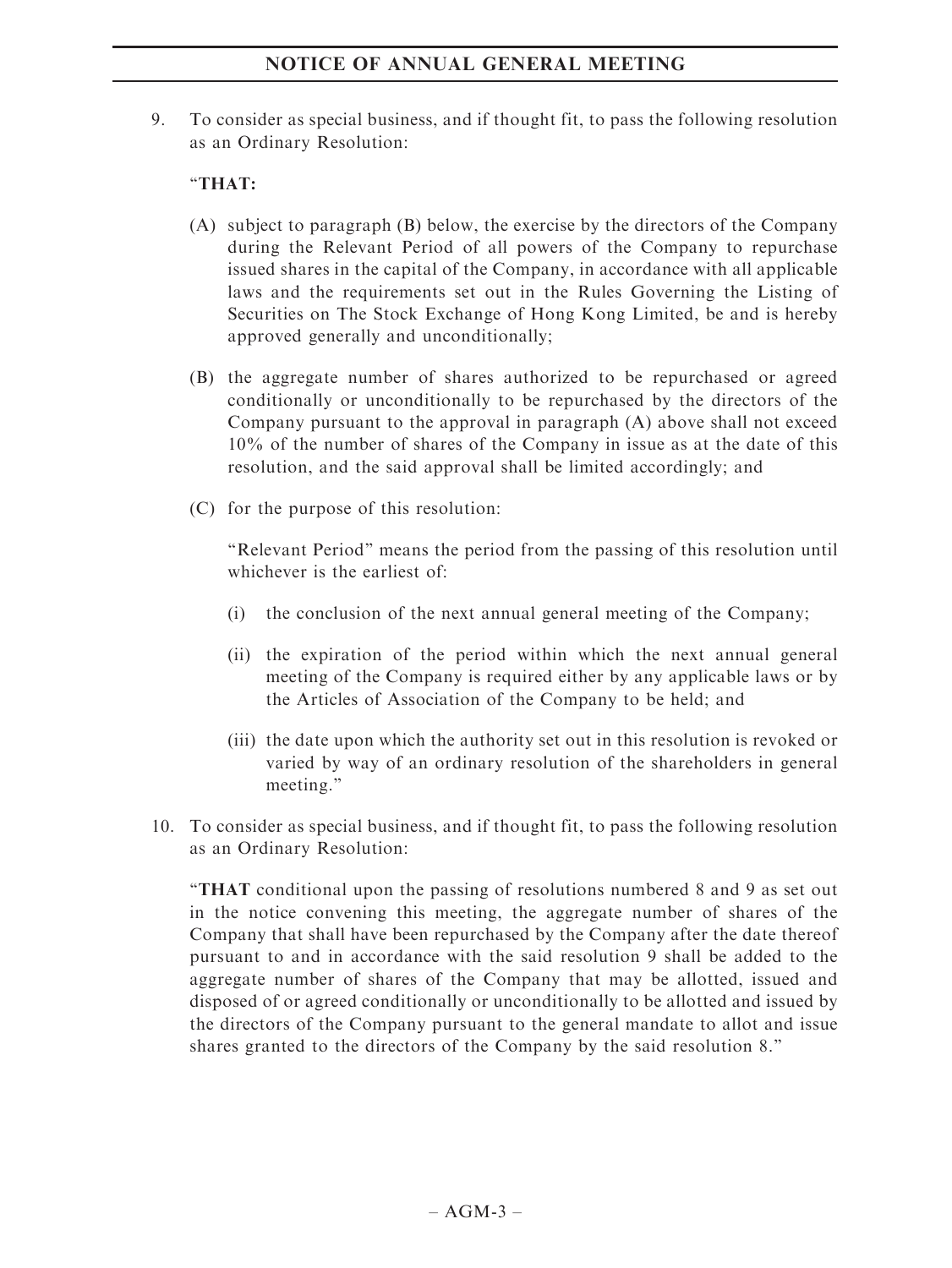11. To consider as special business, and if thought fit, to pass the following resolution as a Special Resolution:

''THAT the second amended and restated articles of association of the Company be amended in the manner as set out in the circular of the Company dated 26 April 2022 (the "Circular") and the third amended and restated articles of association (the ''New Articles of Association'') produced to the meeting and initialled by the chairman of the meeting for the purpose of identification, which consolidates all the proposed amendments mentioned in the Circular, be and are hereby approved and adopted as the third amended and restated articles of association of the Company in substitution for, and to the exclusion of, the existing second amended and restated articles of association of the Company with immediate effect after the close of this meeting and that any one director of the Company be and is hereby authorised to do all things necessary to implement the adoption of the New Articles of Association.''

> By order of the Board Luen Thai Holdings Limited Qu Zhiming Chairman

Hong Kong, 26 April 2022

### Notes

- i. A member entitled to attend and vote at the meeting convened is entitled to appoint another person(s) as his proxy to attend and vote in his stead. A proxy need not be a member of the Company.
- ii. If a member of the Company wishes to nominate a person to stand for election as a director of the Company, (i) a notice in writing signed by the shareholder (other than the person to be proposed) duly qualified to attend and vote at the meeting for which such notice is given of his intention to propose such person for election; and (ii) a notice in writing signed by the person to be proposed of his willingness to be elected must accompany with (a) that nominated candidate's information as required to be disclosed under Rule 13.51(2) of the Listing Rules, and (b) the nominated candidate's written consent to the publication of his/her personal data, must be validly lodged no later than 6 May 2022 at the head office of the Company at Rooms 1001–1005, 10/F, Nanyang Plaza, 57 Hung To Road, Kwun Tong, Kowloon, Hong Kong or the Hong Kong Branch Share Registrar of the Company, Computershare Hong Kong Investor Services Limited at 17M Floor, Hopewell Centre, 183 Queen's Road East, Wan Chai, Hong Kong.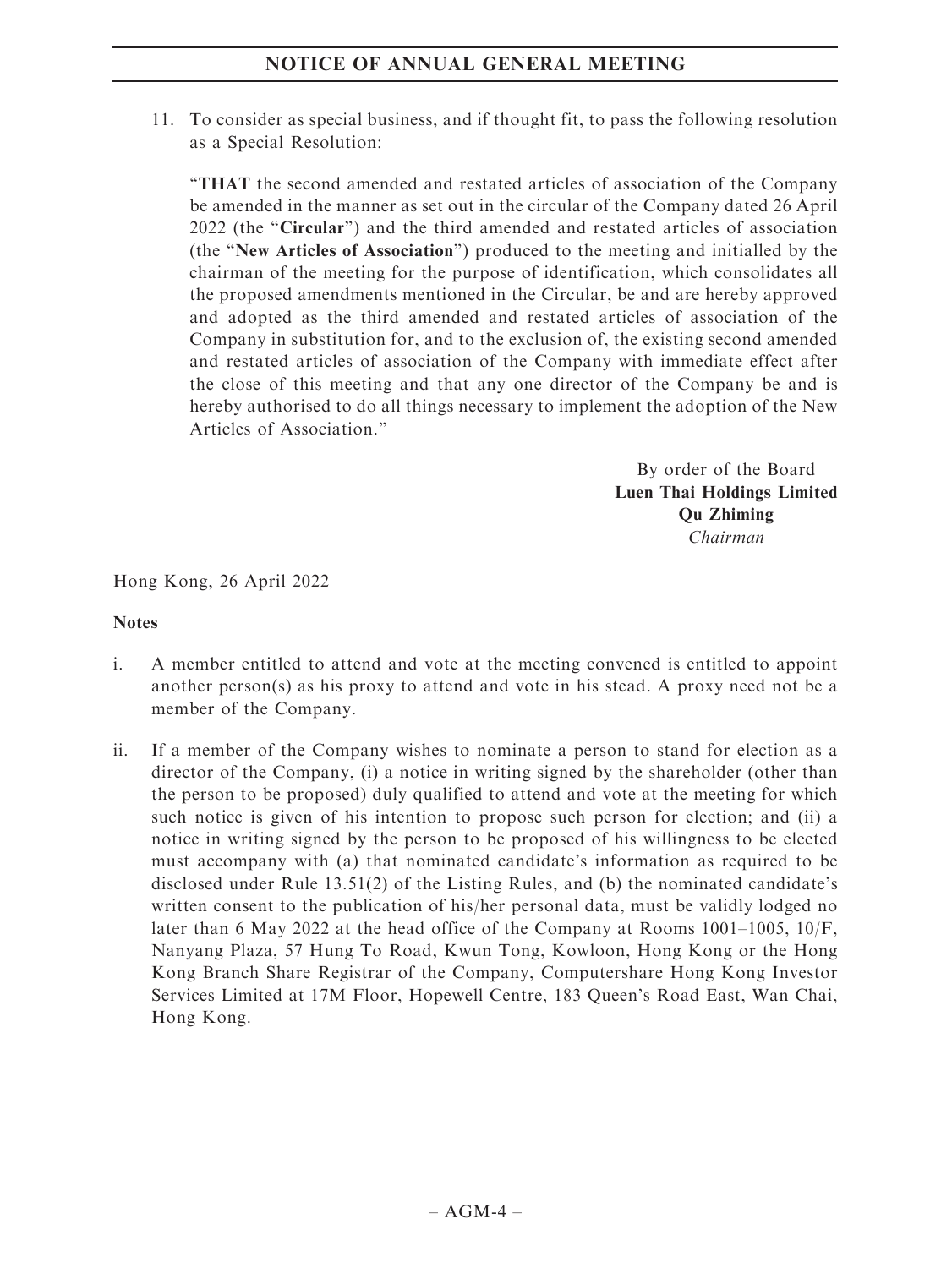- iii. To be valid, a form of proxy together with the power of attorney or other authority, if any, under which it is signed or a notarially certified copy of that power or authority shall be deposited at Computershare Hong Kong Investor Services Limited at 17M Floor, Hopewell Centre, 183 Queen's Road East, Wan Chai, Hong Kong not less than 48 hours before the time appointed for holding of the meeting or any adjournment thereof. Completion and return of a form of proxy will not preclude a member from attending in person and voting at the meeting or any adjournment thereof should he so wish.
- iv. The Register of Members of the Company will be closed from 24 May 2022 to 26 May 2022 (both days inclusive), during which period no transfers of shares will be registered. To determine the entitlement to attend and vote at the Annual General Meeting of the Company, all transfer documents, accompanied by the relevant share certificates, must be lodged with the Company's Branch Share Registrars in Hong Kong, Computershare Hong Kong Investor Services Limited at Shops 1712–1716, 17th Floor, Hopewell Centre, 183 Queen's Road East, Wan Chai, Hong Kong for registration not later than 4: 30 p.m. on 23 May 2022.
- v. In addition, the Board has resolved to recommend the payment of a final dividend of US0.325 cent (or equivalent to HK2.53 cents) per share for members whose names appear on the Register of Members of the Company on 10 June 2022. The proposed final dividend, if approved by the shareholders at the AGM, will be payable on or about 8 July 2022. The Register of Members of the Company will also be closed from 8 June 2022 to 10 June 2022 (both days inclusive), during which period no transfer of shares will be registered. In order to qualify for the proposed final dividend, subject to approval at the Annual General Meeting of the Company, all transfer documents, accompanied by the relevant share certificates, must be lodged with the Company's Branch Share Registrars in Hong Kong, Computershare Hong Kong Investor Services Limited at Shops 1712–1716, 17th Floor, Hopewell Centre, 183 Queen's Road East, Wan Chai, Hong Kong for registration not later than 4:30 p.m. on 7 June 2022.
- vi. If Typhoon Signal No. 8 or above is hoisted, or ''black'' rainstorm warning is on the date of the meeting, shareholders are advised to visit the Company's website (www.luenthai.com) or to contact the Company's share registrar at (852) 2862 8555 for arrangement of the meeting. Shareholders should make their own decision as to whether they would attend the Annual General Meeting under bad weather conditions bearing in mind their own situation and if they should choose to do so, they are advised to exercise care and caution.
- vii. In order to facilitate the prevention and control of the spread of COVID-19 and to safeguard the health and safety of the Shareholders, the Company encourages Shareholders to consider appointing the chairman of the meeting as their proxy to vote on the relevant resolutions at the meeting as an alternative to attending the meeting in person.